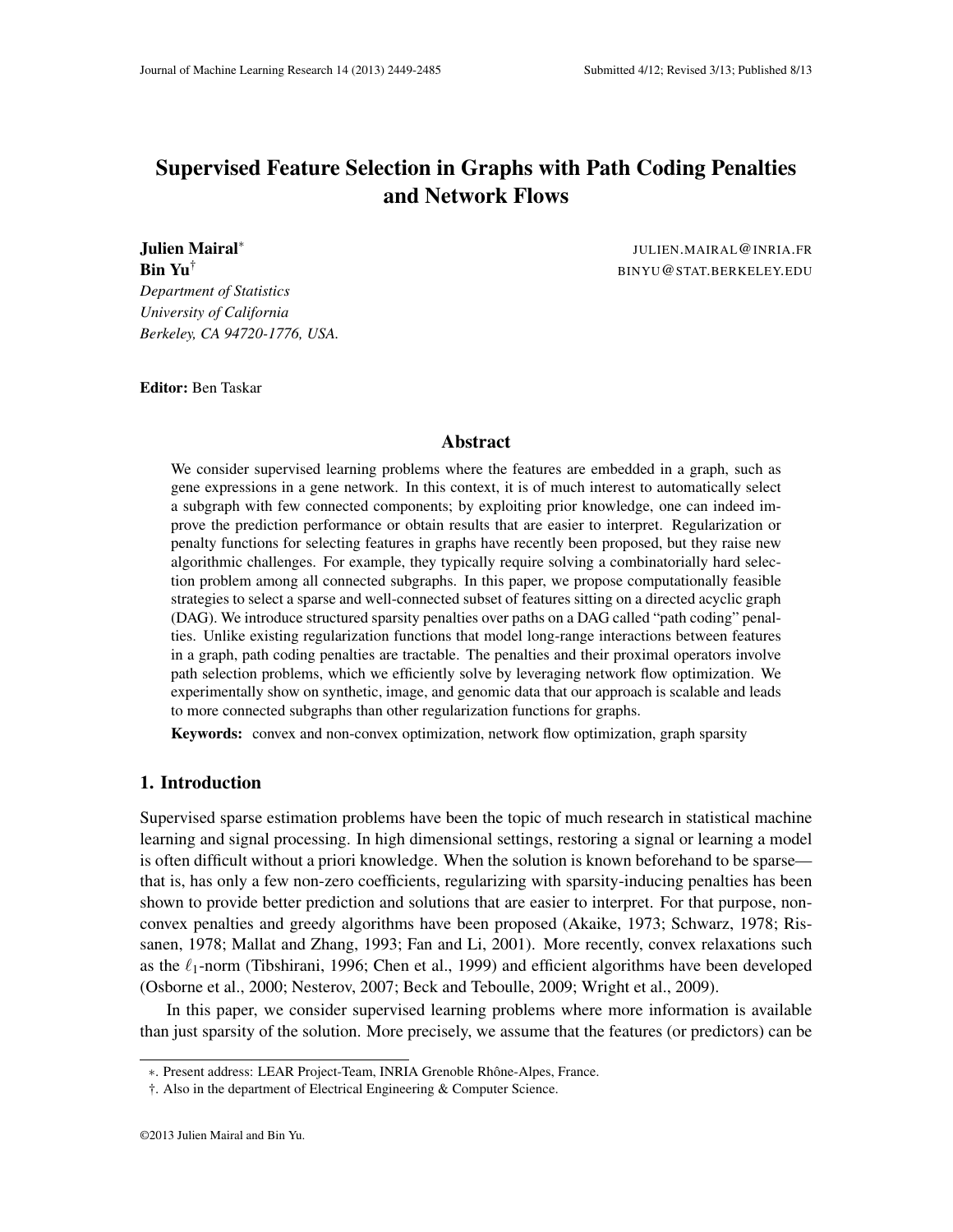#### MAIRAL AND YU

identified to the vertices of a graph, such as gene expressions in a gene network. In this context, it can be desirable to take into account the graph structure in the regularization (Rapaport et al., 2007). In particular, we are interested in automatically identifying a subgraph with few connected components (Jacob et al., 2009; Huang et al., 2011), groups of genes involved in a disease for example. There are two equally important reasons for promoting the connectivity of the problem solution: either connectivity is a prior information, which might improve the prediction performance, or connected components may be easier to interpret than isolated variables.

Formally, let us consider a supervised sparse estimation problem involving *p* features, and let us assume that we are given an undirected or directed graph  $G = (V, E)$ , where V is a vertex set identified to  $\{1,\ldots,p\}$ , and  $E\subseteq V\times V$  is an arc (edge) set. Classical empirical risk minimization problems can be formulated as

$$
\min_{\mathbf{w}\in\mathbb{R}^p} [L(\mathbf{w}) + \lambda \Omega(\mathbf{w})],\tag{1}
$$

where **w** is a weight vector in  $\mathbb{R}^p$ , which we wish to estimate;  $L : \mathbb{R}^p \to \mathbb{R}$  is a convex loss function, and  $\Omega : \mathbb{R}^p \to \mathbb{R}$  is a regularization function. In order to obtain a sparse solution,  $\Omega$  is often chosen to be the  $\ell_0$ - (cardinality of the support) or  $\ell_1$ -penalty. In this paper, we are also interested in encouraging the sparsity pattern of w (the set of non-zero coefficients) to form a subgraph of *G* with few connected components.

To the best of our knowledge, penalties promoting the connectivity of sparsity patterns in a graph can be classified into two categories. The ones of the first category involve pairwise interactions terms between vertices linked by an arc (Cehver et al., 2008; Jacob et al., 2009; Chen et al., 2011); each term encourages two neighbors in the graph to be simultaneously selected. Such regularization functions usually lead to tractable optimization problems, but they do not model long-range interactions between variables in the graph, and they do not promote large connected components. Penalties from the second category are more complex, and directly involve hard combinatorial problems (Huang et al., 2011). As such, they cannot be used without approximations. The problem of finding tractable penalties that model long-range interactions is therefore acute. The main contribution of our paper is a solution to this problem when the graph is *directed and acyclic*.

Of much interest to us are the non-convex penalty of Huang et al. (2011) and the convex penalty of Jacob et al. (2009). Given a pre-defined set of possibly overlapping groups of variables *G*, these two structured sparsity-inducing regularization functions encourage a sparsity pattern to be *in the union of a small number of groups from G*. Both penalties induce a similar regularization effect and are strongly related to each other. In fact, we show in Section 3 that the penalty of Jacob et al. (2009) can be interpreted as a convex relaxation of the non-convex penalty of Huang et al. (2011). These two penalties go beyond classical unstructured sparsity, but they are also complex and raise new challenging combinatorial problems. For example, Huang et al. (2011) define *G* as the set of all connected subgraphs of *G*, which leads to well-connected solutions but also leads to intractable optimization problems; the latter are approximately addressed by Huang et al. (2011) with greedy algorithms. Jacob et al. (2009) choose a different strategy and define *G* as the pairs of vertices linked by an arc, which, as a result, encourages neighbors in the graph to be simultaneously selected. This last formulation is computationally tractable, but does not model long-range interactions between features. Another suggestion from Jacob et al. (2009) and Huang et al. (2011) consists of defining *G* as the set of connected subgraphs up to a size *k*. The number of such subgraphs is however exponential in *k*, making this approach difficult to use even for small subgraph sizes  $(k=3,4)$  as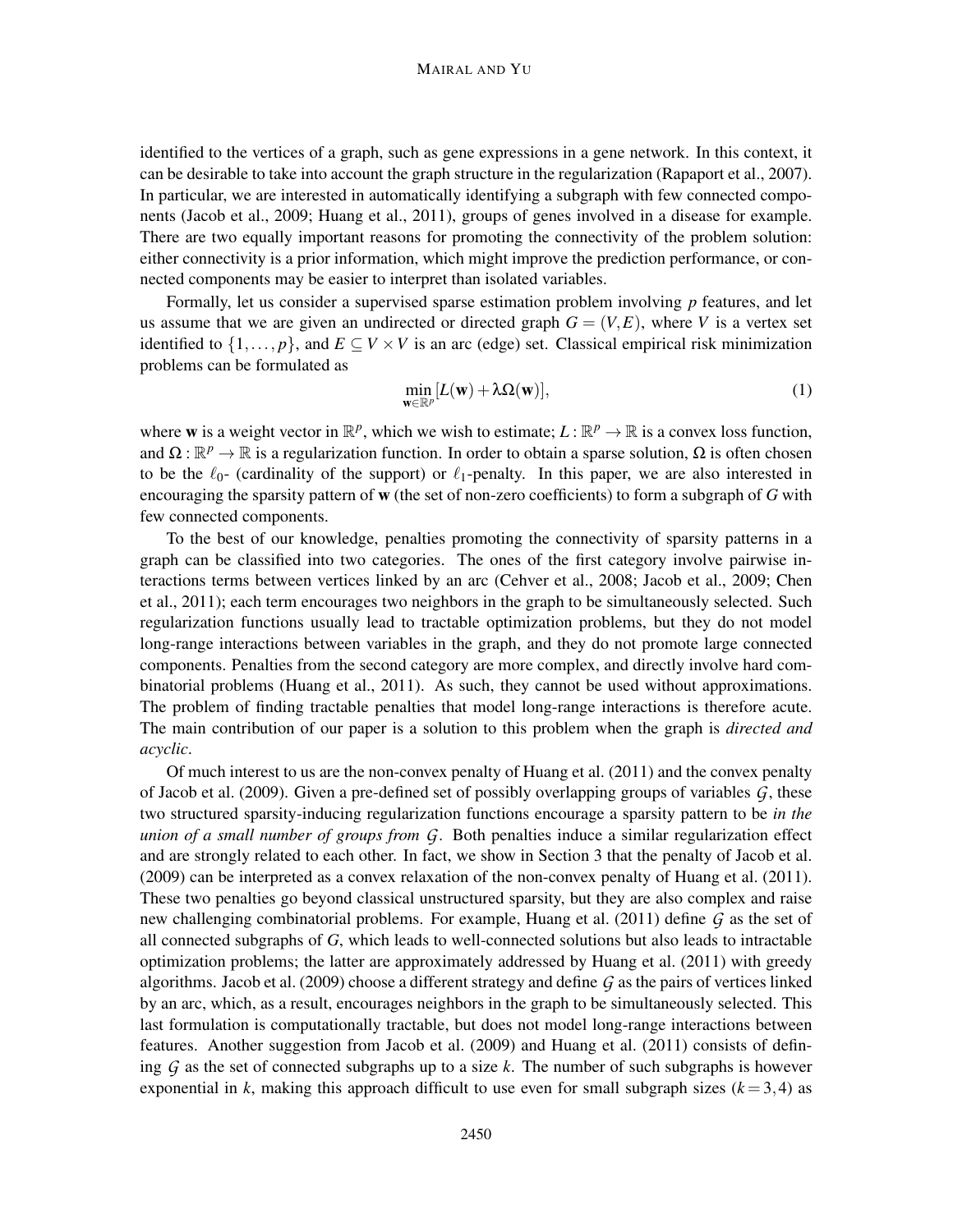

Figure 1: Left (a): an undirected graph. A sparsity pattern forming a subgraph with two connected components is represented by gray nodes. Right (b): when the graph is a DAG, the sparsity pattern is covered by two paths  $(2,3,6)$  and  $(9,11,12)$  represented by bold arrows.

soon as the graph is large ( $p \approx 10000$ ) and connected enough.<sup>1</sup> These observations naturally raise the question: *can we replace connected subgraphs by another structure that is rich enough to model long-range interactions in the graph and leads to computationally feasible penalties?*

When the graph *G* is directed and acyclic, we propose a solution built upon two ideas. First, we use in the penalty framework of Jacob et al. (2009) and Huang et al. (2011) a novel group structure  $G_p$  that contains *all the paths* in *G*; a path is defined as a sequence of vertices  $(v_1, \ldots, v_k)$ such that for all  $1 \leq i \leq k$ , we have  $(v_i, v_{i+1}) \in E$ . The second idea is to use appropriate costs for each path (the "price" one has to pay to select a path), which, as we show in the sequel, allows us to leverage network flow optimization. We call the resulting regularization functions "path coding" penalties. They go beyond pairwise interactions between vertices and model long-range interactions between the variables in the graph. They encourage sparsity patterns forming subgraphs that can be covered by a small number of paths, therefore promoting connectivity of the solution. We illustrate the "path coding" concept for DAGs in Figure 1. Even though the number of paths in a DAG is exponential in the graph size, we map the *path selection* problems our penalties involve to network flow formulations (see Ahuja et al., 1993; Bertsekas, 1998), which can be solved in polynomial time. As shown in Section 3, we build minimum cost flow formulations such that sending a positive amount of flow along a path for minimizing a cost is equivalent to selecting the path. This allows us to efficiently compute the penalties and their proximal operators, a key tool to address regularized problems (see Bach et al., 2012, for a review).

Therefore, we make in this paper a new link between structured graph penalties in DAGs and network flow optimization. The development of network flow optimization techniques has been very active from the 60's to the 90's (see Ford and Fulkerson, 1956; Goldberg and Tarjan, 1986; Ahuja et al., 1993; Goldberg, 1997; Bertsekas, 1998). They have attracted a lot of attention during the last decade in the computer vision community for their ability to solve large-scale combinatorial problems typically arising in image segmentation tasks (Boykov et al., 2001). Concretely, by

<sup>1.</sup> This issue was confirmed to us in a private communication with Laurent Jacob, and this was one of our main motivation for developing new algorithmic tools overcoming this problem.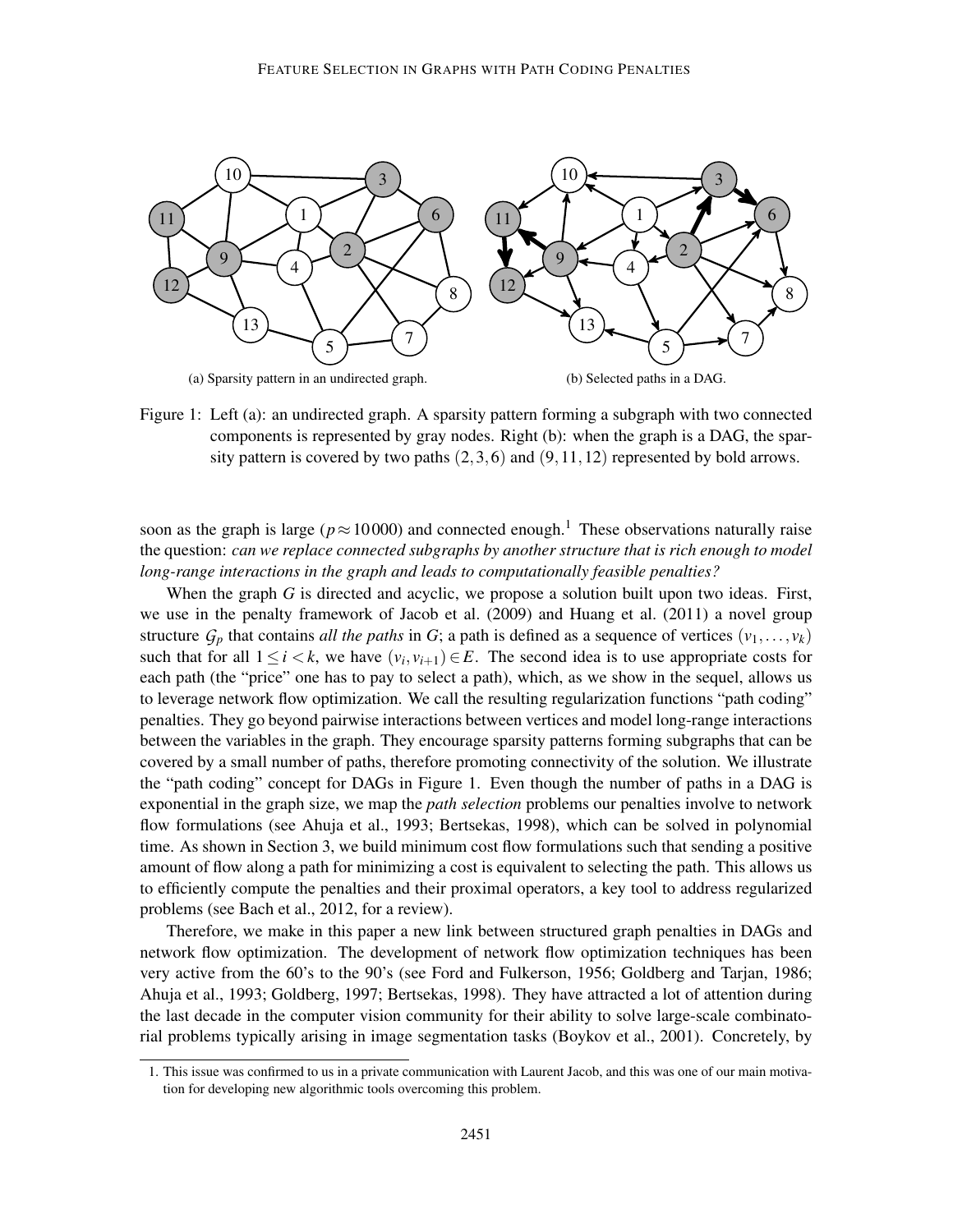mapping a problem at hand to a network flow formulation, one can possibly obtain fast algorithms to solve the original problem. Of course, such a mapping does not always exist or can be difficult to find. This is made possible in the context of path coding penalties thanks to decomposability properties of the path costs, which we make explicit in Section 3.

We remark that different network flow formulations have also been used recently for sparse estimation (Cehver et al., 2008; Chambolle and Darbon, 2009; Hoefling, 2010; Mairal et al., 2011). Cehver et al. (2008) combine for example sparsity and Markov random fields for signal reconstruction tasks. They introduce a non-convex penalty consisting of pairwise interaction terms between vertices of a graph, and their approach requires iteratively solving maximum flow problems. It has also been shown by Chambolle and Darbon (2009) and Hoefling (2010) that for the anisotropic total-variation penalty, called "fused lasso" in statistics, the solution to problem (1) can be obtained by solving a sequence of parametric maximum flow problems. The total-variation penalty can be useful to obtain piecewise constant solutions on a graph (see Chen et al., 2011). Finally, Mairal et al. (2011) have shown that the structured sparsity-inducing regularization function of Jenatton et al. (2011) is related to network flows in a similar way as the total variation penalty. Note that both Jacob et al. (2009) and Jenatton et al. (2011) use the same terminology of "group Lasso with overlapping groups", leading to some confusion in the literature. Yet, their works are significantly different and are in fact complementary: given a group structure  $G$ , the penalty of Jacob et al. (2009) encourages solutions whose sparsity pattern is a *union* of a few groups, whereas the penalty of Jenatton et al. (2011) promotes an *intersection* of groups. It is natural to use the framework of Jacob et al. (2009) to encourage connectivity of a problem solution in a graph, e.g., by choosing *G* as the pairs of vertices linked by arc. It is however not obvious how to obtain this effect with the penalty of Jenatton et al. (2011). We discuss this question in more details in Appendix A.

To summarize, we have designed non-convex and convex penalty functions to do feature selection in directed acyclic graphs. Because our penalties involve an exponential number of variables, one for every path in the graph, existing optimization techniques cannot be used. To deal with this issue, we introduce network flow optimization tools that implicitly handle the exponential number of paths, allowing the penalties and their proximal operators to be computed in polynomial time. As a result, our penalties can model long-range interactions in the graph and are tractable.

The paper is organized as follows: In Section 2, we present preliminary tools, notably a brief introduction to network flows. In Section 3, we propose the path coding penalties and optimization techniques for solving the corresponding sparse estimation problems. Section 4 is devoted to experiments on synthetic, genomic, and image data to demonstrate the benefits of path coding penalties over existing ones and the scalability of our approach. Section 5 concludes the paper.

## 2. Preliminaries

As we show later, our path coding penalties are related to the concept of flow in a graph. Since this concept is not widely used in the machine learning literature, we provide a brief overview of this topic in Section 2.1. In Section 2.2, we also present proximal gradient methods, which have become very popular for solving sparse regularized problems (see Bach et al., 2012).

## 2.1 Network Flow Optimization

Network flows have been well studied in the computer science community, and have led to efficient dedicated algorithms for solving particular linear programs (see Ahuja et al., 1993; Bertsekas, 1998).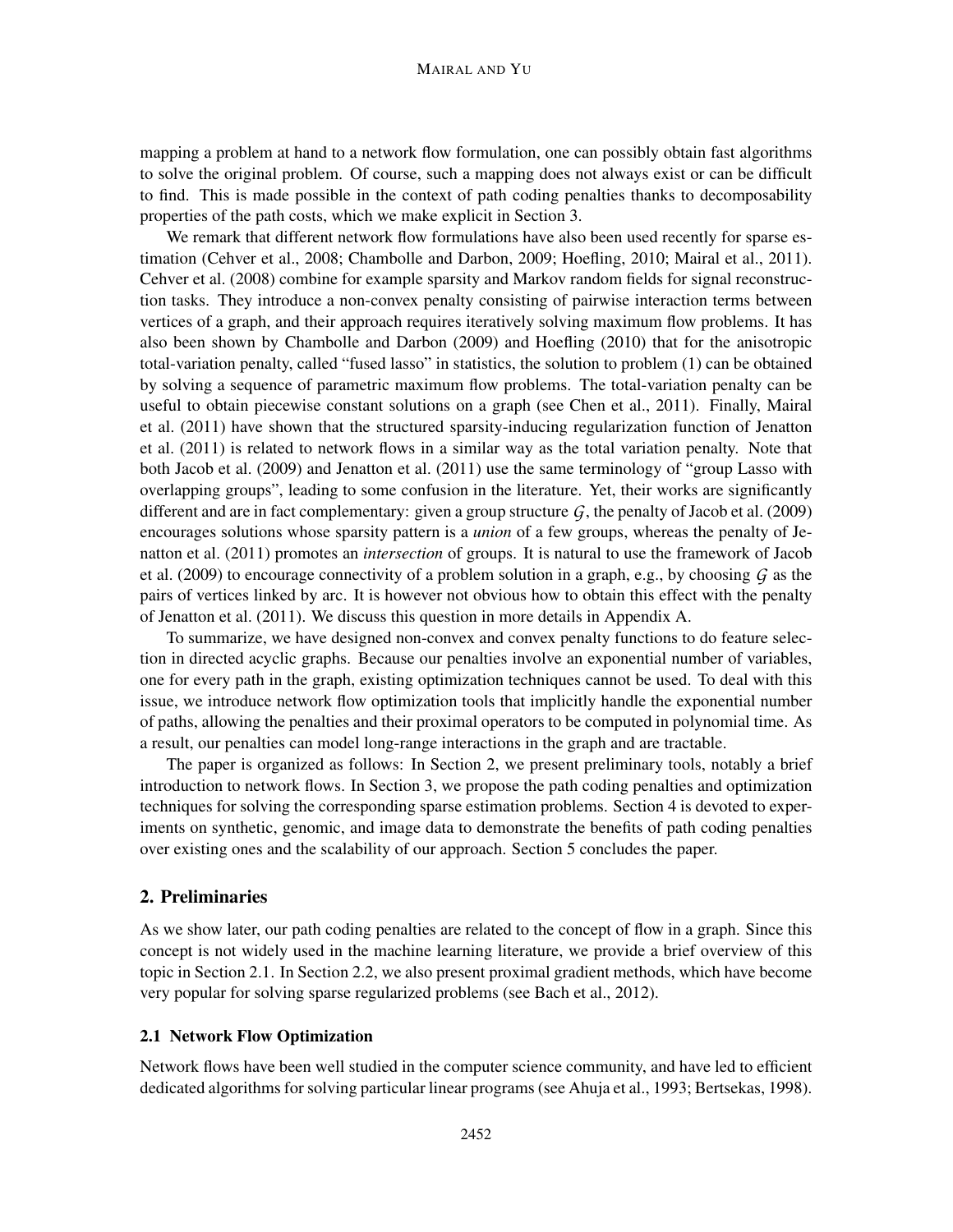

Figure 2: Examples of flows in a graph. (a) The flow on the DAG can be interpreted as two units of flow sent from *s* to *t* along the paths  $(s,1,3,4,t)$  and  $(s,2,3,4,t)$ . (b) The flow can be interpreted as two units of flow sent from *s* to *t* on the same paths as in (a) plus a unit of flow circulating along the cycle  $(1,3,2,1)$ . (c)  $(s,t)$ -path flow along the path  $(s,2,3,4,t)$ . (d) Cycle flow along  $(1,3,2,1)$ .

Let us consider a directed graph  $G = (V, E)$  with two special nodes *s* and *t*, respectively dubbed *source* and *sink*. A *flow f* on the graph *G* is defined as a non-negative function on arcs  $[f_{uv}](u,v) \in E$ that satisfies two sets of linear constraints:

- capacity constraints: the value of the flow  $f_{uv}$  on an arc  $(u, v)$  in *E* should satisfy the constraint  $l_{uv} \le f_{uv} \le \delta_{uv}$ , where  $l_{uv}$  and  $\delta_{uv}$  are respectively called lower and upper capacities;
- conservation constraints: the sum of incoming flow at a vertex is equal to the sum of outgoing flow except for the source *s* and the sink *t*.

We present examples of flows in Figures 2a and 2b, and denote by *F* the set of flows on a graph *G*. We remark that with appropriate graph transformations, the flow definition we have given admits several variants. It is indeed possible to consider several source and sink nodes, capacity constraints on the amount of flow going through vertices, or several arcs with different capacities between two vertices (see more details in Ahuja et al., 1993).

Some network flow problems have attracted a lot of attention because of their wide range of applications, for example in engineering, physics, transportation, or telecommunications (see Ahuja et al., 1993). In particular, the *maximum flow problem* consists of computing how much flow can be sent from the source to the sink through the network (Ford and Fulkerson, 1956). In other words, it consists of finding a flow *f* in *F* maximizing  $\sum_{u \in V : (s,u) \in E} f_{su}$ . Another more general problem, which is of interest to us, is the *minimum cost flow* problem. It consists of finding a flow  $f$  in  $\mathcal F$  minimizing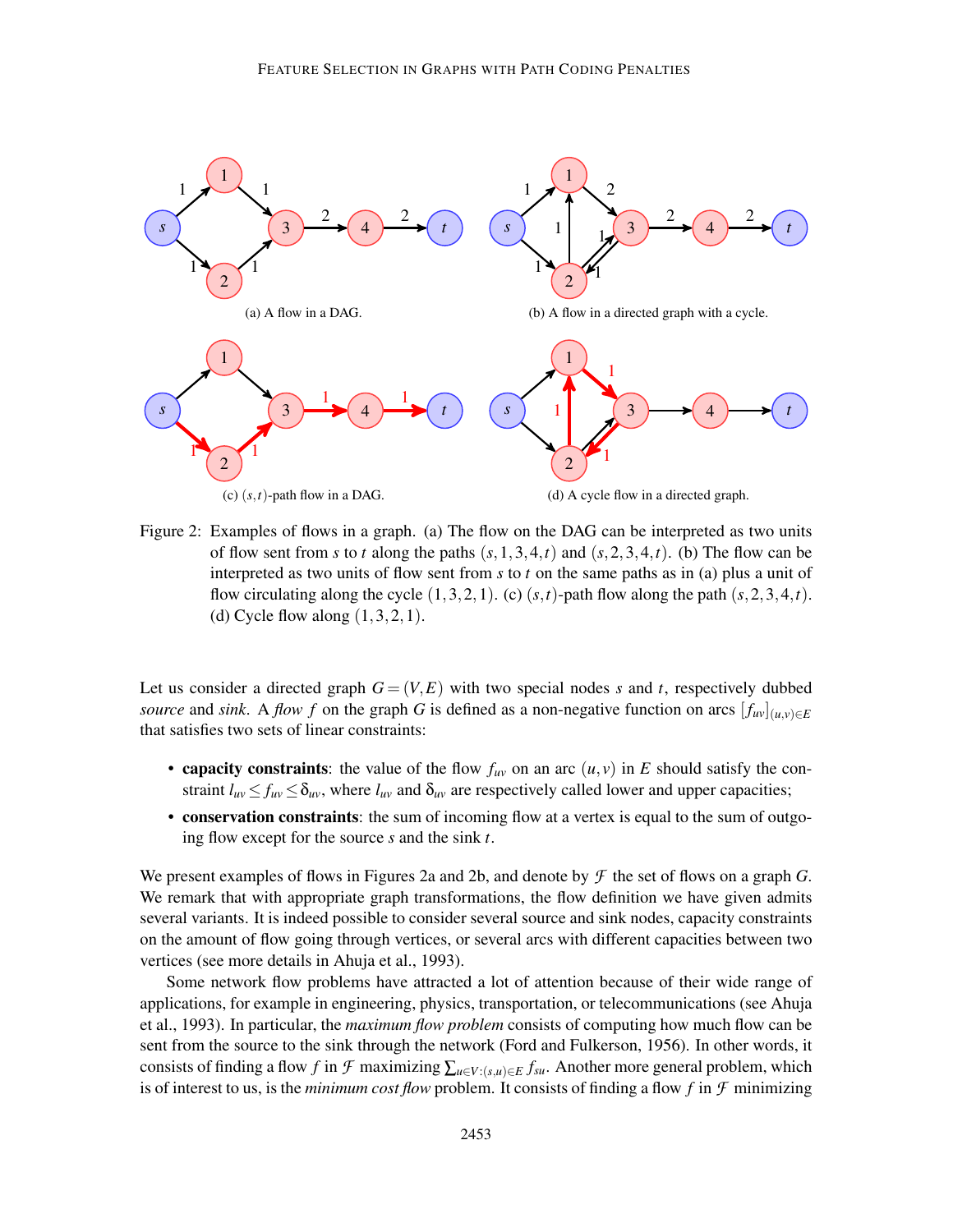#### MAIRAL AND YU

a linear cost  $\sum_{(u,v)\in E} c_{uv} f_{uv}$ , where every arc  $(u, v)$  in *E* has a cost  $c_{uv}$  in R. Both the maximum flow and minimum cost flow problems are linear programs, and can therefore be solved using generic linear programming tools, e.g., interior points methods (see Boyd and Vandenberghe, 2004; Nocedal and Wright, 2006). Dedicated algorithms exploiting the network structure of flows have however proven to be much more efficient. It has indeed been shown that minimum cost flow problems can be solved in strongly polynomial time—that is, an exact solution can be obtained in a finite number of steps that is polynomial in |*V*| and  $|E|$  (see Ahuja et al., 1993). More important, these dedicated algorithms are empirically efficient and can often handle large-scale problems (Goldberg and Tarjan, 1986; Goldberg, 1997; Boykov et al., 2001).

Among linear programs, network flow problems have a few distinctive features. The most striking one is the "physical" interpretation of a flow as a sum of quantities circulating in the network. The *flow decomposition theorem* (see Ahuja et al., 1993, Theorem 3.5) makes this interpretation more precise by saying that every flow vector can always be decomposed into a sum of (*s*,*t*)-path flows (units of flow sent from *s* to *t* along a path) and cycle flows (units of flow circulating along a cycle in the graph). We give examples of (*s*,*t*)-path and cycle flow in Figures 2c and 2d, and present examples of flows in Figures 2a and 2b along with their decompositions. Built upon the interpretation of flows as quantities circulating in the network, efficient algorithms have been developed, e.g., the classical *augmenting path* algorithm of Ford and Fulkerson (1956) for solving maximum flow problems. Another feature of flow problems is the locality of the constraints; each one only involves neighbors of a vertex in the graph. This locality is also exploited to design algorithms (Goldberg and Tarjan, 1986; Goldberg, 1997). Finally, minimum cost flow problems have a remarkable *integrality property*: a minimum cost flow problem where all capacity constraints are integers can be shown to have an integral solution (see Ahuja et al., 1993).

Later in our paper, we will map path selection problems to network flows by exploiting the flow decomposition theorem. In a nutshell, this apparently simple theorem has an interesting consequence: minimum cost flow problems can be seen from two equivalent viewpoints. Either one is looking for the value  $f_{uv}$  of a flow on every arc  $(u, v)$  of a graph minimizing the cost  $\sum_{(u, v) \in E} c_{uv} f_{uv}$ , or one is looking for the quantity of flow that should circulate on every  $(s,t)$ -path and cycle flow for minimizing the same cost. Of course, when the graph *G* is a DAG, cycle flows do not exist. We will define flow problems such that selecting a path in the context of our path coding penalties is equivalent to sending some flow along a corresponding (*s*,*t*)-path. We will also exploit the *integrality property* to develop tools both adapted to non-convex penalties and convex ones, respectively involving discrete and continuous optimization problems. With these tools in hand, we will be able to deal efficiently with a simple class of optimization problems involving our path coding penalties. To deal with the more complex problem (1), we will need additional tools, which we now present.

#### 2.2 Proximal Gradient Methods

Proximal gradient methods are iterative schemes for minimizing objective functions of the same form as (1), when the function *L* is convex and differentiable with a Lipschitz continuous gradient. The simplest proximal gradient method consists of linearizing at each iteration the function *L* around a current estimate  $\tilde{\mathbf{w}}$ , and this estimate is updated as the (unique by strong convexity) solution to

$$
\min_{\mathbf{w}\in\mathbb{R}^p} \left[ \underbrace{L(\tilde{\mathbf{w}}) + \nabla L(\tilde{\mathbf{w}})^\top (\mathbf{w} - \tilde{\mathbf{w}})}_{\text{linear approximation of } L} + \underbrace{\frac{\rho}{2} ||\mathbf{w} - \tilde{\mathbf{w}}||_2^2}_{\text{quadratic term}} + \underbrace{\lambda \Omega(\mathbf{w})}_{\text{non-smooth part}} \right],
$$
\n(2)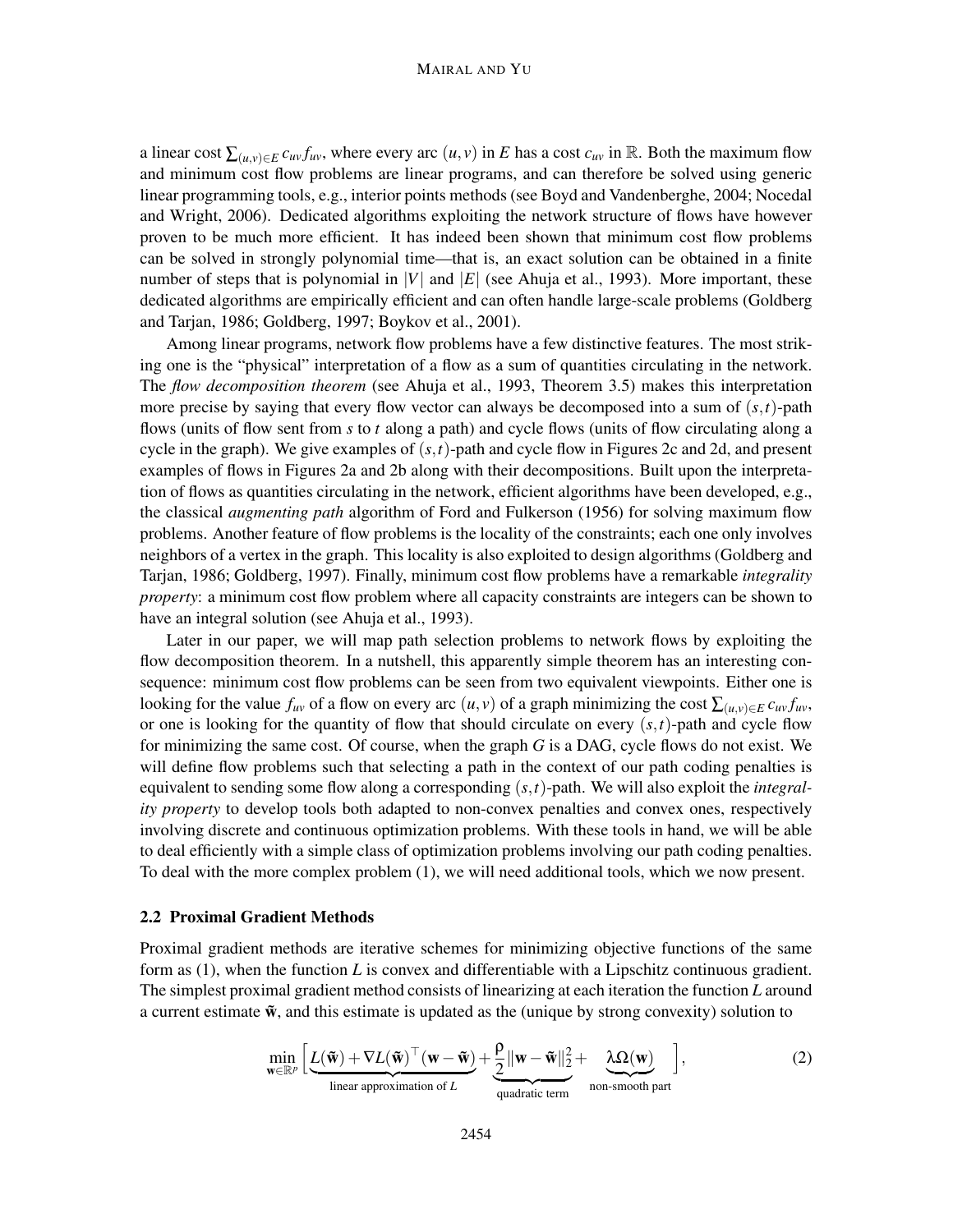which is assumed to be easier to solve than the original problem (1). The quadratic term keeps the update in a neighborhood where L is close to its linear approximation, and the parameter  $\rho$  is an upper bound on the Lipschitz constant of  $\nabla L$ . When  $\Omega$  is convex, this scheme is known to converge to the solution to problem (1) and admits variants with optimal convergence rates among first-order methods (Nesterov, 2007; Beck and Teboulle, 2009). When  $\Omega$  is non-convex, the guarantees are weak (finding the global optimum is out of reach), but it is easy to show that these updates can be seen as a majorization-minimization algorithm (Hunter and Lange, 2004) iteratively decreasing the value of the objective function (Wright et al., 2009; Mairal, 2013). When  $\Omega$  is the  $\ell_1$ - or  $\ell_0$ penalty, the optimization schemes (2) are respectively known as iterative soft- and hard-thresholding algorithms (Daubechies et al., 2004; Blumensath and Davies, 2009). Note that when *L* is not differentiable, similar schemes exist, known as mirror-descent (Nemirovsky and Yudin, 1983).

Another insight about these methods can be obtained by rewriting sub-problem (2) as

$$
\min_{\mathbf{w}\in\mathbb{R}^p}\left[\frac{1}{2}\left\|\tilde{\mathbf{w}}-\frac{1}{\rho}\nabla L(\tilde{\mathbf{w}})-\mathbf{w}\right\|_2^2+\frac{\lambda}{\rho}\Omega(\mathbf{w})\right].
$$

When  $\lambda = 0$ , the solution is obtained by a classical gradient step  $\tilde{\mathbf{w}} \leftarrow \tilde{\mathbf{w}} - (1/\rho)\nabla L(\tilde{\mathbf{w}})$ . Thus, proximal gradient methods can be interpreted as a generalization of gradient descent algorithms when dealing with a nonsmooth term. They are, however, only interesting when problem (2) can be efficiently solved. Formally, we wish to be able to compute the *proximal operator* defined as:

#### Definition 1 (Proximal Operator.)

*The proximal operator associated with a regularization term* λΩ*, which we denote by Prox*λΩ*, is the* function that maps a vector  **to the unique (by strong convexity) solution to** 

$$
\min_{\mathbf{w}\in\mathbb{R}^p} \left[ \frac{1}{2} ||\mathbf{u} - \mathbf{w}||_2^2 + \lambda \Omega(\mathbf{w}) \right].
$$
\n(3)

Computing efficiently this operator has been shown to be possible for many penalties  $\Omega$  (see Bach et al., 2012). We will show in the sequel that it is also possible for our path coding penalties.

## 3. Sparse Estimation in Graphs with Path Coding Penalties

We now present our path coding penalties, which exploit the structured sparsity frameworks of Jacob et al. (2009) and Huang et al. (2011). Because we choose a group structure  $G_p$  with an exponential number of groups, one for every path in the graph, the optimization techniques presented by Jacob et al. (2009) or Huang et al. (2011) cannot be used anymore. We will deal with this issue by introducing flow definitions of the path coding penalties.

#### 3.1 Path Coding Penalties

The so-called "block coding" penalty of Huang et al. (2011) can be written for a vector **w** in  $\mathbb{R}^p$  and any set *G* of groups of variables as

$$
\varphi_{\mathcal{G}}(\mathbf{w}) \triangleq \min_{\mathcal{I} \subseteq \mathcal{G}} \Big\{ \sum_{g \in \mathcal{I}} \eta_g \quad \text{s.t. } \text{Supp}(\mathbf{w}) \subseteq \bigcup_{g \in \mathcal{I}} g \Big\},\tag{4}
$$

where the η*g*'s are non-negative weights, and *J* is a subset of groups in *G* whose union covers the support of w formally defined as  $\text{Supp}(w) \triangleq \{j \in \{1, ..., p\} : w_j \neq 0\}$ . When the weights  $\eta_g$  are well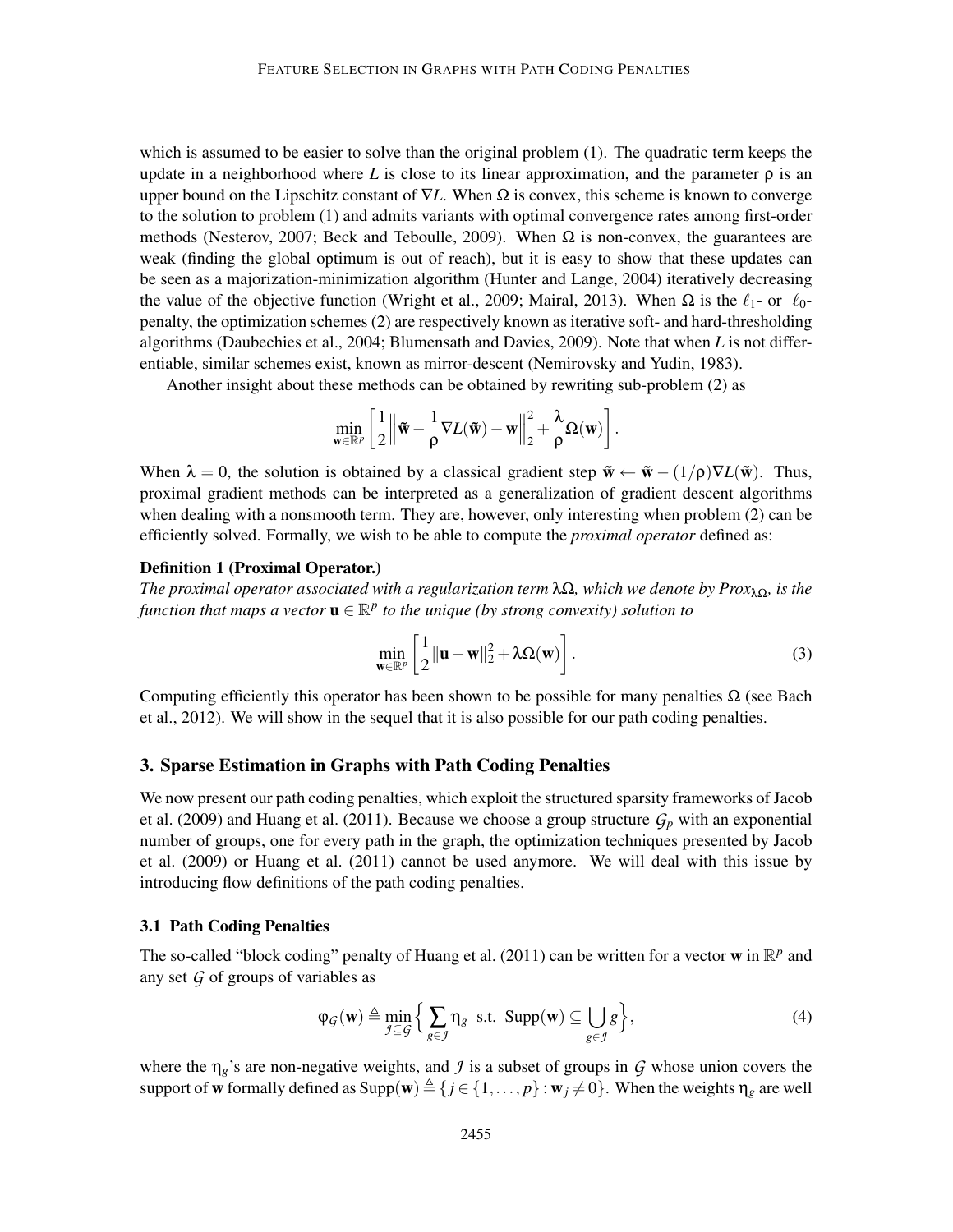#### MAIRAL AND YU

chosen, the non-convex penalty  $\varphi_G$  encourages solutions w whose support is in the union of a small number of groups; in other words, the cardinality of  $\hat{J}$  should be small. We remark that Huang et al. (2011) originally introduce this regularization function under a more general information-theoretic point of view where  $\varphi_G$  is a code length (see Barron et al., 1998; Cover and Thomas, 2006), and the weights  $\eta_g$  represent the number of bits encoding the fact that a group *g* is selected.<sup>2</sup> One motivation for using  $\varphi$ <sup>*G*</sup> is that the selection of a few groups might be easier to interpret than the selection of isolated variables. This formulation extends non-convex group sparsity regularization by allowing any group structure  $G$  to be considered. Nevertheless, a major drawback is that computing this nonconvex penalty  $\varphi_G(w)$  for a general group structure *G* is difficult. Equation (4) is indeed an instance of a set cover problem, which is NP-hard (see Cormen et al., 2001), and appropriate approximations, e.g., greedy algorithms, have to be used in practice.

As often when dealing with non-convex penalties, one can either try to solve directly the corresponding non-convex problems or look for a convex relaxation. As we empirically show in Section 4, having both non-convex and convex variants of a penalty can be a significant asset. One variant can indeed outperform the other one in some situations, while being the other way around in some other cases. It is therefore interesting to look for a convex relaxation of ϕ*G*. We denote by η the vector  $[\eta_g]_{g \in \mathcal{G}}$  in  $\mathbb{R}^{|\mathcal{G}|}_+$ , and by N the binary matrix in  $\{0,1\}^{p\times |\mathcal{G}|}$  whose columns are indexed by the groups *g* in  $\tilde{G}$ , such that the entry  $N_{jg}$  is equal to one when the index *j* is in the group *g*, and zero otherwise. Equation (4) can be rewritten as a Boolean linear program, a form which will be more convenient in the rest of the paper:

$$
\varphi_{\mathcal{G}}(\mathbf{w}) = \min_{\mathbf{x} \in \{0,1\}^{|\mathcal{G}|}} \left\{ \mathbf{\eta}^\top \mathbf{x} \text{ s.t. } \mathbf{N} \mathbf{x} \ge \text{Supp}(\mathbf{w}) \right\},\tag{5}
$$

where, with an abuse of notation, Supp(w) is here a vector in  $\{0,1\}^p$  such that its *j*-th entry is 1 if *j* is in the support of **w** and 0 otherwise. Let us also denote by  $|\mathbf{w}|$  the vector in  $\mathbb{R}^p_+$  obtained by replacing the entries of w by their absolute value. We can now consider a convex relaxation of  $\varphi_G$ :

$$
\Psi_{\mathcal{G}}(\mathbf{w}) \triangleq \min_{\mathbf{x} \in \mathbb{R}_+^{|\mathcal{G}|}} \left\{ \boldsymbol{\eta}^\top \mathbf{x} \text{ s.t. } \mathbf{N} \mathbf{x} \geq |\mathbf{w}| \right\},\tag{6}
$$

where not only the optimization problem above is a linear program, but in addition  $\psi_{\mathcal{G}}$  is a convex function—in fact it can be shown to be a norm. Such a relaxation is classical and corresponds to the same mechanism relating the  $\ell_0$ - to the  $\ell_1$ -penalty, replacing Supp(w) by |w|. The next lemma tells us that we have in fact obtained a variant of the penalty introduced by Jacob et al. (2009).

## Lemma 2 (Relation Between  $\psi_G$  and the Penalty of Jacob et al. (2009).)

*Suppose that any pattern in*  $\{0,1\}^p$  can be represented by a union of groups in G. Then, the *function*  $\psi$ <sup>*G*</sup> *defined in* (6) *is equal to the penalty of Jacob et al.* (2009) with  $\ell_{\infty}$ *-norms.* 

Note that Jacob et al. (2009) have introduced their penalty from a different perspective, and the link between (6) and their work is not obvious at first sight. In addition, their penalty involves a sum of  $\ell_2$ -norms, which needs to be replaced by  $\ell_{\infty}$ -norms for the lemma to hold. Hence,  $\psi_G$  is a

<sup>2.</sup> Note that Huang et al. (2011) do not directly use the function  $\varphi_G$  as a regularization function. The "coding complexity" they introduce for a vector **w** counts the number of bits to code the support of **w**, which is achieved by  $\varphi_G$ , but also use an  $\ell_0$ -penalty to count the number of bits encoding the values of the non-zero coefficients in w.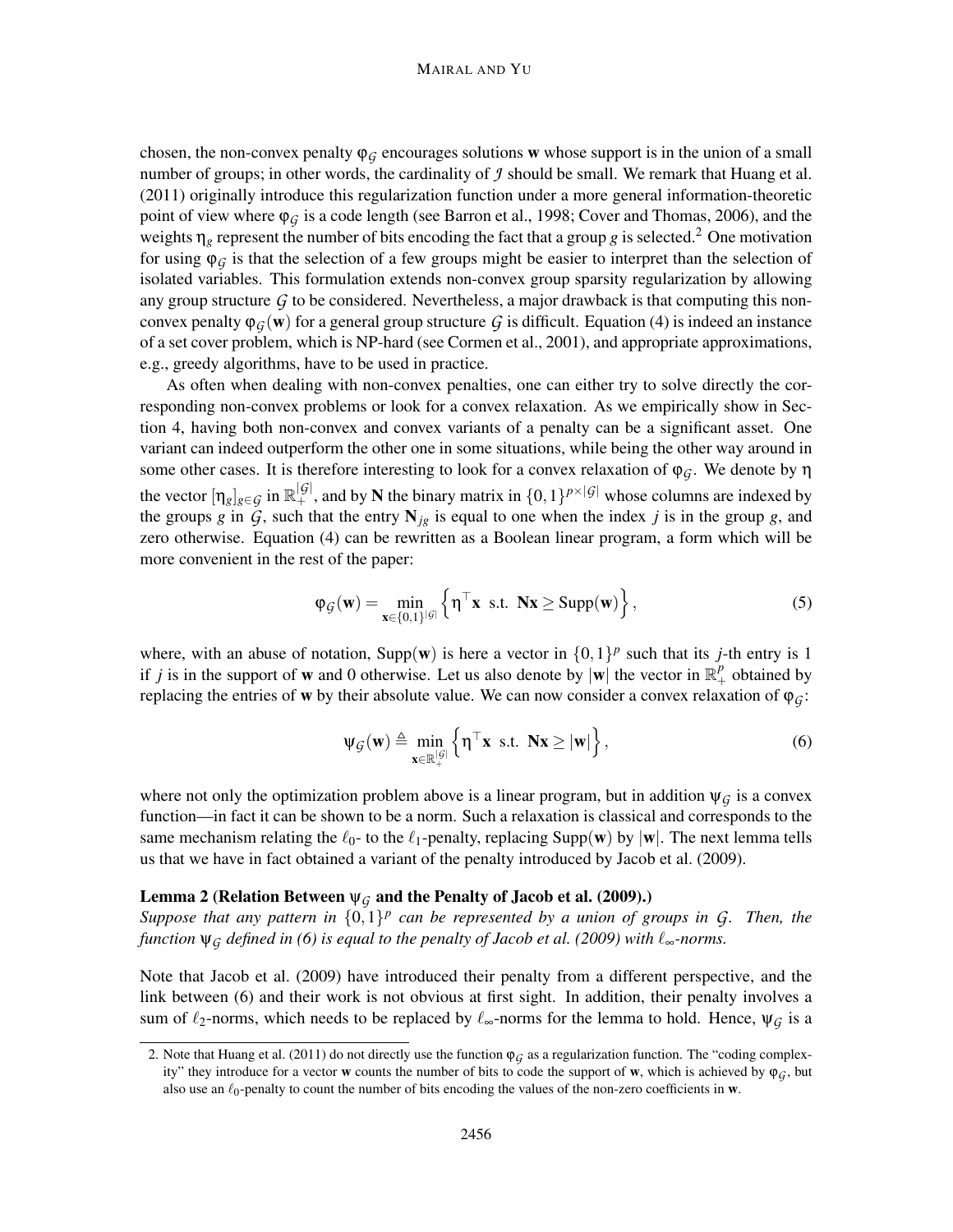"variant" of the penalty of Jacob et al. (2009). We give more details and the proof of this lemma in Appendix  $B<sup>3</sup>$ 

Now that  $\varphi_G$  and  $\psi_G$  have been introduced, we are interested in automatically selecting a small number of connected subgraphs from a directed acyclic graph  $G = (V, E)$ . In Section 1, we already discussed group structures  $G$  and introduced  $G_p$  the *set of paths in G*. As a result, the path coding penalties  $\varphi_{\mathcal{G}_p}$  and  $\psi_{\mathcal{G}_p}$  encourage solutions that are sparse while forming a subgraph that can be covered by a small number of paths. As we show in this section, this choice leads to tractable formulations when the weights  $\eta_g$  for every path *g* in  $G_p$  are appropriately chosen.

We will show in the sequel that a natural choice is to define for all *g* in  $G_p$ 

$$
\eta_g \triangleq \gamma + |g|,\tag{7}
$$

where  $\gamma$  is a new parameter encouraging the connectivity of the solution whereas |*g*| encourages sparsity. It is indeed possible to show that when  $\gamma = 0$ , the functions  $\varphi_{\mathcal{G}_p}$  and  $\psi_{\mathcal{G}_p}$  respectively become the  $\ell_0$ - and the  $\ell_1$ -penalties, therefore encouraging sparsity but not connectivity. On the other hand, when  $\gamma$  is large and the term |*g*| is negligible,  $\varphi_{\mathcal{G}_p}(\mathbf{w})$  simply "counts" how many paths are required to cover the support of w, thereby encouraging connectivity regardless of the sparsity of w.

In fact, the choice (7) is a particular case of a more general class of weights  $\eta_g$ , which our algorithmic framework can handle. Let us enrich the original directed acyclic graph *G* by introducing a source node *s* and a sink node *t*. Formally, we define a new graph  $G' = (V', E')$  with

$$
V' \triangleq V \cup \{s,t\},
$$
  
\n
$$
E' \triangleq E \cup \{(s,v) : v \in V\} \cup \{(u,t) : u \in V\}.
$$

In plain words, the graph *G* ′ , which is a DAG, contains the graph *G* and two nodes *s*,*t* that are linked to every vertices of *G*. Let us also assume that some costs  $c_{uv}$  in R are defined for all arcs  $(u, v)$ in *E'*. Then, for a path  $g = (u_1, u_2, \dots, u_k)$  in  $G_p$ , we define the weight  $\eta_g$  as

$$
\eta_g \triangleq c_{su_1} + \left(\sum_{i=1}^{k-1} c_{u_i u_{i+1}}\right) + c_{u_k t} = \sum_{(u,v) \in (s,g,t)} c_{uv},\tag{8}
$$

where the notation  $(s, g, t)$  stands for the path  $(s, u_1, u_2, \ldots, u_k, t)$  in *G*<sup>'</sup>. The decomposition of the weights  $\eta_g$  as a sum of costs on  $(s,t)$ -paths of *G'* (the paths  $(s,g,t)$  with *g* in  $G_p$ ) is a key component of the algorithmic framework we present next. The construction of the graph *G* ′ is illustrated in Figures 3a and 3b for two cost configurations. We remark that the simple choice of weights (7) corresponds to the choice (8) with the costs  $c_{su} = \gamma$  for all *u* in *V* and  $c_{uv} = 1$  otherwise (see Figure 3a). Designing costs  $c_{uv}$  that go beyond the simple choice (7) can be useful whenever one has additional knowledge about the graph structure. For example, we experimentally exploit this property in Section 4.2 to privilege or penalize paths *g* in *G<sup>p</sup>* starting from a particular vertex. This is illustrated in Figure 3b where the cost on the arc  $(s,1)$  is much smaller than on the arcs  $(s,2)$ ,  $(s,3)$ ,  $(s,4)$ , therefore encouraging paths starting from vertex 1.

<sup>3.</sup> At the same time as us, Obozinski and Bach (2012) have studied a larger class of non-convex combinatorial penalties and their corresponding convex relaxations, obtaining in particular a more general result than Lemma 2, showing that  $\Psi_G$  is the tightest convex relaxation of  $\Phi_G$ .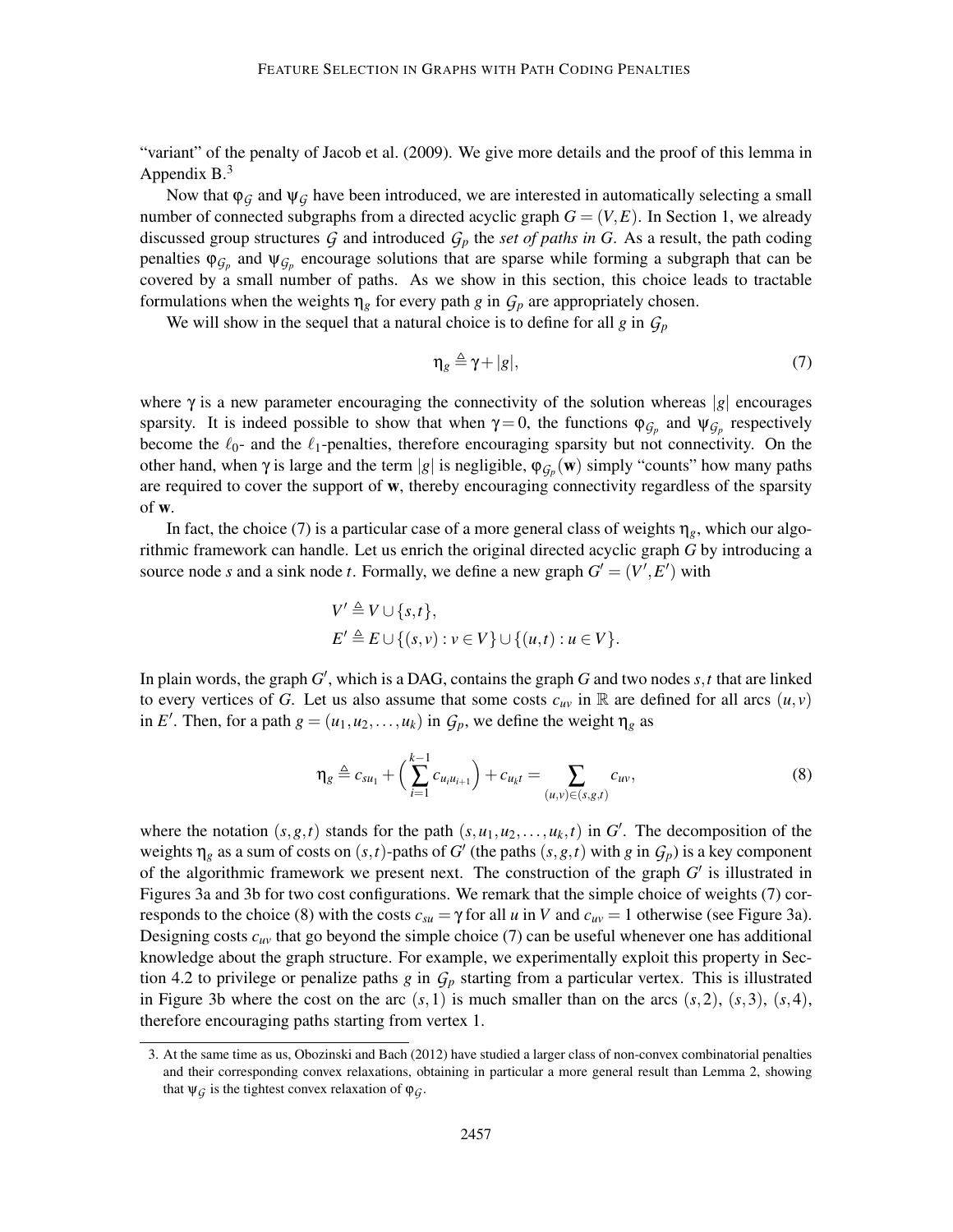#### MAIRAL AND YU

Another interpretation connecting the path-coding penalties with coding lengths and random walks can be drawn using information theoretic arguments derived from Huang et al. (2011). We find these connections interesting, but for simplicity only present them in Appendix C. In the next sections, we address the following issues: (i) how to compute the penalties  $\varphi_{\mathcal{G}_p}$  and  $\psi_{\mathcal{G}_p}$  given a vector **w** in  $\mathbb{R}^p$ ? (ii) how to optimize the objective function (1)? (iii) in the convex case (when  $\Omega$  =  $\psi_{\mathcal{G}_p}$ ), can we obtain practical optimality guarantees via a duality gap? All of these questions will be answered using network flow and convex optimization, or algorithmic tools on graphs.



(a) Graph  $G'$  with arcs costs and a path  $g$  in bold red.

(b) Graph *G* ′ with different arcs costs and a path *g*.

Figure 3: (a) G' is obtained by adding a source *s* and sink *t* to a DAG with four nodes. The cost configuration is such that the weights  $\eta_g$  satisfy  $\eta_g = \gamma + |g|$ . For example, for  $g =$  $(4,2,3)$ , the sum of costs along  $(s, g, t)$  is  $\eta_g = \gamma + 3$ . (b) Same graph *G'* as (a) but with different costs. The weight  $\eta_g$  associated to the path  $g = (1,2)$  is the sum of costs along  $(s, 1, 2, t)$ —that is,  $\eta_g = 4$ .

#### 3.2 Flow Definitions of the Path Coding Penalties

Before precisely stating the flow definitions of  $\varphi_{G_p}$  and  $\psi_{G_p}$ , let us sketch the main ideas. The first key component is to transform the optimization problems (4) and (6) over the paths in *G* into optimization problems over  $(s,t)$ -*path flows* in *G'*. We recall that  $(s,t)$ -path flows are defined as flow vectors carrying the same positive value on every arc of a path between *s* and *t*. It intuitively corresponds to sending from *s* to *t* a positive amount of flow along a path, an interpretation we have presented in Figure 2 from Section 2.1. Then, we use the *flow decomposition theorem* (see Section 2.1), which provides two equivalent viewpoints for solving a minimum cost flow problem on a DAG. One should be either looking for the value  $f_{uv}$  of a flow on every arc  $(u, v)$  of the graph, or one should decide how much flow should be sent on every (*s*,*t*)-path.

We assume that a cost configuration  $[c_{uv}]_{(u,v)\in E'}$  is available and that the weights  $\eta_g$  are defined according to Equation (8). We denote by  $\mathcal F$  the set of flows on  $G'$ . The second key component of our approach is the fact that the cost of a flow f in  $\mathcal F$  sending one unit from s to t along a path g in  $G$ ,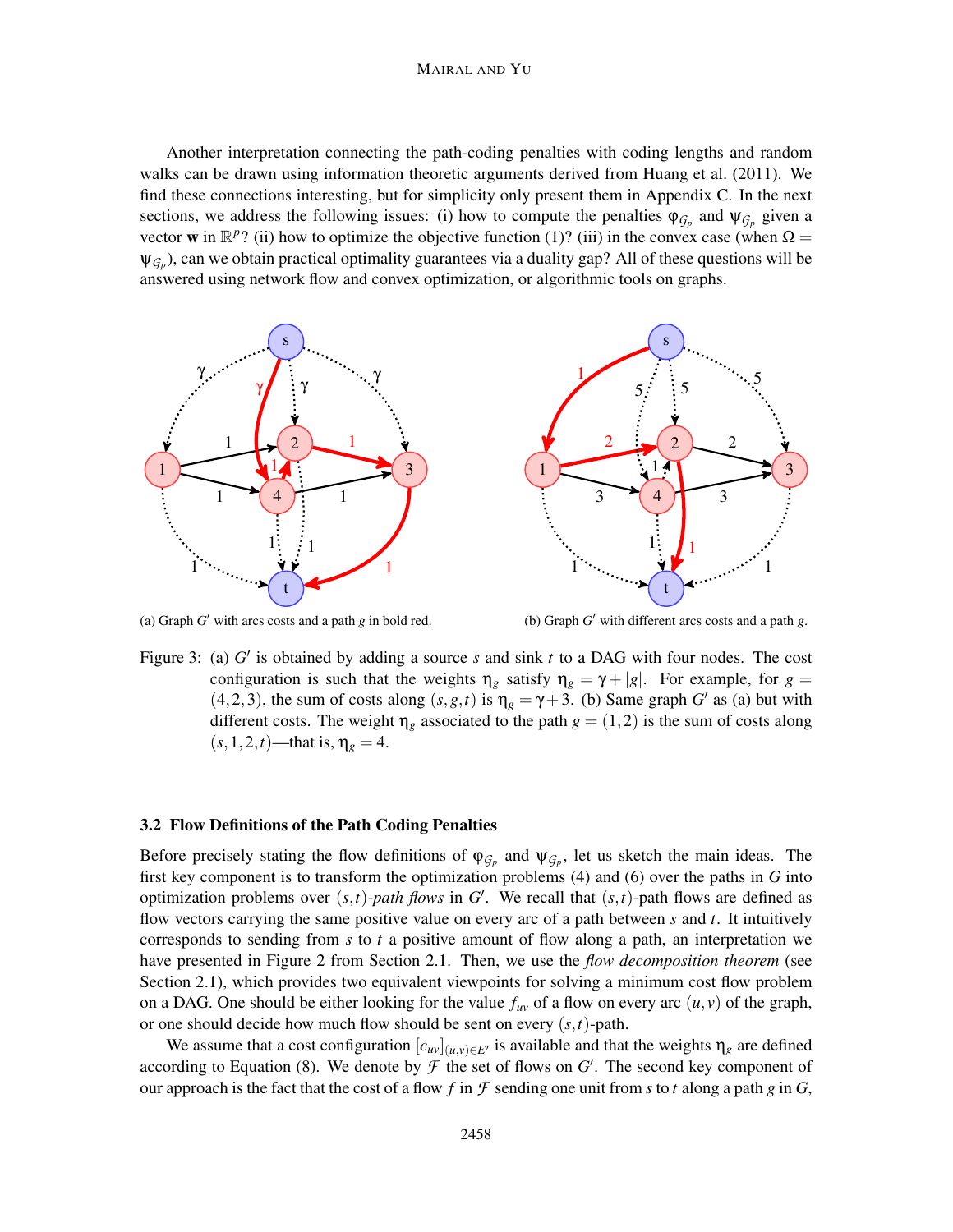defined as  $\sum_{(u,v)\in E'} f_{uv}c_{uv} = \sum_{(u,v)\in (s,g,t)} c_{uv}$  is exactly  $\eta_g$ , according to Equation (8). This enables us to reformulate our optimization problems (4) and (6) on paths in *G* as optimization problems on  $(s,t)$ -path flows in  $G'$ , which in turn are equivalent to minimum cost flow problems and can be solved in polynomial time. Note that this equivalence does not hold when we have cycle flows (see Figure 2d), and this is the reason why we have assumed *G* to be acyclic.

We can now formally state the mappings between the penalties  $\varphi_{\mathcal{G}_p}$  and  $\psi_{\mathcal{G}_p}$  on one hand, and network flows on the other hand. An important quantity in the upcoming propositions is the amount of flow going through a vertex *j* in  $V = \{1, ..., p\}$ , which we denote by

$$
s_j(f) \triangleq \sum_{u \in V': (u,j) \in E'} f_{uj}.
$$

Our formulations involve capacity constraints and costs for  $s_j(f)$ , which can be handled by network flow solvers; in fact, a vertex can always be equivalently replaced in the network by two vertices, linked by an arc that carries the flow quantity  $s_j(f)$  (Ahuja et al., 1993). The main propositions are presented below, and the proofs are given in Appendix D.

# Proposition 3 (Computing  $\varphi_{\mathcal{G}_P}$ .)

*Let* **w** be in  $\mathbb{R}^p$ . Consider the network G' defined in Section 3.1 with costs  $[c_{uv}]_{(u,v)\in E'}$ , and define  $\eta_g$ *as in (8). Then,*

$$
\varphi_{\mathcal{G}_p}(\mathbf{w}) = \min_{f \in \mathcal{F}} \left\{ \sum_{(u,v) \in E'} f_{uv} c_{uv} \text{ s.t. } s_j(f) \ge 1, \forall j \in \text{Supp}(\mathbf{w}) \right\},\tag{9}
$$

*where F is the set of flows on G*′ *. This is a minimum cost flow problem with some lower-capacity constraints, which can be computed in strongly polynomial time.*<sup>4</sup>

Given the definition of the penalty  $\varphi_{\mathcal{G}}$  in Equation (5), computing  $\varphi_{\mathcal{G}_p}$  seems challenging for two reasons: (i) Equation (5) is for a general group structure  $G$  a NP-hard Boolean linear program with  $|G|$  variables; (ii) the size of  $G_p$  is exponential in the graph size. Interestingly, Proposition 3 tells us that these two difficulties can be overcome when  $G = G_p$  and that the non-convex penalty  $\varphi_{\mathcal{G}_p}$  can be computed in polynomial time by solving the convex optimization problem defined in Equation (9). The key component to obtain the flow definition of  $\varphi_{\mathcal{G}_p}$  is the decomposability property of the weights  $\eta_g$  defined in (8). This allows us to identify the cost of sending one unit of flow in  $G'$  from  $s$  to  $t$  along a path  $g$  to the cost of selecting the path  $g$  in the context of the path coding penalty  $\varphi_{G_p}$ . We now show that the same methodology applies to the convex penalty  $\psi_{G_p}$ .

# Proposition 4 (Computing  $\psi_{\mathcal{G}_p}$ .)

*Let* **w** be in  $\mathbb{R}^p$ . Consider the network G' defined in Section 3.1 with costs  $[c_{uv}]_{(u,v)\in E'}$ , and define  $\eta_g$ *as in (8). Then,*

$$
\Psi_{\mathcal{G}_p}(\mathbf{w}) = \min_{f \in \mathcal{F}} \left\{ \sum_{(u,v) \in E'} f_{uv} c_{uv} \text{ s.t. } s_j(f) \geq |\mathbf{w}_j|, \forall j \in \{1, \dots, p\} \right\},\tag{10}
$$

*where F is the set of flows on G*′ *. This is a minimum cost flow problem with some lower-capacity constraints, which can be computed in strongly polynomial time.*

<sup>4.</sup> See the definition of "strongly polynomial time" in Section 2.1.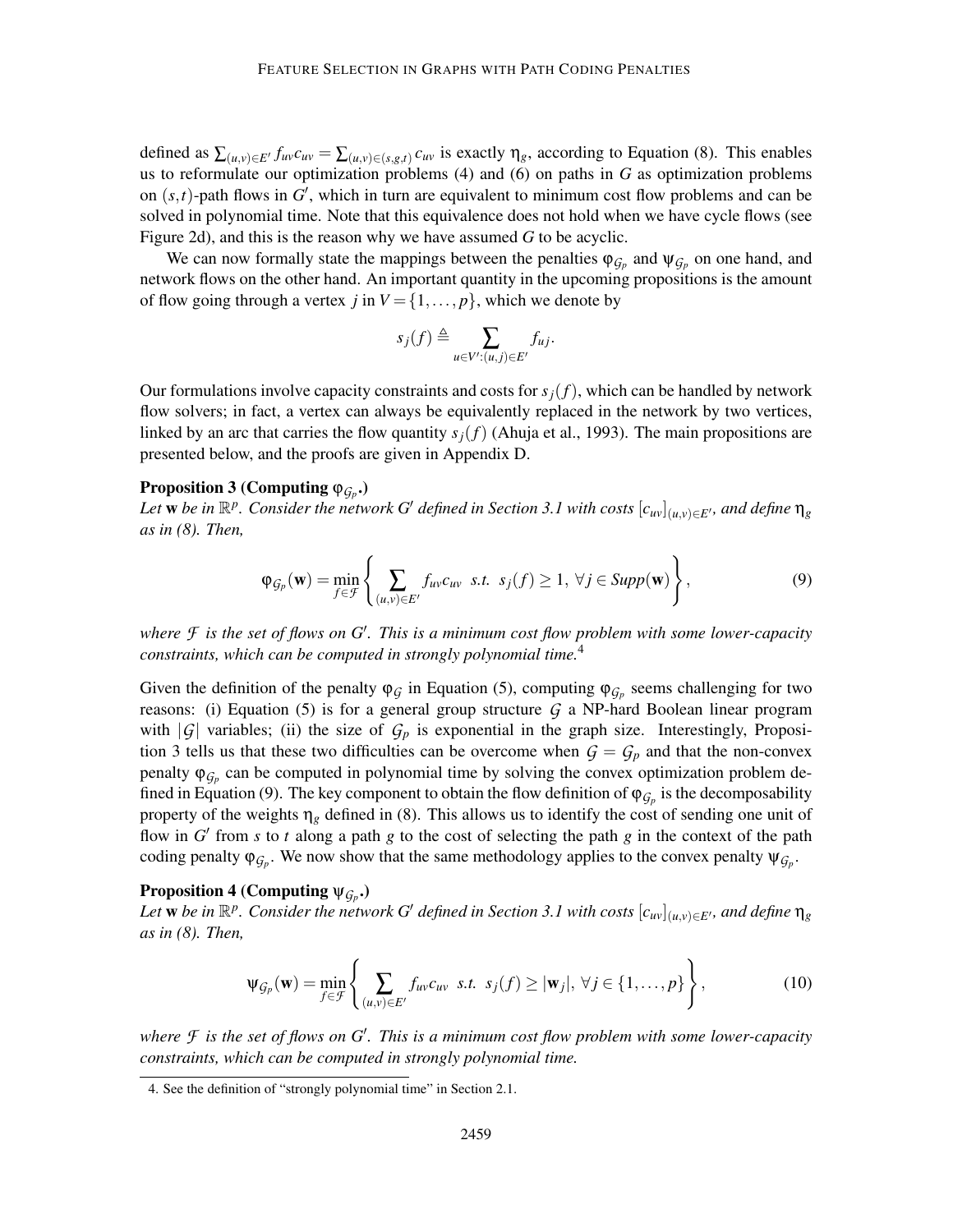From the similarity between Equations (9) and (10), it is easy to see that  $\psi_{\mathcal{G}_p}$  and  $\varphi_{\mathcal{G}_p}$  are closely related, one being a convex relaxation of the other as explained in Section 3.1. We have shown here that  $\varphi_{\mathcal{G}_p}$  and  $\psi_{\mathcal{G}_p}$  can be computed in polynomial time and will discuss in Section 3.4 practical algorithms to do it in practice. Before that, we address the problem of optimizing (1).

#### 3.3 Using Proximal Gradient Methods with the Path Coding Penalties

To address the regularized problem (1), we use proximal gradient methods, which we have presented in Section 2.2. We need for that to compute the proximal operators of  $\varphi_{G_p}$  and  $\psi_{G_p}$  from Definition 1. We show that this operator can be efficiently computed by using network flow optimization.

# Proposition 5 (Computing the Proximal Operator of ϕ*G<sup>p</sup>* .)

Let  $u$  be in  $\mathbb{R}^p$ . Consider the network G<sup>'</sup> defined in Section 3.1 with costs  $[c_{uv}]_{(u,v)\in E'}$ , and define  $\eta_g$ *as in (8). Let us define*

$$
f^{\star} \in \underset{f \in \mathcal{F}}{\arg \min} \left\{ \sum_{(u,v) \in E'} f_{uv} c_{uv} + \sum_{j=1}^{p} \frac{1}{2} \max \left( \mathbf{u}_j^2 (1 - s_j(f)), 0 \right) \right\},\tag{11}
$$

*where F is the set of flows on G*′ *. This is a minimum cost flow problem, with piecewise linear costs,* which can be computed in strongly polynomial time. Denoting by  $\mathbf{w}^\star \!\triangleq\! Prox_{\mathbf{\phi}_{Gp}}[\mathbf{u}]$ , we have for all  $j$  $\int$ *in*  $V = \{1, ..., p\}$  *that*  $\mathbf{w}_j^* = \mathbf{u}_j$  *if*  $s_f(f^*) > 0$  *and* 0 *otherwise.* 

Note that even though the formulation (3) is non-convex when  $\Omega$  is the function  $\varphi_{\mathcal{G}_p}$ , its global optimum can be found by solving the convex problem described in Equation (11). As before, the key component to establish the mapping to a network flow problem is the decomposability property of the weights η*g*. More details are provided in the proofs of Appendix D. Note also that any minimum cost flow problem with convex piecewise linear costs can be equivalently recast as a classical minimum cost flow problem with linear costs (see Ahuja et al., 1993), and therefore the above problem can be solved in strongly polynomial time. We now present similar results for  $\psi_{\mathcal{G}_p}$ .

# Proposition 6 (Computing the Proximal Operator of ψ*G<sup>p</sup>* .)

Let **u** be in  $\mathbb{R}^p$ . Consider the network G<sup>'</sup> defined in Section 3.1 with costs  $[c_{uv}]_{(u,v)\in E'}$ , and define  $\eta_g$ *as in (8). Let us define*

$$
f^* \in \underset{f \in \mathcal{F}}{\arg \min} \left\{ \sum_{(u,v) \in E'} f_{uv} c_{uv} + \sum_{j=1}^p \frac{1}{2} \max \left( |\mathbf{u}_j| - s_j(f), 0 \right)^2 \right\},\tag{12}
$$

*where F is the set of flows on G*′ *. This is a minimum cost flow problem, with piecewise quadratic costs, which can be computed in polynomial time. Denoting by*  $\mathbf{w}^{\star} \triangleq Prox_{\Psi_{G_p}}[\mathbf{u}]$ *, we have for all j*  $in V = \{1, ..., p\}$ ,  $w_j^* = sign(u_j)min(|u_j|, s_j(f^*))$ .

The proof of this proposition is presented in Appendix D. We remark that we are dealing in Proposition 6 with a minimum cost flow problem with quadratic costs, which is more difficult to solve than when the costs are linear. Such problems with quadratic costs can be solved in weakly (instead of strongly) polynomial time (see Hochbaum, 2007)—that is, a time polynomial in |*V*|, |*E*| and  $\log(||\mathbf{u}||_{\infty}/\epsilon)$  to obtain an  $\epsilon$ -accurate solution to problem (12), where  $\epsilon$  can possibly be set to the machine precision. We have therefore shown that the computations of  $\varphi_{G_p}, \psi_{G_p}, \text{Prox}_{\varphi_{G_p}}$ and Prox<sub> $\psi_{\mathcal{G}_p}$ </sub> can be done in polynomial time. We now discuss practical algorithms, which have empirically shown to be efficient and scalable (Goldberg, 1997; Bertsekas, 1998).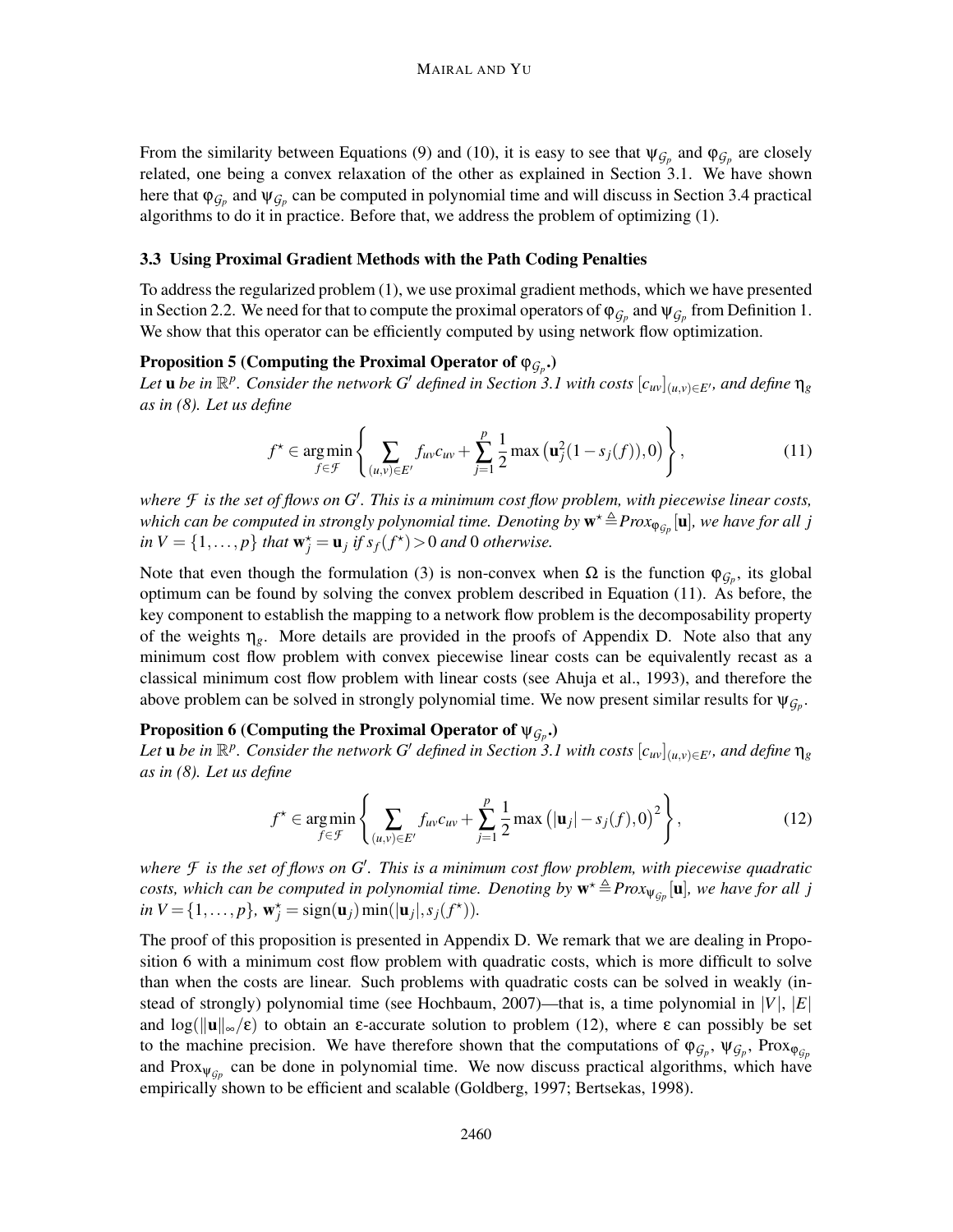## 3.4 Practical Algorithms for Solving the Network Flow Problems

The minimum cost flow problems involved in the computations of  $\varphi_{G_p}$ ,  $\psi_{G_p}$  and Prox<sub> $\varphi_{G_p}$ </sub> can be solved in the worst-case with  $O((|V|\log|V|)(|E|+|V|\log|V|))$  operations (see Ahuja et al., 1993). However, this analysis corresponds to the worst-case possible and the empirical complexity of network flow solvers is often much better (Boykov et al., 2001). Instead of a strongly polynomial algorithm, we have chosen to implement the scaling push-relabel algorithm Goldberg (1997), also known as an ε-relaxation method (Bertsekas, 1998). This algorithm is indeed empirically efficient despite its weakly polynomial worst-case complexity. It requires transforming the capacities and costs of the minimum cost flow problems into integers with an appropriate scaling and rounding procedure, and denoting by *C* the (integer) value of the maximum cost in the network its worst-case complexity is  $O(|V|^2|E|\log(C|V|))$ . This algorithm is appealing because of its empirical efficiency when the right heuristics are used Goldberg (1997). We choose *C* to be as large as possible (using 64 bits integers) not to lose numerical precision, even though choosing *C* according to the desired statistical precision and the robustness of the proximal gradient algorithms would be more appropriate. It has indeed been shown recently by Schmidt et al. (2011) that proximal gradient methods for convex optimization are robust to inexact computations of the proximal operator, as long as the precision of these computations iteratively increases with an appropriate rate.

Computing the proximal operator  $Prox_{\psi_{\mathcal{G}_p}}[\mathbf{u}]$  requires dealing with piecewise quadratic costs, which are more complicated to deal with than linear costs. Fortunately, cost scaling or ε-relaxation techniques can be modified to handle any convex costs, while keeping a polynomial complexity (Bertsekas, 1998). Concisely describing ε-relaxation algorithms is difficult because their convergence properties do not come from classical convex optimization theory. We present here an interpretation of these methods, but we refer the reader to Chapter 9 of Bertsekas (1998) for more details and implementation issues. In a nutshell, consider a primal convex cost flow problem  $\min_{f \in \mathcal{F}} \sum_{(u,v) \in E} C_{uv}(f_{uv})$ , where the functions  $C_{uv}$  are convex, and without capacity constraints. Using classical Lagrangian duality, it is possible to obtain the following dual formulation

$$
\max_{\pi \in \mathbb{R}^p} \sum_{(u,v) \in E} q_{uv}(\pi_u - \pi_v), \text{ where } q_{uv}(\pi_u - \pi_v) \triangleq \min_{f_{uv} \geq 0} \left[ C_{uv}(f_{uv}) - (\pi_u - \pi_v) f_{uv} \right].
$$

This formulation is unconstrained and involves for each node  $u$  in  $V$  a dual variable  $\pi_u$  in  $\mathbb{R}$ , which is called the *price* of node *u*. ε-relaxation techniques rely on this dual formulation, and can be interpreted as approximate dual coordinate ascent algorithms. They exploit the network structure to perform computationally cheap updates of the dual and primal variables, and can deal with the fact that the functions *quv* are concave but not differentiable in general. Presenting how this is achieved exactly would be too long for this paper; we instead refer the reader to Chapter 9 of Bertsekas (1998). In the next section, we introduce algorithms to compute the dual norm of  $\psi_{\mathcal{G}_p}$ , which is an important quantity to obtain optimality guarantees for (1) with  $\Omega = \psi_{G_p}$ , or for implementing active set methods that are adapted to very large-scale very sparse problems (see Bach et al., 2012).

## 3.5 Computing the Dual-Norm of  $\psi_{G_p}$

The dual norm  $\psi_{\mathcal{G}_p}^*$  of the norm  $\psi_{\mathcal{G}_p}$  is defined for any vector  $\kappa$  in  $\mathbb{R}^p$  as  $\psi_{\mathcal{G}_p}^*(\kappa) \triangleq \max_{\psi_{\mathcal{G}_p}(\mathbf{w}) \leq 1} \mathbf{w}^\top \kappa$ (see Boyd and Vandenberghe, 2004). We show in this section that  $\psi_{G_p}^*$  can be computed efficiently.

# Proposition 7 (Computing the Dual Norm  $\psi_{\mathcal{G}_p}^*$ .)

Let  $\kappa$  be in  $\mathbb{R}^p$ . Consider the network G' defined in Section 3.1 with costs  $[c_{uv}]_{(u,v)\in E'}$ , and define  $\eta_g$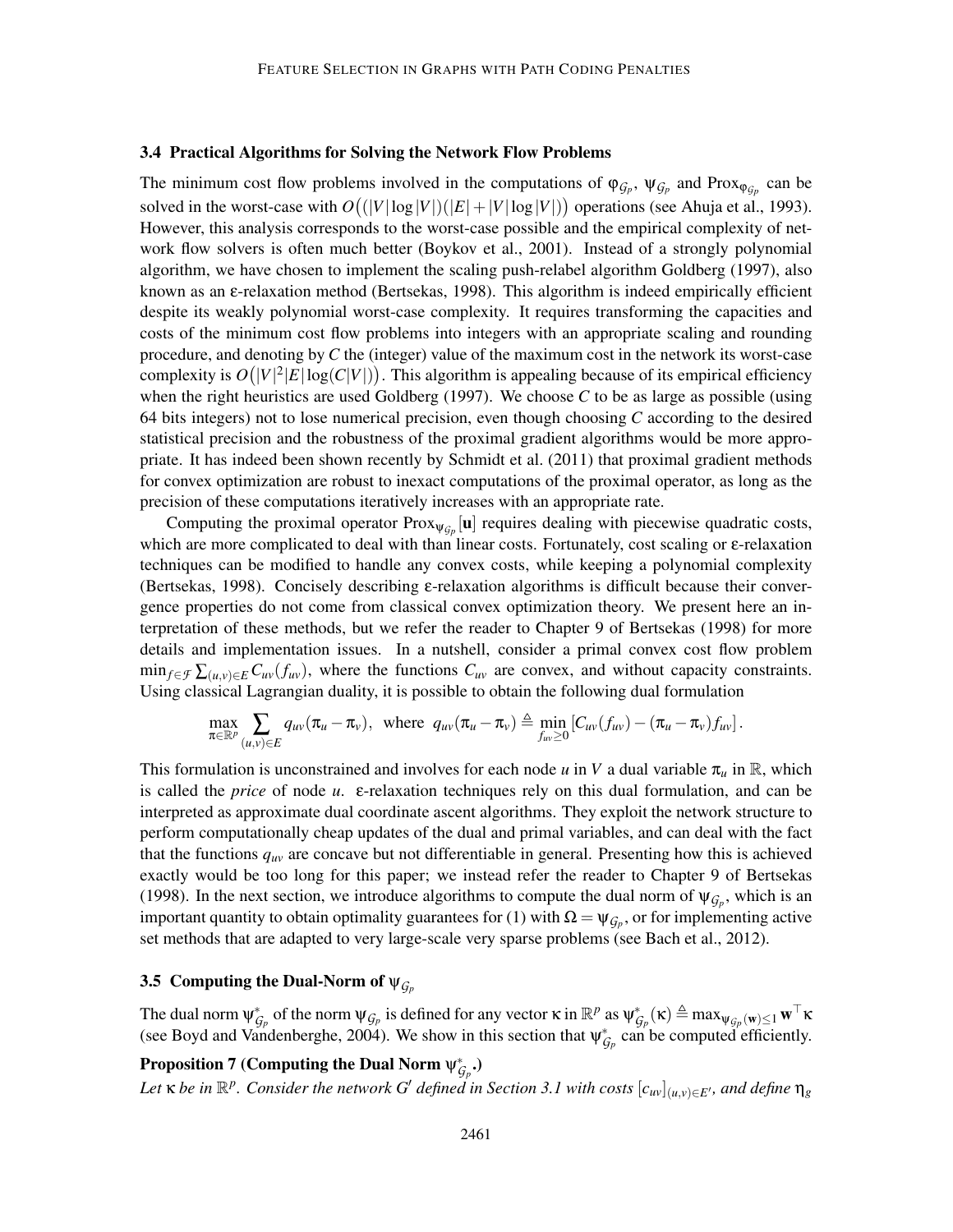*as in (8). For*  $\tau \geq 0$ *, and all j in*  $\{1,\ldots,p\}$ *, we define an additional cost for the vertex j to be* −|κ*<sup>j</sup>* |/τ*. We then define for every path g in Gp, the length l*τ(*g*) *to be the sum of the costs along the corresponding* (*s*,*t*)*-path from G*′ *. Then,*

$$
\psi_{\mathcal{G}_p}^*(\kappa) = \min_{\tau \in \mathbb{R}_+} \left\{ \tau \text{ s.t. } \min_{g \in \mathcal{G}_p} l_{\tau}(g) \geq 0 \right\},\
$$

 $f(x) = \int_{G_p}^x f(x)$  *is the smallest factor*  $\tau$  *such that the shortest*  $(s,t)$ *-path on G' has nonnegative length.* 

The proof is given in Appendix D. We note that the above quantity  $l_{\tau}(g)$  satisfies  $l_{\tau}(g) = \eta_g \|\kappa_g\|_1/\tau$ , for every  $\tau > 0$  and  $\kappa$  in  $\mathbb{R}^p$ . We present a simple way for computing  $\psi_{\mathcal{G}_p}^*$  in Algorithm 1, which is proven in Proposition 8 to be correct and to converge in polynomial time.

# **Algorithm 1** Computation of the Dual Norm  $\psi_{\mathcal{G}_p}^*$ .

**input**  $\kappa \in \mathbb{R}^p$  such that  $\kappa \neq 0$ . 1: Choose any path  $g \in \mathcal{G}_p$  such that  $\kappa_g \neq 0$ ; 2:  $\delta \leftarrow -\infty$ ; 3: while  $\delta < 0$  do 4:  $\tau \leftarrow \frac{\|\kappa_g\|_1}{n_e}$ <u>∿<sub>g∥1</u>;<br>η<sub>g</sub>;</u></sub> 5:  $g \leftarrow \arg \min_{h \in \mathcal{G}_p} l_\tau(h)$ ; (shortest path problem in a directed acyclic graph); 6:  $\delta \leftarrow l_{\tau}(g);$ 7: end while 8: **Return:**  $\tau = \psi_{\mathcal{G}_p}^*(\kappa)$  (value of the dual norm).

## Proposition 8 (Correctness and Complexity of Algorithm 1.)

*For*  $\kappa$  *in*  $\mathbb{R}^p$ , Algorithm 1 computes  $\psi_{\mathcal{G}_p}^*(\kappa)$  *in at most*  $O(p|E'|)$  *operations.* 

The proof is also presented in Appendix D. We note that this worst-case complexity bound might be loose. We have indeed observed in our experiments that the empirical complexity is close to be linear in  $|E'|$ . To concretely illustrate why computing the dual norm can be useful, we now give optimality conditions for problem (1) involving  $\psi_{\mathcal{G}_p}^*$ . The following lemma can immediately be derived from Bach et al. (2012, Proposition 1.2).

Lemma 9 (Optimality Conditions for Problem (1) with  $Ω = ψ<sub>G</sub>$ .)

*A vector* **w** *be in*  $\mathbb{R}^p$  *is optimal for problem* (1) with  $\Omega = \psi_{\mathcal{G}}$  *if and only if* 

$$
\psi_{\mathcal{G}}^*(\nabla L(\mathbf{w})) \leq \lambda \quad and \quad -\nabla L(\mathbf{w})^\top \mathbf{w} = \lambda \psi_{\mathcal{G}}(\mathbf{w}).
$$

The next section presents an active-set type of algorithm (see Bach et al., 2012, Chapter 6) building upon these optimality conditions and adapted to our penalty  $\psi_{\mathcal{G}_p}$ .

## 3.6 Active Set Methods for Solving Problem (1) when  $\Omega = \Psi_{G_p}$

As experimentally shown later in Section 4, proximal gradient methods allows us to efficiently solve medium-large/scale problems ( $p < 100000$ ). Solving larger scale problems can, however, be more difficult. Algorithm 2 is an active-set strategy that can overcome this issue when the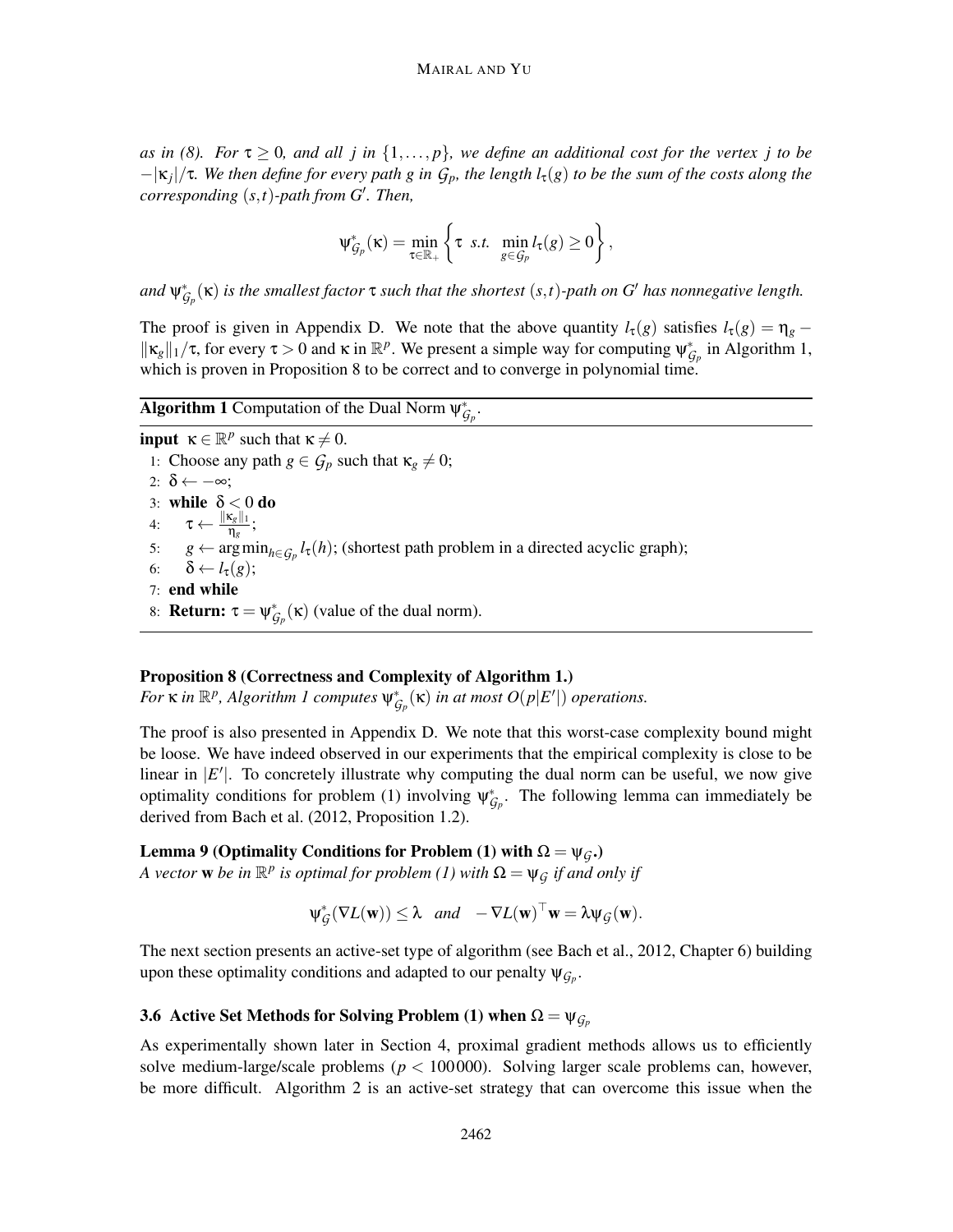solution is very sparse. It consists of solving a sequence of smaller instances of Equation (1) on subgraphs  $\tilde{G} = (\tilde{V}, \tilde{E})$ , with  $\tilde{V} \subseteq V$  and  $\tilde{E} \subseteq E$ , which we call *active graphs*. It is based on the computation of the dual-norm  $\psi_{\mathcal{G}_p}^*$ , which we have observed can empirically be obtained in a time linear or close to linear in  $|E'|$ . Given such a subgraph  $\tilde{G}$ , we denote by  $\tilde{G}_p$  the set of paths in  $\tilde{G}$ . The subproblems the active set strategy involve are the following:

$$
\min_{\mathbf{w}\in\mathbb{R}^p} \left\{ L(\mathbf{w}) + \lambda \psi_{\tilde{G}_p}(\mathbf{w}) \text{ s.t. } \mathbf{w}_j = 0 \text{ for all } j \notin \tilde{V} \right\}. \tag{13}
$$

The key observations are that (i) when  $\tilde{G}$  is small, subproblem (13) is easy to solve; (ii) after solving (13), one can check optimality conditions for problem (1) using Lemma 9, and update  $\tilde{G}$  accordingly. Algorithm 2 presents the full algorithm, and the next proposition ensures that it is correct.

Algorithm 2 Active-set Algorithm for Solving Equation (1) with  $Q = \mu_{\phi}$ 

| <b>Algorithm 2</b> Active-set Algorithm for Solving Equation (1) with $\Omega = \psi_{G_n}$ . |  |  |  |  |  |
|-----------------------------------------------------------------------------------------------|--|--|--|--|--|
|                                                                                               |  |  |  |  |  |
|                                                                                               |  |  |  |  |  |
|                                                                                               |  |  |  |  |  |
|                                                                                               |  |  |  |  |  |
|                                                                                               |  |  |  |  |  |
|                                                                                               |  |  |  |  |  |
|                                                                                               |  |  |  |  |  |
|                                                                                               |  |  |  |  |  |
|                                                                                               |  |  |  |  |  |
|                                                                                               |  |  |  |  |  |
|                                                                                               |  |  |  |  |  |
|                                                                                               |  |  |  |  |  |

12: **Return:**  $w^* \leftarrow w$ , solution to Equation (1).

## Proposition 10 (Correctness of Algorithm 2.)

*Algorithm 2 solves Equation (1) when*  $\Omega = \Psi_{\mathcal{G}_p}$ .

The proof is presented in Appendix D. It mainly relies on Lemma 9, which requires computing the quantity  $\Psi_{\mathcal{G}_p}^*(\nabla L(\mathbf{w}))$ . More precisely, it can be shown that when **w** is a solution to subproblem (13) for a subgraph  $\tilde{G}$ , whenever  $\psi_{\mathcal{G}_p}^*(\nabla L(\mathbf{w})) \leq \lambda$ , it is also a solution to the original large problem (1). Note that variants of Algorithm 2 can be considered: one can select more than a single path *g* to update the subgraph  $\tilde{G}$ , or one can approximately solve the subproblems (13). In the latter case, the stopping criterion could be relaxed in practice. One could use the criterion  $\tau \leq \lambda + \epsilon$ , where  $\epsilon$  is a small positive constant, or one could use a duality gap to stop the optimization when the solution is guaranteed to be optimal enough.

In the next section, we present various experiments, illustrating how the different penalties and algorithms behave in practice.

## 4. Experiments and Applications

We now present experiments on synthetic, genomic and image data. Our algorithms have been implemented in C++ with a Matlab interface, they have been made available as part of the open-source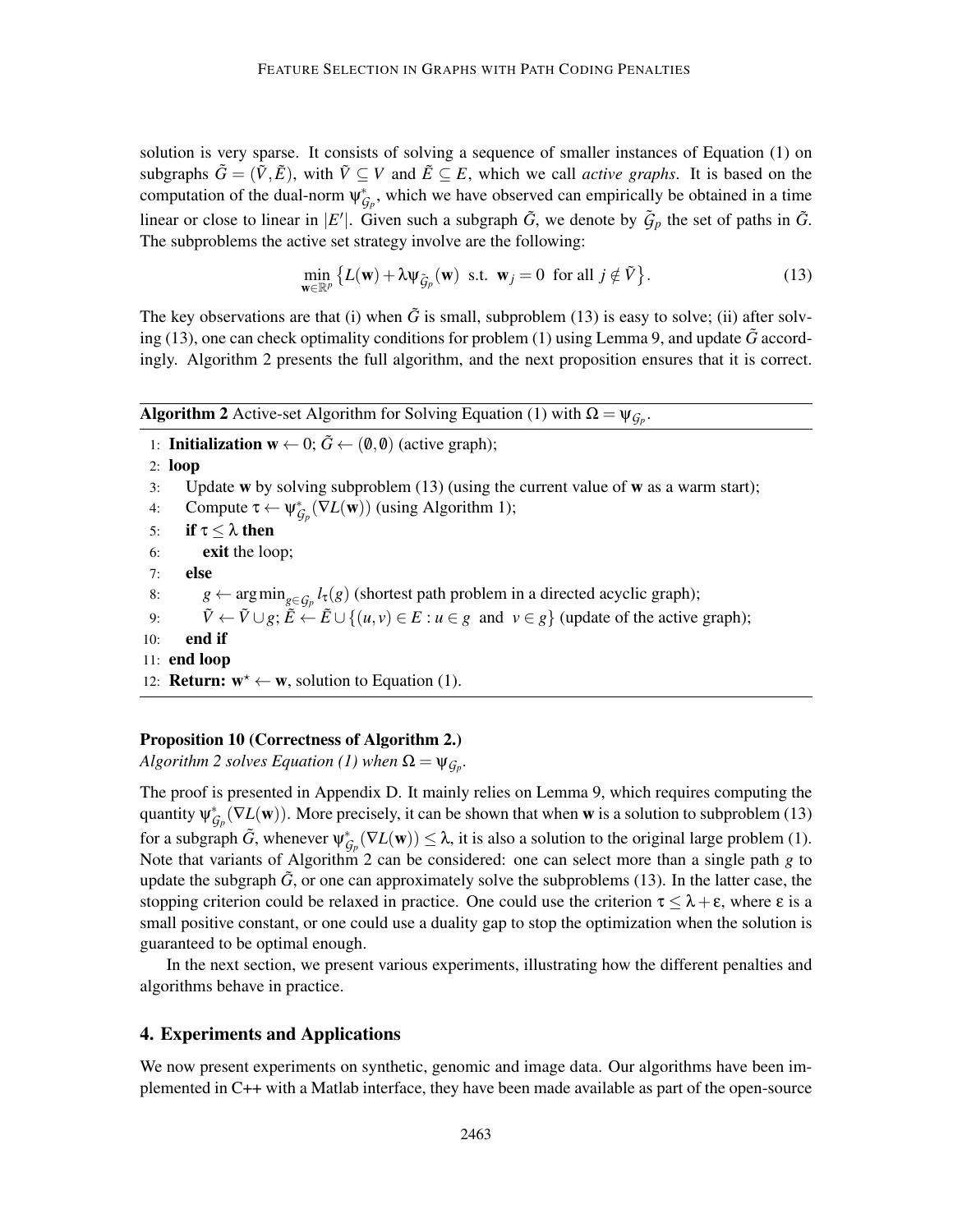software package SPAMS, originally accompanying Mairal et al. (2010).<sup>5</sup> We have implemented the proximal gradient algorithm FISTA (Beck and Teboulle, 2009) for convex regularization functions and ISTA for non-convex ones. When available, we use a relative duality gap as a stopping criterion and stop the optimization when the relative duality gap is smaller than  $10^{-4}$ . In our experiments, we often need to solve Equation (1) for several values of the parameter  $\lambda$ , typically chosen on a logarithmic grid. We proceed with a continuation strategy: first we solve the problem for the largest value of  $\lambda$ , whose solution can be shown to be 0 when  $\lambda$  is large enough; then we decrease the value of  $\lambda$ , and use the previously obtained solution as initialization. This warm-restart strategy allows us to quickly follow a regularization path of the problem. For non-convex problems, it provides us with a good initialization for a given  $\lambda$ . The algorithm ISTA with the non-convex penalty φ<sub>*G<sub>p</sub>*</sub> is indeed only guaranteed to iteratively decrease the value of the objective function. As often the case with non-convex problems, the quality of the optimization is subject to a good initialization, and this strategy has proven to be important to obtain good results.

As far as the choice of the parameters is concerned, we have observed that all penalties we have considered in our experiments are very sensitive to the regularization parameter  $\lambda$ . Thus, we use in general a fine grid to choose  $\lambda$  using cross-validation or a validation set. Some of the penalties involve an extra parameter,  $\gamma$  in the case of  $\varphi_{\mathcal{G}_p}$  and  $\psi_{\mathcal{G}_p}$ . This parameter offers some flexibility, for example it promotes the connectivity of the solution for  $\varphi_{G_p}$  and  $\psi_{G_p}$ , but it also requires to be tuned correctly to prevent overfitting. In practice, we have found the choice of the second parameter always less critical than  $\lambda$  to obtain a good prediction performance, and thus we use a coarse grid to choose this parameter. All other implementation details are provided in each experimental section.

## 4.1 Synthetic Experiments

In this first experiment, we study our penalties  $\varphi_{G_p}$  and  $\psi_{G_p}$  in a controlled setting. Since generating synthetic graphs reflecting similar properties as real-life networks is difficult, we have considered three "real" graphs of different sizes, which are part of the  $10<sup>th</sup>$  DIMACS graph partitioning and graph clustering challenge:<sup>6</sup>

- the graph jazz was compiled by Gleiser and Danon (2003) and represents a community network of jazz musicians. It contains  $p = 198$  vertices and  $m = 2742$  edges;
- the graph email was compiled by Guimerà et al. (2003) and represents e-mail exchanges in a university. It contains  $p = 1133$  vertices and  $m = 5451$  edges;
- the graph PGP was compiled by Boguñá et al. (2004) and represents information interchange among users in a computer network. It contains  $p = 10680$  vertices and  $m = 24316$  edges.

We choose an arbitrary topological ordering for all of these graphs, orient the arcs according to this ordering, and obtain  $DAGs$ .<sup>7</sup> We generate structured sparse linear models with measurements corrupted by noise according to different scenarii, and compare the ability of different regularization functions to recover the noiseless model. More precisely, we consider a design matrix **X** in  $\mathbb{R}^{n \times p}$ with less observations than predictors  $(n \triangleq |p/2|)$ , and whose entries are i.i.d. samples from a normal distribution  $\mathcal{N}(0,1)$ . For simplicity, we preprocess each column of **X** by removing its

<sup>5.</sup> The source code is available here: http://spams-devel.gforge.inria.fr/.

<sup>6.</sup> The data sets are available here: http://www.cc.gatech.edu/dimacs10/archive/clustering.shtml.

<sup>7.</sup> A topological ordering  $\leq$  of vertices in a directed graph is such that if there is an arc from vertex *u* to vertex *v*, then  $u \prec v$ . A directed graph is acyclic is and only if it possesses a topological ordering (see Ahuja et al., 1993).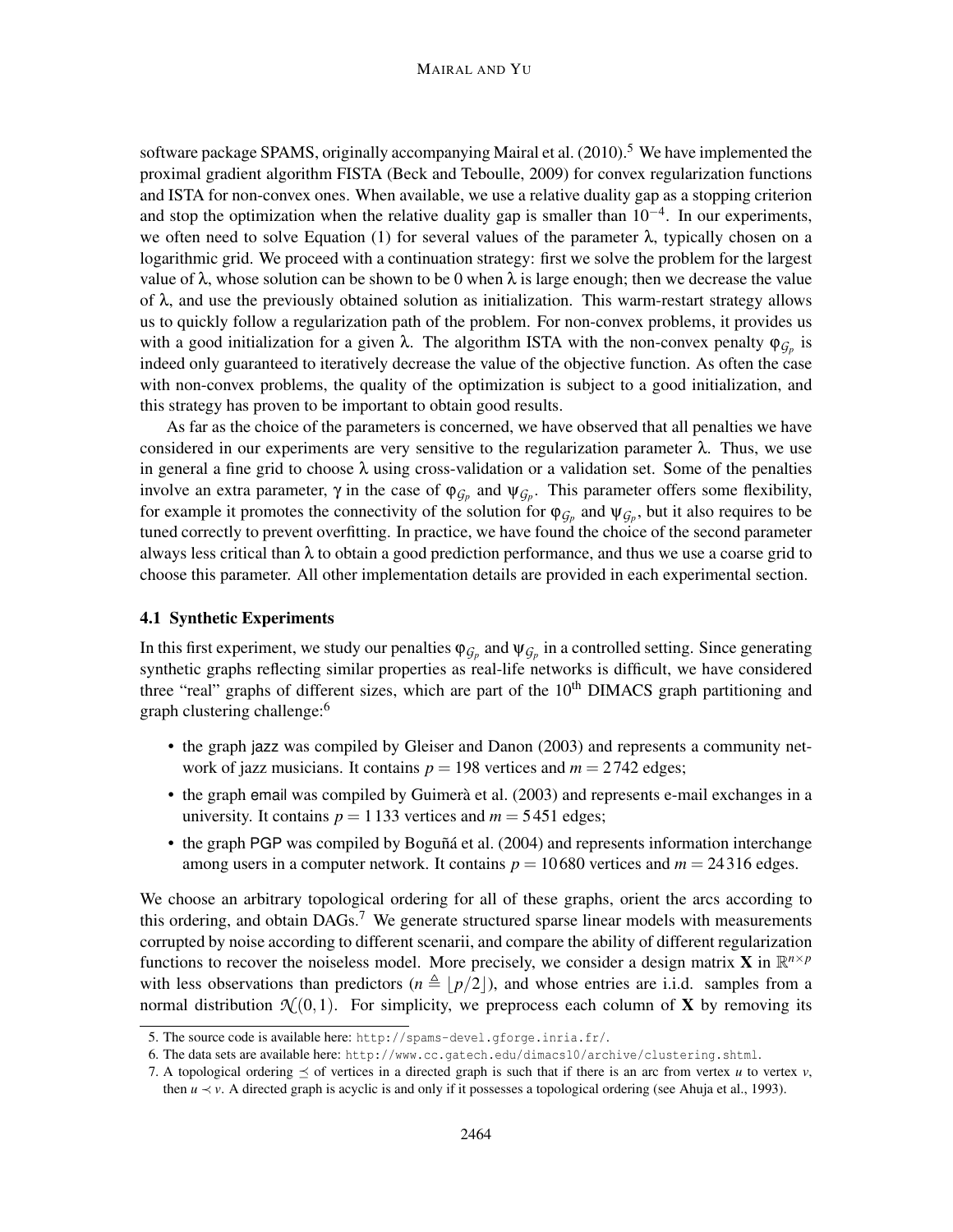mean component and normalize it to have unit  $\ell_2$ -norm. Then, we generate sparse vectors  $w_0$ with *k* non-zero entries, according to different strategies described in the sequel. We synthesize an observation vector  $y = Xw_0 + \varepsilon$  in  $\mathbb{R}^n$ , where the entries of  $\varepsilon$  are i.i.d. draws from a normal distribution  $\mathcal{N}(0, \sqrt{k/n}\sigma)$ , with different noise levels:

- high SNR: we choose  $\sigma = 0.2$ ; this yields a signal noise ratio (SNR)  $\|\mathbf{Xw}_0\|_2^2 / \|\mathbf{\varepsilon}\|_2^2$  of about 26. We note that for  $\sigma \leq 0.1$  almost all penalties almost perfectly recover the true pattern;
- medium SNR: for  $\sigma = 0.4$ , the SNR is about 6;
- low SNR: for  $\sigma = 0.8$ , the SNR is about 1.6.

Choosing a good criterion for comparing different penalties is difficult, and a conclusion drawn from an experiment is usually only valid for a given criterion. For example, we present later an image denoising experiment in Section 4.2, where non-convex penalties outperform convex ones according to one performance measure, while being the other way around for another one. In this experiment, we choose the relative mean square error  $||\mathbf{X}\hat{\mathbf{w}} - \mathbf{X}\mathbf{w}_0||_2^2$  as a criterion, and use ordinary least square (OLS) to refit the models learned using the penalties. Whereas OLS does not change the results obtained with the non-convex penalties we consider, it changes significantly the ones obtained with the convex ones. In practice, OLS counterbalances the "shrinkage" effect of convex penalties, and empirically improves the results quality for low noise regimes (high SNR), but deteriorates it for high noise regimes (low SNR).

For simplicity, we also assume (in this experiment only) that an oracle gives us the optimal regularization parameter  $\lambda$ , and therefore the conclusions we draw from the experiment are only the existence or not of good solutions on the regularization path for every penalty. A more exhaustive comparison would require testing different combinations (with OLS, without OLS) and different criteria, and using internal cross-validation to select the regularization parameters. This would require a much heavier computational setting, which we have chosen not to implement in this experiment. After obtaining the matrix  $\mathbf{X}$ , we propose several strategies to generate "true" models  $\mathbf{w}_0$ :

- in the scenario flat we randomly select *k* entries without exploiting the graph structure;
- the scenario graph consists of randomly selecting 5 entries, and iteratively selecting new vertices that are connected in *G* to at least one previously selected vertex. This produces fairly connected sparsity patterns, but does not exploit arc directions;
- the scenario path is similar to graph, but we iteratively add new vertices following single paths in *G*. It exploits arc directions and produces sparsity patterns that can be covered by a small number of paths, which is the sort of patterns that our path-coding penalties encourage.

The number of non-zero entries in  $w_0$  is chosen to be  $k \triangleq |0.1p|$  for the different graphs, resulting in a fairly sparse vector. The values of the non-zero entries are randomly chosen in  $\{-1, +1\}$ . We consider the formulation (1) where *L* is the square loss:  $L(\mathbf{w}) = \frac{1}{2} ||\mathbf{y} - \mathbf{Xw}||_2^2$  and  $\Omega$  is one of the following penalties:

- the classical  $\ell_0$  and  $\ell_1$ -penalties;
- the penalty  $\psi_G$  of Jacob et al. (2009) where the groups  $G$  are pairs of vertices linked by an arc;
- our path-coding penalties  $\varphi_{\mathcal{G}_p}$  or  $\psi_{\mathcal{G}_p}$  with the weights  $\eta_g$  defined in (7).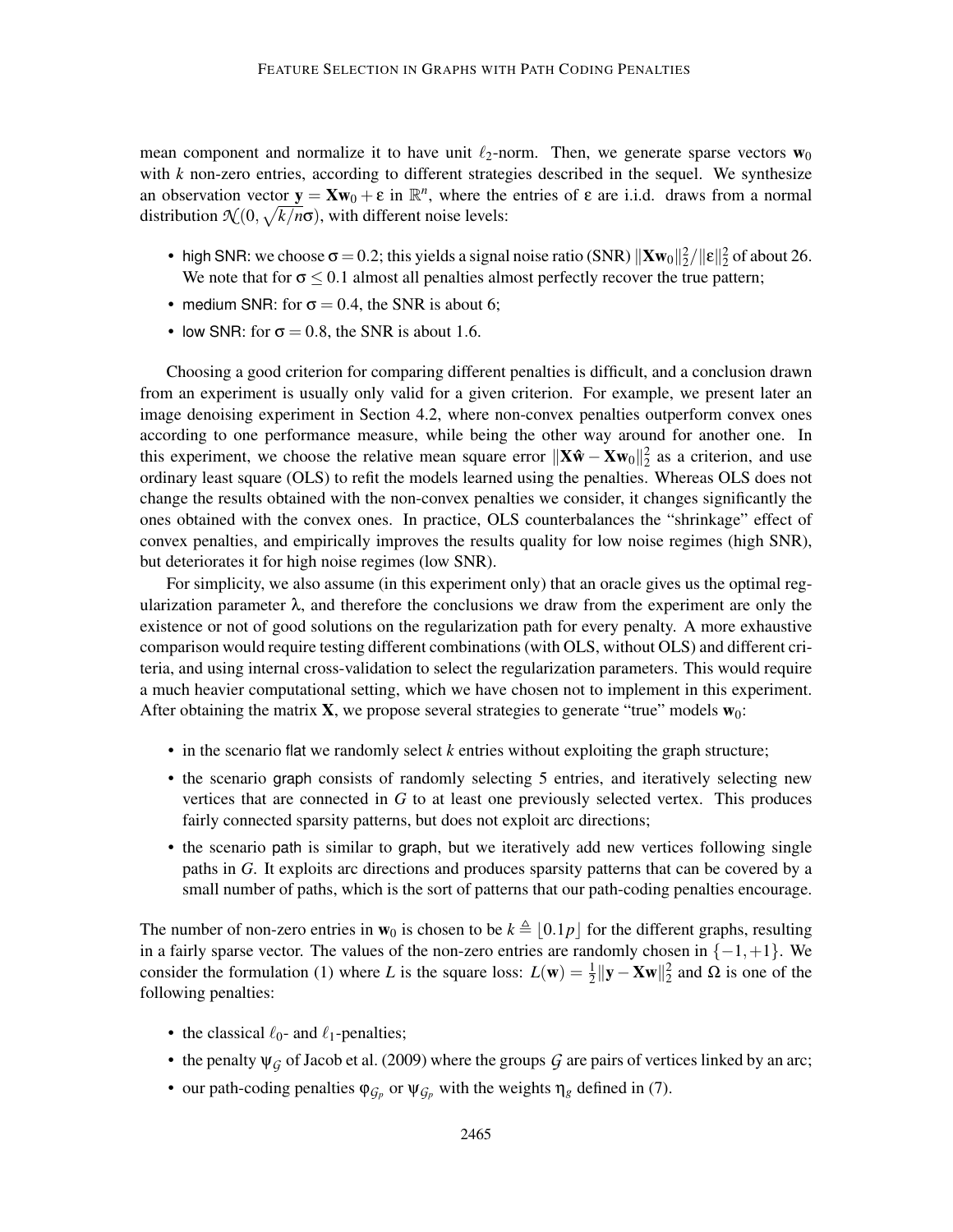• the penalty of Huang et al. (2011), and their strategy to encourage sparsity pattern with a small number of connected components. We use their implementation of the greedy algorithm StructOMP.<sup>8</sup> This algorithm uses a strategy dubbed "block-coding" to approximately deal with this penalty (see Huang et al., 2011), and has an additional parameter, which we also denote by  $\mu$ , to control the trade-off between sparsity and connectivity.

For every method except StructOMP, the regularization parameter  $\lambda$  is chosen among the values  $2^{i/4}$ , where *i* is an integer. We always start from a large value for *i*, and decrease its value by one, following the regularization path. For the penalties  $\varphi_{G_p}$  and  $\psi_{G_p}$ , the parameter  $\gamma$  is simply chosen in  $\{1/4, 1/2, 1, 2, 4\}$ . Since the algorithm StructOMP is greedy and iteratively increases the model complexity, we record every solution obtained on the regularization path during one pass of the algorithm. Based on information-theoretic arguments, Huang et al. (2011) propose a default value for their parameter  $\mu = 1$ . Since changing this parameter value empirically improves the results quality, we try the values  $\{1/4, 1/2, 1, 2, 4\}$  for a fair comparison with our penalties  $\varphi_{\mathcal{G}_p}$  and  $\psi_{\mathcal{G}_p}$ .

We report the results for the three graphs, three scenarii for generating  $w_0$ , three noise levels and the five penalties in Figure 4. We report on these graphs the ratio between the prediction mean square error and the best achievable error if the sparsity pattern was given by an oracle. In other words, denoting by  $\hat{w}^{\text{oracle}}$  the OLS estimate if an oracle gives us the sparsity pattern, we report the value  $||\mathbf{X}\hat{\mathbf{w}} - \mathbf{X}\mathbf{w}_0||_2^2 / ||\mathbf{X}\hat{\mathbf{w}}^{\text{oracle}} - \mathbf{X}\mathbf{w}_0||_2^2$ . The best achievable value for this criterion is therefore 1, which is represented by a dotted line on all graphs. We reproduce the experiment 20 times, randomizing every step, including the way the vector  $w_0$  is generated to obtain error bars representing one standard deviation.

We make pairwise comparisons and statistically assess our conclusions using error bars or, when needed, paired one-sided T-tests with a 1% significance level. The comparisons are the following:

- convex vs non-convex  $(\ell_0$  vs  $\ell_1$  and  $\varphi_{\mathcal{G}_p}$  vs  $\psi_{\mathcal{G}_p}$ ): *For high SNR, non-convex penalties do significantly better than convex ones, whereas it is the other way around for low SNR.* The differences are highly significant for the graphs email and PGP. For medium SNR, conclusions are mixed, either the difference between a convex penalty and its non-convex counterpart are not significant or one is better than another.
- unstructured vs path-coding  $(\ell_0$  vs  $\varphi_{\mathcal{G}_p}$  and  $\ell_1$  vs  $\psi_{\mathcal{G}_p}$ ): *In the structured scenarii graph and* path, the structured penalties  $\varphi_{\mathcal{G}_p}$  and  $\psi_{\mathcal{G}_p}$  respectively do better than  $\ell_0$  and  $\ell_1$ . In the *unstructured flat scenario,*  $\ell_0$  *and*  $\ell_1$  *should be preferred.* More precisely, for the scenarii graph and path,  $\varphi_{\mathcal{G}_p}$  and  $\psi_{\mathcal{G}_p}$  respectively outperform  $\ell_0$  and  $\ell_1$  with statistically significant differences, except (i) for high SNR, both  $\varphi_{\mathcal{G}_p}$  and  $\ell_0$  achieve perfect recovery; (ii) with the smallest graph jazz, the *p*-values obtained to compare  $\psi_{\mathcal{G}_p}$  vs  $\ell_1$  are slightly above our 1% significance level. In the flat scenario,  $\ell_0$  and  $\varphi_{\mathcal{G}_p}$  give similar results, whereas  $\psi_{\mathcal{G}_p}$  performs slightly worse than  $\ell_1$  in general even though they are very close.
- Jacob et al. (2009) vs path-coding ( $\psi_{\mathcal{G}}$  with pairs vs  $\psi_{\mathcal{G}_p}$ ): *in the scenario path*,  $\psi_{\mathcal{G}_p}$  *outperforms*  $\Psi_G$  (pairs). It is generally also the case in the scenario graph. The differences are always significant in the low SNR regime and with the largest graph PGP.
- Huang et al. (2011) vs path-coding (StructOMP vs  $\varphi_{G_p}, \psi_{G_p}$ ): *For the scenario path, either*  $\varphi_{\mathcal{G}_p}$  (for high SNR) or  $\psi_{\mathcal{G}_p}$  (for low SNR) outperform StructOMP. For the scenario graph,

<sup>8.</sup> The source code is available here: http://ranger.uta.edu/~huang/R\_StructuredSparsity.htm.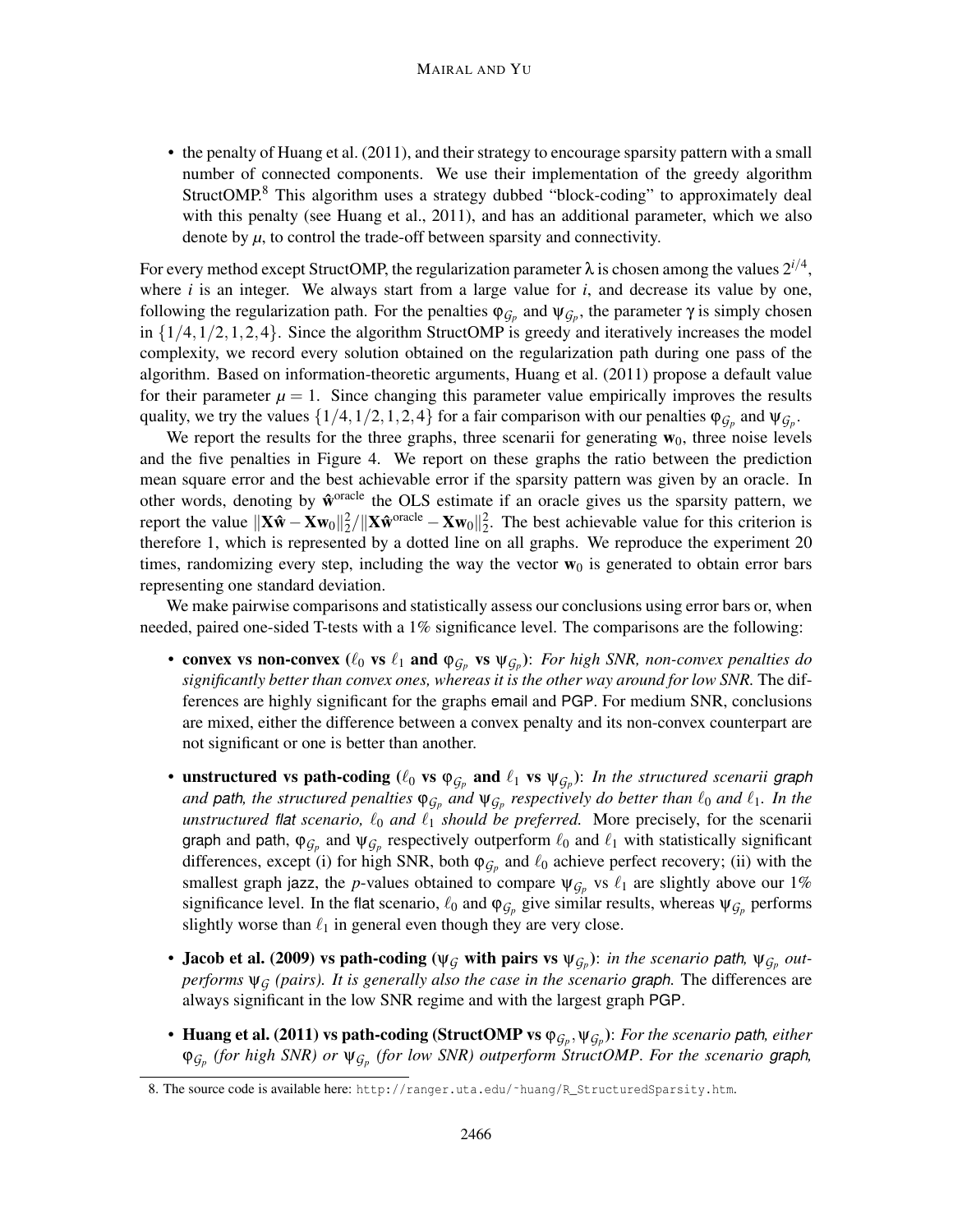*the best results are shared between StructOMP and our penalties for high and medium SNR, and our penalties do better for low SNR*. More precisely in the scenario graph: (i) there is no significant difference for high SNR between  $\varphi_{\mathcal{G}_p}$  and StructOMP; (ii) for medium SNR, StructOMP does slightly better with the graph PGP and similarly as  $\varphi_G$  for the two other graphs; (iii) for low SNR, our penalties do better than StructOMP with the two largest graphs email and PGP and similarly with the smallest graph jazz.

To conclude this experiment, we have shown that our penalties offer a competitive alternative to StructOMP and the penalty of Jacob et al. (2009), especially when the "true" sparsity pattern is exactly a union of a few paths in the graph. We have also identified different noise and size regimes, where a penalty should be preferred to another. Our experiment also shows that having both a nonconvex and convex variant of a penalty can be interesting. In low SNR, convex penalties are indeed better behaved than non-convex ones, whereas it is the other way around when the SNR is high.

## 4.2 Image Denoising

State-of-the-art image restoration techniques are often exploiting a good model for small image patches (Elad and Aharon, 2006; Dabov et al., 2007; Mairal et al., 2009). We consider here the task of denoising natural images corrupted by white Gaussian noise, following an approach introduced by Elad and Aharon (2006). It consists of the following steps:

- 1. extract all overlapping patches  $(y^i)_{i=1,\dots,m}$  from a noisy image;
- 2. compute a sparse approximation of every individual patch  $y^i$ :

$$
\min_{\mathbf{w}^i \in \mathbb{R}^p} \left[ \frac{1}{2} ||\mathbf{y}^i - \mathbf{X} \mathbf{w}^i||_2^2 + \lambda \Omega(\mathbf{w}^i) \right],\tag{14}
$$

where the matrix  $\mathbf{X} = [\mathbf{x}^1, \dots, \mathbf{x}^p]$  in  $\mathbb{R}^{n \times p}$  is a predefined "dictionary",  $\lambda \Omega$  is a sparsityinducing regularization and the term  $Xw^i$  is the clean estimate of the noisy patch  $y^i$ ;

3. since the patches overlap, each pixel admits several estimates. The last step consists of averaging the estimates of each pixel to reconstruct the full image.

Whereas Elad and Aharon (2006) learn an overcomplete basis set to obtain a "good" matrix  $\bf{X}$ in the step 2 above, we choose a simpler approach and use a classical orthogonal discrete cosine transform (DCT) dictionary **X** (Ahmed et al., 1974). We present such a dictionary in Figure 5 for  $8 \times$ 8 image patches. As shown in the figure, DCT elements can be organized on a two-dimensional grid and ordered by horizontal and vertical frequencies. We use the DAG structure connecting neighbors on the grid, going from low to high frequencies. In this experiment, we address the following questions:

- (A) *In terms of optimization, is our approach efficient for this experiment?* Because the number of problems to solve is large (several millions), the task is difficult.
- (B) *Do we get better results by using the graph structure than with classical*  $\ell_0$  *and*  $\ell_1$ *-penalties?*
- (C) *How does the method compare with the state of the art?*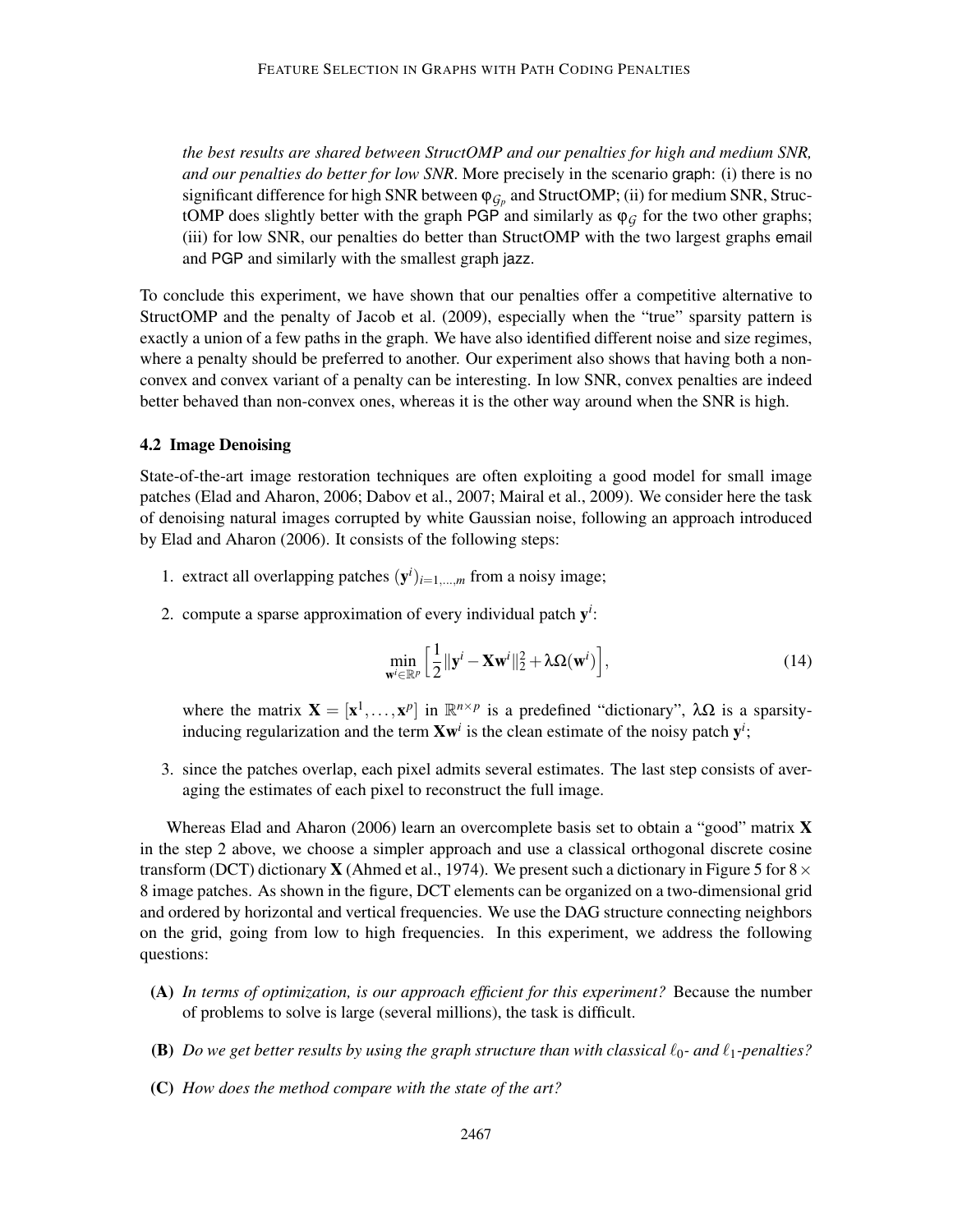

Figure 4: Every bar represents the ratio between the mean square error estimate and the oracle mean square error estimate (see main text for an explicit formula and the full experimental setting). The error bars represent one standard deviation. Each row corresponds to a specific noise level, and every column to a different graph. For a specific noise level and specific graph, the results for three scenarii, flat, graph and path are reported. Each group of six bars represents the results obtained with six penalties, from left to right:  $\ell_0$ ,  $\ell_1$ ,  $\psi$ <sup>*G*</sup> (with *G* being the pairs of vertices linked by an arc),  $\varphi$ <sub>*Gp*</sub>,  $\psi$ <sub>*Gp*</sub>, and the method StructOMP. A legend is presented in the top right figure.

Note that since the dictionary **X** in  $\mathbb{R}^{n \times p}$  is orthogonal, the non-convex problems we address here are solved exactly. Indeed, it can be shown that Equation (14) is equivalent to

$$
\min_{\mathbf{w}^i \in \mathbb{R}^p} \left[ \frac{1}{2} \| \mathbf{X}^\top \mathbf{y}^i - \mathbf{w}^i \|_2^2 + \lambda \Omega(\mathbf{w}^i) \right],
$$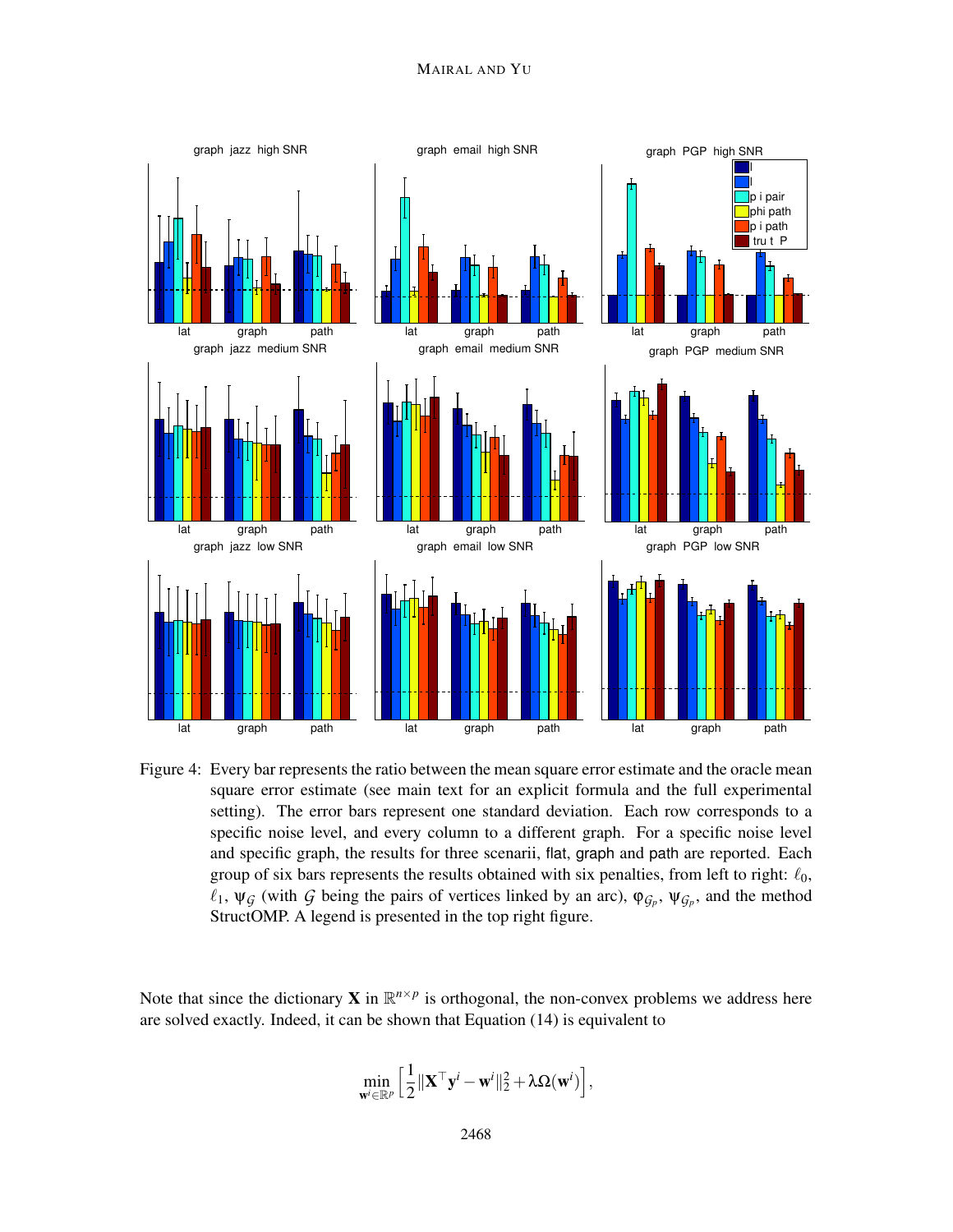

Figure 5: Orthogonal DCT dictionary with  $n = 8 \times 8$  image patches. The dictionary elements are organized by horizontal and vertical frequencies.

and therefore the solution admits a closed form  $w^{i*} \triangleq Prox_{\lambda\Omega}(X^{\top}y^{i})$ . For  $\ell_0$  and  $\ell_1$ , the solution is respectively obtained by hard and soft-thresholding, and we have introduced some tools in Section 3 to compute the proximal operators of  $\varphi_{\mathcal{G}_p}$  and  $\psi_{\mathcal{G}_p}$ . We consider  $e \times e$  image patches, with  $e \in$  $\{6, 8, 10, 12, 14, 16\}$ , and a parameter  $\lambda$  on a logarithmic scale with step  $2^{1/8}$ . We also exploit the variant of our penalties presented in Section 3 that allows us to choose the costs on the arcs of the graph  $G'$ . We choose here a small cost on the arc  $(s,1)$  of the graph  $G'$ , and a large one for every arc  $(s, j)$ , for *j* in  $\{2, \ldots, p\}$ , such that all paths selected by our approach are encouraged to start by the variable 1 (equivalently the dictionary element  $x<sup>1</sup>$  with the lowest frequencies). We use a data set of 12 classical high-quality images (uncompressed and free of artifact). We optimize the parameters  $\lambda$  and *e* on the first 3 images, keeping the 9 last images as a test set and report denoising results on Table 1. Even though this data set is relatively small, it is standard in the image processing literature, making the comparison easy with other approaches.<sup>9</sup>

We start by answering question  $(A)$ : we have observed that the time of computation depends on several factors, including the problem size and the sparsity of the solution (the sparser, the faster). In the setting  $\sigma = 10$  and  $e = 8$ , we are able to denoise approximately 4000 patches per second using  $\varphi_{\mathcal{G}_p}$ , and 1800 in the setting  $\sigma = 50$  and  $e = 14$  with our laptop 1.2Ghz CPU (core i3 330UM). The penalty  $\psi_{\mathcal{G}_p}$  requires solving quadratic minimum cost flow problems, and is slower to use in practice: the numbers 4 000 and 1 800 above respectively become 70 and 130. Our approach with  $\varphi_{\mathcal{G}_p}$  proves therefore to be fairly efficient for our task, allowing us to process an image with about 250 000 patches in between one and three minutes. As expected, simple penalties are faster to use: about 65 000 patches per second can be processed using  $\ell_0$ .

Moving to question (B), the best performance among the penalties  $\ell_0$ ,  $\ell_1$ ,  $\varphi_{G_p}$  and  $\psi_{G_p}$  is obtained by  $\varphi_{\mathcal{G}_p}$ . This difference is statistically significant: we measure for instance an average improvement of  $0.38 \pm 0.21$  dB over  $\ell_0$  for  $\sigma \ge 20$ . For this denoising task, it is indeed typical to have non-convex penalties outperforming convex ones (see Mairal, 2010, Section 1.6.5, for a benchmark between  $\ell_0$  and  $\ell_1$ -penalties), and this is why the original method of Elad and Aharon (2006) uses

<sup>9.</sup> This data set can be found for example in Mairal et al. (2009).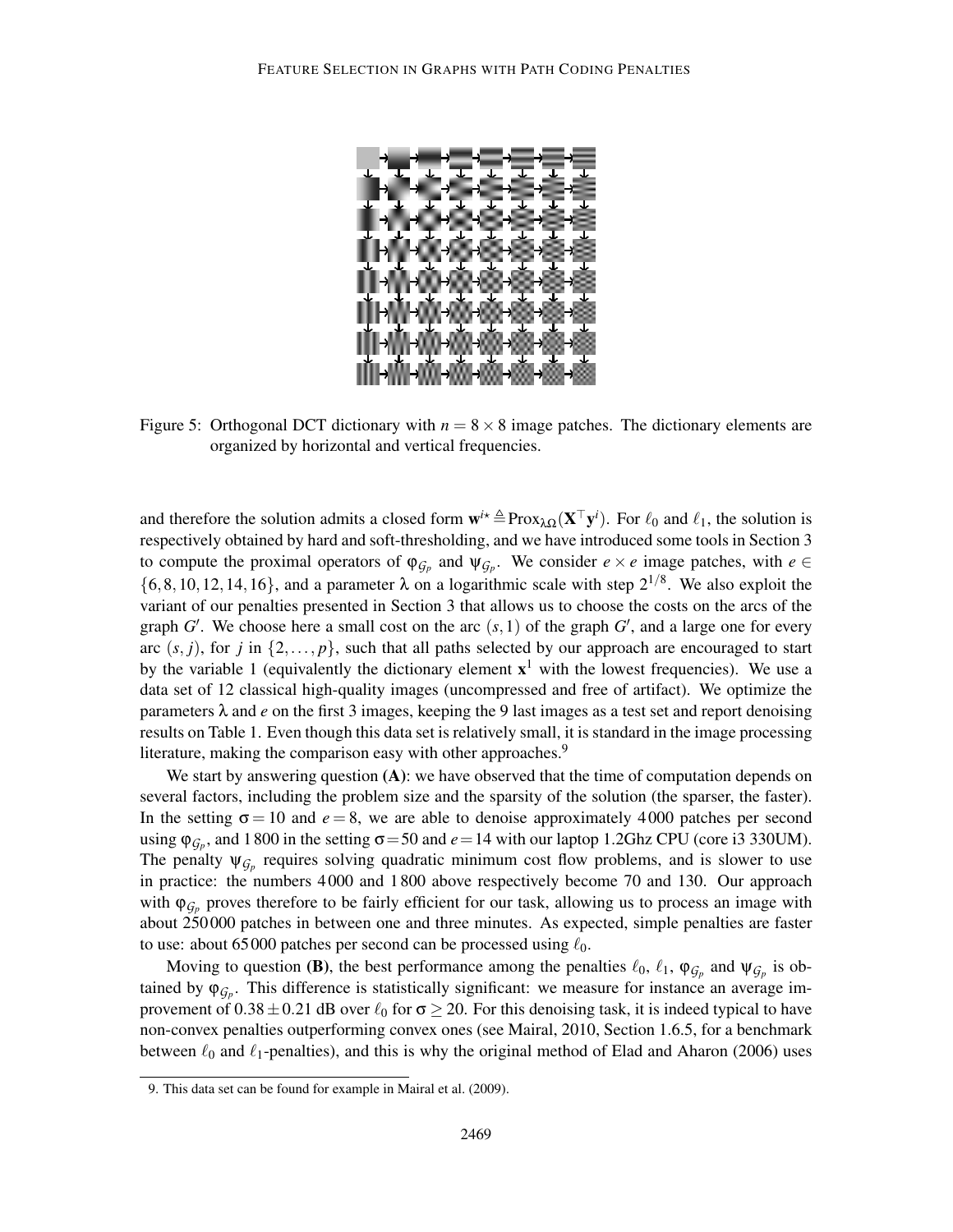#### MAIRAL AND YU

the  $\ell_0$ -penalty. Interestingly, this superiority of non-convex penalties in this denoising scheme based on overlapping patches is usually only observed after the averaging step 3. When one evaluates the quality of the denoising of individual patches without averaging—that is, after step 2, opposite conclusions are usually drawn (see again Mairal, 2010, Section 1.6.5). We therefore report meansquare error results for individual patches without averaging in Table 2 when  $e = 10$ . As expected, the penalty  $\psi_{\mathcal{G}_p}$  turns out to be the best at this stage of the algorithm. Note that the bad results obtained by convex penalties after the averaging step are possibly due to the shrinkage effect of these penalties. It seems that the shrinkage is helpful for denoising individual patches, but hurts after the averaging process.

We also present the performance of state-of-the-art image denoising approaches in Table 1 to address question (C). We have chosen to include in the comparison several methods that have successively been considered as the state of the art in the past: the Gaussian Scale Mixture (GSM) method of Portilla et al. (2003), the K-SVD algorithm of Elad and Aharon (2006), the BM3D method of Dabov et al. (2007) and the sparse coding approach of Mairal et al. (2009) (LSSC). We of course do not claim to do better than the most recent approaches of Dabov et al. (2007) or Mairal et al. (2009), which in addition to sparsity exploit non-local self similarities in images (Buades et al., 2005). Nevertheless, given the fact that we use a simple orthogonal DCT dictionary, unlike Elad and Aharon (2006) who learn overcomplete dictionaries adapted to the image, our approach based on the penalty  $\varphi_{\mathcal{G}_p}$  performs relatively well. We indeed obtain similar results as Elad and Aharon (2006) and Portilla et al. (2003), and show that structured parsimony could be a promising tool in image processing.

| σ                             | 5     | 10    | 15    | 20    | 25    | 50    | 100   |
|-------------------------------|-------|-------|-------|-------|-------|-------|-------|
| Our approach                  |       |       |       |       |       |       |       |
| $\ell_0$                      | 37.04 | 33.15 | 31.03 | 29.59 | 28.48 | 25.26 | 22.44 |
| $\ell_1$                      | 36.42 | 32.28 | 30.06 | 28.59 | 27.51 | 24.48 | 21.96 |
| $\varphi_{\mathcal{G}_p}$     | 37.01 | 33.22 | 31.21 | 29.82 | 28.77 | 25.73 | 22.97 |
| $\Psi_{\mathcal{G}_p}$        | 36.32 | 32.17 | 29.99 | 28.54 | 27.49 | 24.54 | 22.12 |
| State-of-the-art approaches   |       |       |       |       |       |       |       |
| Portilla et al., 2003 (GSM)   | 36.96 | 33.19 | 31.17 | 29.78 | 28.74 | 25.67 | 22.96 |
| Elad and Aharon, 2006 (K-SVD) | 37.11 | 33.28 | 31.22 | 29.81 | 28.72 | 25.29 | 22.02 |
| Dabov et al., 2007 (BM3D)     | 37.24 | 33.60 | 31.68 | 30.36 | 29.36 | 26.11 | 23.11 |
| Mairal et al., 2009 (LSSC)    | 37.29 | 33.64 | 31.70 | 30.36 | 29.33 | 26.20 | 23.20 |

Table 1: Denoising results for 9 test images. The numbers represent the average PSNR in dB (higher is better). Denoting by MSE the mean-squared-error for images whose intensities are between 0 and 255, the PSNR is defined as  $PSNR = 10 \log_{10}(255^2/\text{MSE})$ . Pixel values are scaled between 0 and 255 and  $\sigma$  (the standard deviation of the noise) is between 5 and 100. The top part of the table presents the results of the denoising scheme obtained with different penalties. The bottom part presents the results obtained with various state-of-the-art denoising methods (see main text for more details). Best results are in bold for both parts of the table.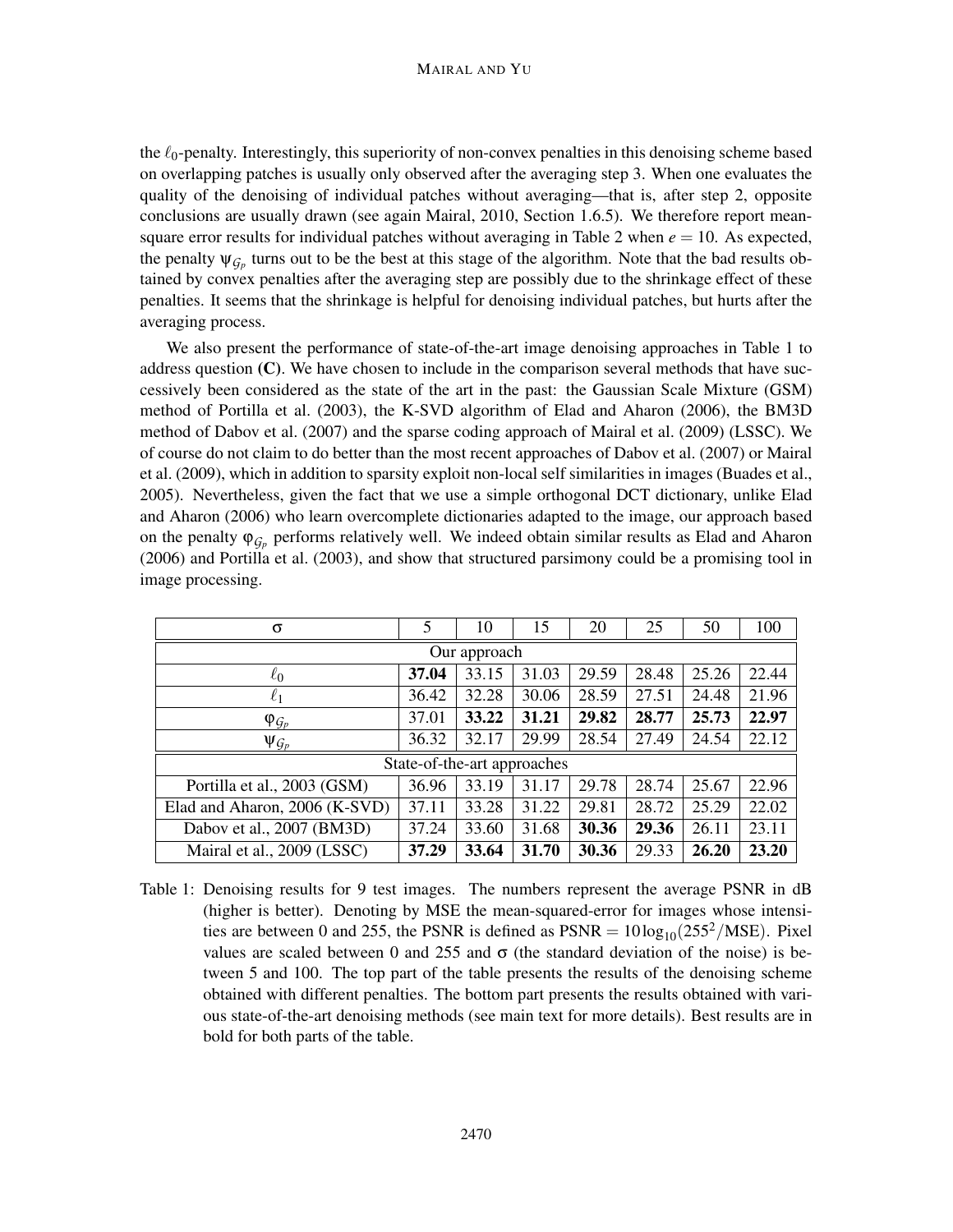#### FEATURE SELECTION IN GRAPHS WITH PATH CODING PENALTIES

| σ               |      | 10                                                     | 15. | 20 | 25                                           | 50 | 100   |
|-----------------|------|--------------------------------------------------------|-----|----|----------------------------------------------|----|-------|
| $\ell_0$        |      | $3.60$   10.00   16.65   23.22   29.58   57.97   95.79 |     |    |                                              |    |       |
|                 |      | $2.68$   7.65   13.42   19.22   25.23   52.38   87.90  |     |    |                                              |    |       |
| $\varphi_{G_p}$ | 3.26 |                                                        |     |    | 8.36   13.62   18.83   23.99   47.66   84.74 |    |       |
| $\Psi_{G_p}$    | 2.66 | $7.27$                                                 |     |    | $12.29$   17.35   22.65   45.04              |    | 76.85 |

Table 2: Denoising results for individual  $10 \times 10$  image patches on the 9 test images. The numbers represent the mean-squared error for the image patches (lower the better). Best results are in bold.

#### 4.3 Breast Cancer Data

One of our goal was to develop algorithmic tools improving the approach of Jacob et al. (2009). It is therefore natural to try one of the data set they used to obtain an empirical comparison. On the one hand, we have developed tools to enrich the group structure that the penalty  $\psi_G$  could handle, and thus we expect better results. On the other hand, the graph in this experiment is undirected and we need to use heuristics to transform it into a DAG.

We use in this task the breast cancer data set of Van De Vijver et al. (2002). It consists of gene expression data from 8 141 genes in *n*=295 breast cancer tumors and the goal is to classify metastatic samples versus non-metastatic ones. Following Jacob et al. (2009), we use the gene network compiled by Chuang et al. (2007), obtained by concatenating several known biological networks. As argued by Jacob et al. (2009), taking into account the graph structure into the regularization has two objectives: (i) possibly improving the prediction performance by using a better prior; (ii) identifying connected subgraphs of genes that might be involved in the metastatic form of the disease, leading to results that yield better interpretation than the selection of isolated genes. Even though prediction is our ultimate goal in this task, interpretation is equally important since it is necessary in practice to design drug targets. In their paper, Jacob et al. (2009) have succeeded in the sense that their penalty is able to extract more connected patterns than the  $\ell_1$ -regularization, even though they could not statistically assess significant improvements in terms of prediction. Following Jacob et al. (2009), we also assume that connectivity of the solution is an asset for interpretation. The questions we address here are the following:

- (A) *Despite the heuristics described below to transform the graph into a DAG, does our approach lead to well-connected solutions in the original (undirected) graph? Do our penalties lead to better-connected solutions than other penalties?*.
- (B) *Do our penalties lead to better classification performance than Jacob et al. (2009) and other classical unstructured and structured regularization functions? Is the graph structure useful to improve the prediction? Does sparsity help prediction?*
- (C) *How efficient is our approach for this task?* The problem here is of medium/large scale but should be solved a large number of times (several thousands of times) because of the internal cross-validation procedure.

The graph of genes, which we denote by  $G_0$ , contains 42587 edges, and, like Jacob et al. (2009), we keep the  $p=7910$  genes that are present in  $G_0$ . In order to obtain interpretable results and select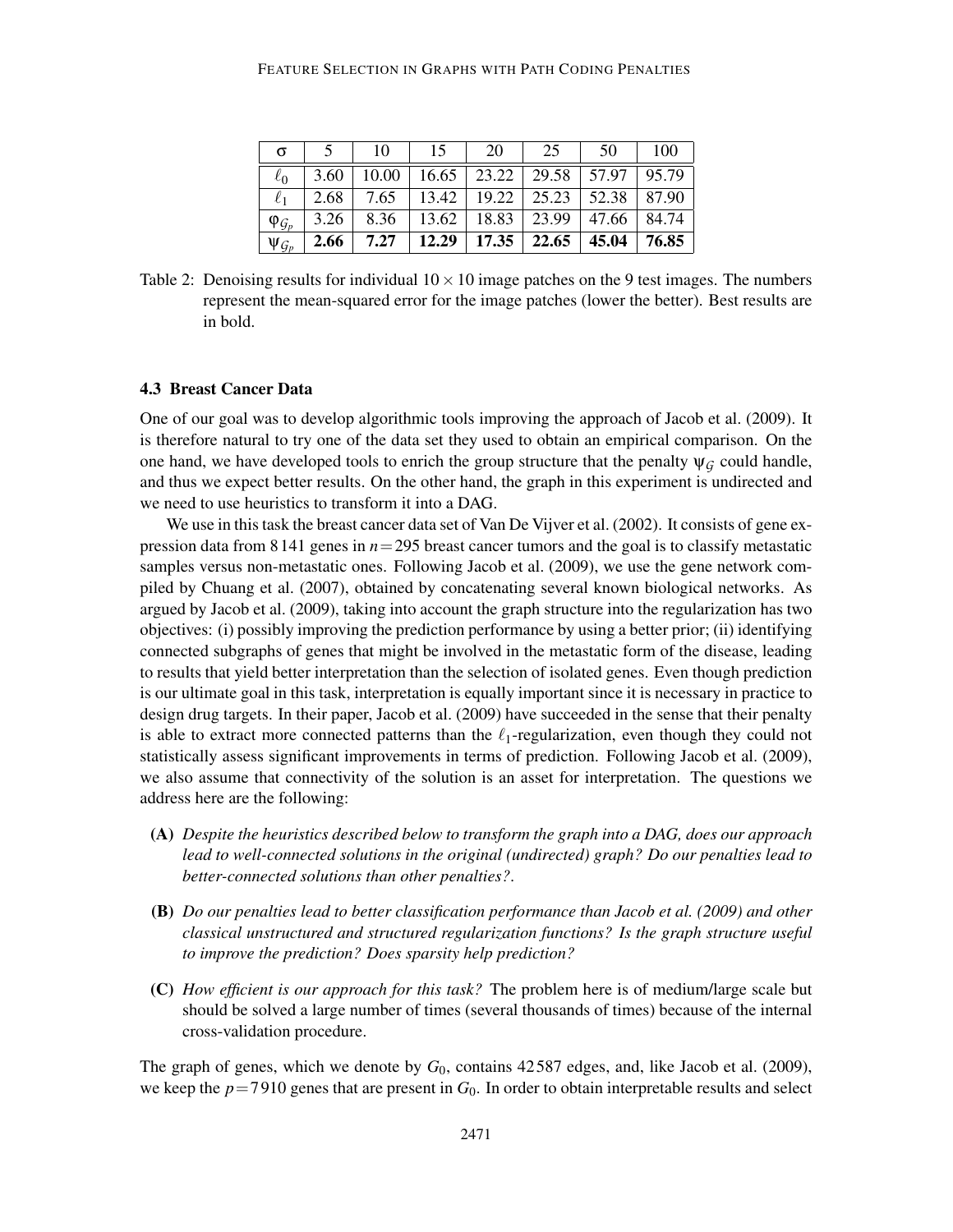connected components of  $G_0$ , Jacob et al. (2009) use their structured sparsity penalty  $\psi_G$  where the groups *G* are all pairs of genes linked by an arc. Our approach requires a DAG, but we will show in the sequel that we nevertheless obtain good results after heuristically transforming  $G_0$  into a DAG. To do so, we first treat *G*<sup>0</sup> as directed by choosing random directions on the arcs, and second we remove some arcs along cycles in the graph. It results in a DAG containing 33303 arcs, which we denote by *G*. This pre-processing step is of course questionable since our penalties are originally not designed to deal with the graph *G*0. We of course do not claim to be able to individually interpret each path selected by our method, but, as we show, it does not prevent our penalties  $\varphi_{\mathcal{G}_p}$  and  $\psi_{\mathcal{G}_p}$  to achieve their ultimate goal—that is connectivity in the original graph *G*0.

We consider the formulation (1) where *L* is a weighted logistic regression loss:

$$
L(\mathbf{w}) \triangleq \sum_{i=1}^{n} \frac{1}{n_{y_i}} \log(1 + e^{-y_i \mathbf{w}^\top \mathbf{x}_i}),
$$

where the *y<sub>i</sub>*'s are labels in  $\{-1, +1\}$ , the  $\mathbf{x}_i$ 's are gene expression vectors in  $\mathbb{R}^p$ . The weight  $n_1$ is the number of positive samples, whereas *n*−<sup>1</sup> the number of negative ones. This model does not include an intercept, but the gene expressions are centered. The regularization functions included in the comparison are the following:

- our path-coding penalties  $\varphi_{\mathcal{G}_p}$  and  $\psi_{\mathcal{G}_p}$  with the weights  $\eta_g$  defined in (7);
- the squared  $\ell_2$ -penalty (ridge logistic regression);
- the  $\ell_1$ -norm (sparse logistic regression);
- the elastic-net penalty of Zou and Hastie (2005), which has the form  $\mathbf{w} \rightarrow ||\mathbf{w}||_1 + (\mu/2)||\mathbf{w}||_2^2$ , where  $\mu$  is an additional parameter;
- the penalty  $\psi_G$  of Jacob et al. (2009) where the groups  $G$  are pairs of vertices linked by an arc;
- a variant of the penalty  $\psi$ <sup>*G*</sup> of Jacob et al. (2009) whose form is given in Equation (16) of Appendix B, where the  $\ell_2$ -norm is used in place of the  $\ell_{\infty}$ -norm;
- the penalty ζ*G* of Jenatton et al. (2011) given in Appendix A where the groups are all pairs of vertices linked by an arc;
- the penalty  $\zeta_q$  of Jenatton et al. (2011) using the group structure adapted to DAGs described in Appendix A. This penalty has shown to be empirically problematic to use directly. The number of groups each variable belongs to significantly varies from a variable to another, resulting in overpenalization for some variables and underpenalization for some others. To cope with this issue, we have tried different strategies to choose the weights  $\eta_g$  for every group in the penalty, similarly as those described by Jenatton et al. (2011), but we have been unable to obtain sparse solutions in this setting (typically the penalty selects here more than a thousand variables). A heuristic that has proven to be much better is to add a weighted  $\ell_1$ -penalty to  $\zeta_G$ to correct the over/under-penalization issue. Denoting for a variable *j* in  $\{1, \ldots, p\}$  by  $d_j$  the number of groups the variable *j* belongs to—in other words  $d_j \triangleq \sum_{g \in G: g \ni j} 1$ , we add the term ∑ *p*  $\int_{j=1}^{p}$  (max<sub>*k*</sub> *d<sub>k</sub>* − *d<sub>j</sub>*)|**w**<sub>*j*</sub>| to the penalty ζ*G*.

The parameter  $\lambda$  in Equation (1) is chosen on a logarithmic scale with steps  $2^{1/4}$ . The elastic-net parameter  $\mu$  is chosen in  $\{1,10,100\}$ . The parameter  $\gamma$  for the penalties  $\varphi_{\mathcal{G}_p}$  and  $\psi_{\mathcal{G}_p}$  is chosen in  $\{2,4,8,16\}$ . We proceed by randomly sampling 20% of the data as a test set, keeping 80% for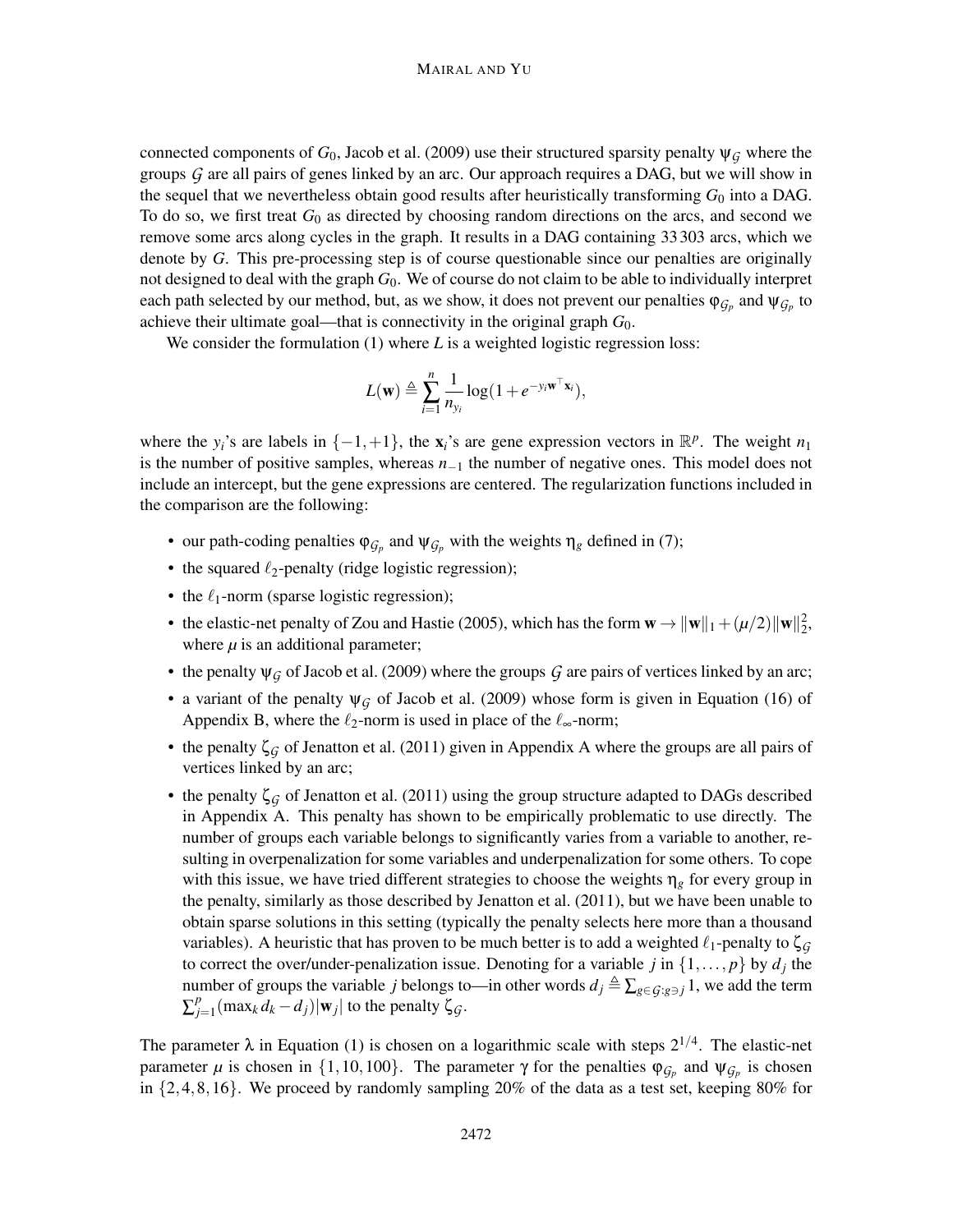training, selecting the parameters  $\lambda, \mu, \gamma$  using internal 5-fold cross-validation on the training set, and we measure the average balanced error rate between the two classes on the test set. We have repeated this experiment 20 times and we report the averaged results in Table 3.

We start by answering question (A). We remark that our penalties  $\varphi_{\mathcal{G}_p}$  and  $\psi_{\mathcal{G}_p}$  succeed in selecting very few connected components of  $G_0$ , on average 1.3 for  $\psi_{G_p}$  and 1.6 for  $\varphi_{G_p}$  while providing sparse solutions. This significantly improves the connectivity of the solutions obtained using the approach of Jacob et al. (2009) or Jenatton et al. (2011). To claim interpretable results, one has of course to trust the original graph. Like Jacob et al. (2009), we assume that connectivity in  $G_0$  is good a priori. We also study the effect of the preprocessing step we have used to obtain a directed acyclic graph *G* from  $G_0$ . We report in the row " $\psi_{G_p}$ -random" in Table 3 the results obtained when randomizing the pre-processing step between every experimental run (providing us a different graph *G* for every run). We observe that the outcome *G* does not significantly change the sparsity and connectivity in  $G_0$  of the sparsity patterns our penalty selects.

As far as the prediction performance is concerned,  $\psi_{\mathcal{G}_p}$  seems to be the only penalty that is able to produce sparse and connected solutions while providing a similar average error rate as the  $\ell_2$ penalty. The non-convex penalty  $\varphi_{\mathcal{G}_p}$  produces a very sparse solution which is connected as well, but with an approximately 6% higher classification error rate. Note that because of the high variability of this performance measure, clearly assessing the statistical significance of the observed difference is difficult. As it was previously observed by Jacob et al. (2009), the data is very noisy and the number of samples is small, resulting in high variability. As Jacob et al. (2009), we have been unable to test the statistical significance rigorously—that is, without assuming independence of the different experimental runs. We can therefore not clearly answer the first part of question (B). The second part of the question is however clearer: neither sparsity, nor the graph structure seems to help prediction in this experiment. We have for example tried to use the same graph *G*, but where we randomly permute the *p* predictors (genes) at every run, making the graph structure irrelevant to the data. We report in Table 3 at the row " $\Psi_{\mathcal{G}_p}$ -permute" the average classification error rate, which is not significantly different than without permutation.

Our conclusions about the use of structured sparse estimation for this task are therefore mixed. On the one hand, none of the tested method are shown to perform statistically better in prediction than simple ridge regularization. On the other hand, our penalty  $\psi_{\mathcal{G}_p}$  is the only one that performs as well as ridge while selecting a few predictive genes forming a a well-connected sparsity pattern. According to Jacob et al. (2009), this is a significant asset for biologists, assuming the original graph should be trusted.

Another aspect we would like to study is the stability properties of the selected sparsity patterns, which is often an issue with features selection methods (Meinshausen and Bühlmann, 2010). By introducing strong prior knowledge in the regularization, structured sparse estimation seems to provide more stable solutions than  $\ell_1$ . For instance, 5 genes are selected by  $\ell_1$  in more than half of the experimental runs, whereas this number is 10 and 14 for the penalties of Jacob et al. (2009), and 33 for  $\psi_{\mathcal{G}_p}$ . Whereas we believe that stability is important, it is however hard to claim direct benefits of having a "stable" penalty without further study. By encouraging connectivity of the solution, variables that are highly connected in the graph tend to be more often selected, improving the stability of the solution, but not necessarily its interpretation in the absence of biological prior knowledge that prefers connectivity.

To answer question (C), we study the computational efficiency of our implementation. One iteration of the proximal gradient method for the selected parameters is relatively fast, approximately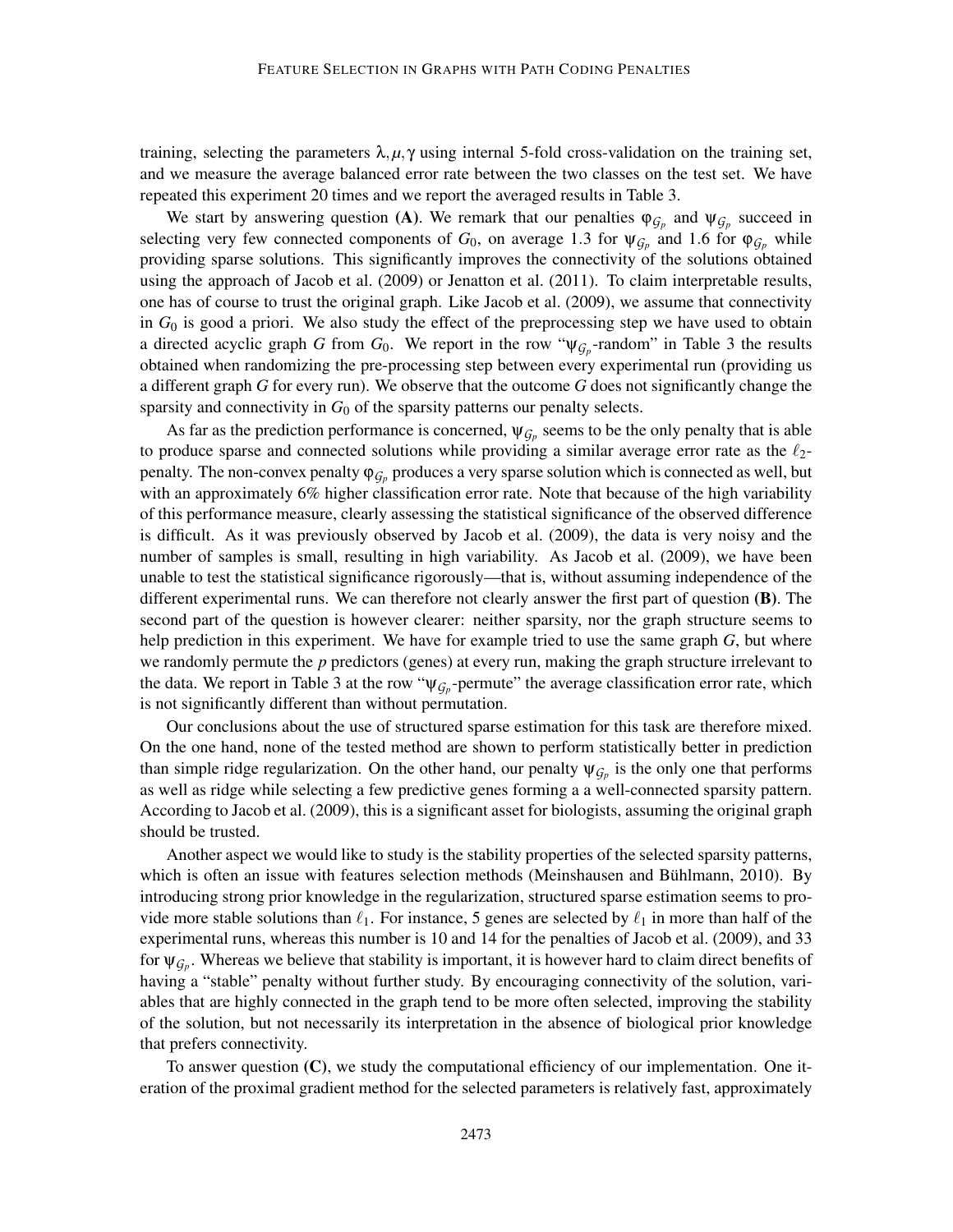|                                                | test error $(\%)$ | sparsity | connected components |
|------------------------------------------------|-------------------|----------|----------------------|
| $\ell^2$                                       | $31.0 \pm 6.1$    | 7910     | 58                   |
| $\ell_1$                                       | $36.0 \pm 6.5$    | 32.6     | 30.9                 |
| $\ell_2^2+\ell_1$                              | $31.5 \pm 6.7$    | 929.6    | 355.2                |
| Jacob et al. $(2009)-\ell_{\infty}$            | $35.9 \pm 6.8$    | 68.4     | 13.2                 |
| Jacob et al. $(2009)-\ell_2$                   | $36.0 \pm 7.2$    | 58.5     | 11.1                 |
| Jenatton et al. (2011) (pairs)                 | $34.5 \pm 5.2$    | 33.4     | 28.8                 |
| Jenatton et al. (2011) (DAG)+weighted $\ell_1$ | $35.6 \pm 7.0$    | 54.6     | 28.4                 |
| $\varphi_{G_p}$                                | $36.0 \pm 6.8$    | 10.2     | 1.6                  |
| $\Psi_{\mathcal{G}_p}$                         | $30.2 \pm 6.8$    | 69.9     | 1.3                  |
| $\Psi_{G_p}$ -permute                          | $33.2 \pm 7.6$    | 143.2    | 1.7                  |
| $\Psi_{G_p}$ -random                           | $31.6 \pm 6.0$    | 78.5     | 1.4                  |

Table 3: Experimental results on the breast cancer data set. Column "test error": average balanced classification error rate on the test set in percents with standard deviations; the results are averaged over 20 runs and the parameters are selected for each run by internal 5-fold crossvalidation. Column "sparsity": average number of selected genes. Column "connected components": average number of selected connected components in *G*0.

0.17s for  $\psi_{\mathcal{G}_p}$  and 0.15s for  $\varphi_{\mathcal{G}_p}$  on a 1.2GHz laptop CPU (Intel core i3 330UM), but it tends to be significantly slower when the solution is less sparse, for instance with small values for  $\lambda$ . Since solving an instance of problem (1) requires computing about 500 proximal operators to obtain a reasonably precise solution, our method is fast enough to conduct this experiment in a reasonable amount of time. Of course, simpler penalties are faster to use. An iteration of the proximal gradient method takes about 0.15s for  $\zeta_G$ , 0.05s for Jacob et al. (2009), 0.01s for  $\ell_2$  and 0.003s for  $\ell_1$ .

## 5. Conclusion

Our paper proposes a new form of structured penalty for supervised learning problems where predicting features are sitting on a DAG, and where one wishes to automatically select a few connected subgraphs of the DAG. The computational feasibility of this form of penalty is established by making a new link between supervised path selection problems and network flows. Our penalties admit non-convex and convex variants, which can be used within the same network flow optimization framework. These penalties are flexible in the sense that they can control the connectivity of a problem solution, whether one wishes to encourage large or small connected components, and are able to model long-range interactions between variables.

Some of our conclusions show that being able to provide both non-convex and convex variants of the penalties is valuable. In various contexts, we have been able to find situations where convexity is helpful, and others where the non-convex approach leads to better solutions than the convex one. Our experiments show that when connectivity of a sparsity pattern is a good prior knowledge our approach is fast and effective for solving different prediction problems.

Interestingly, our penalties seem to perform empirically well on more general graphs than DAGs, when heuristically removing cycles, and we would like in the future to find a way to better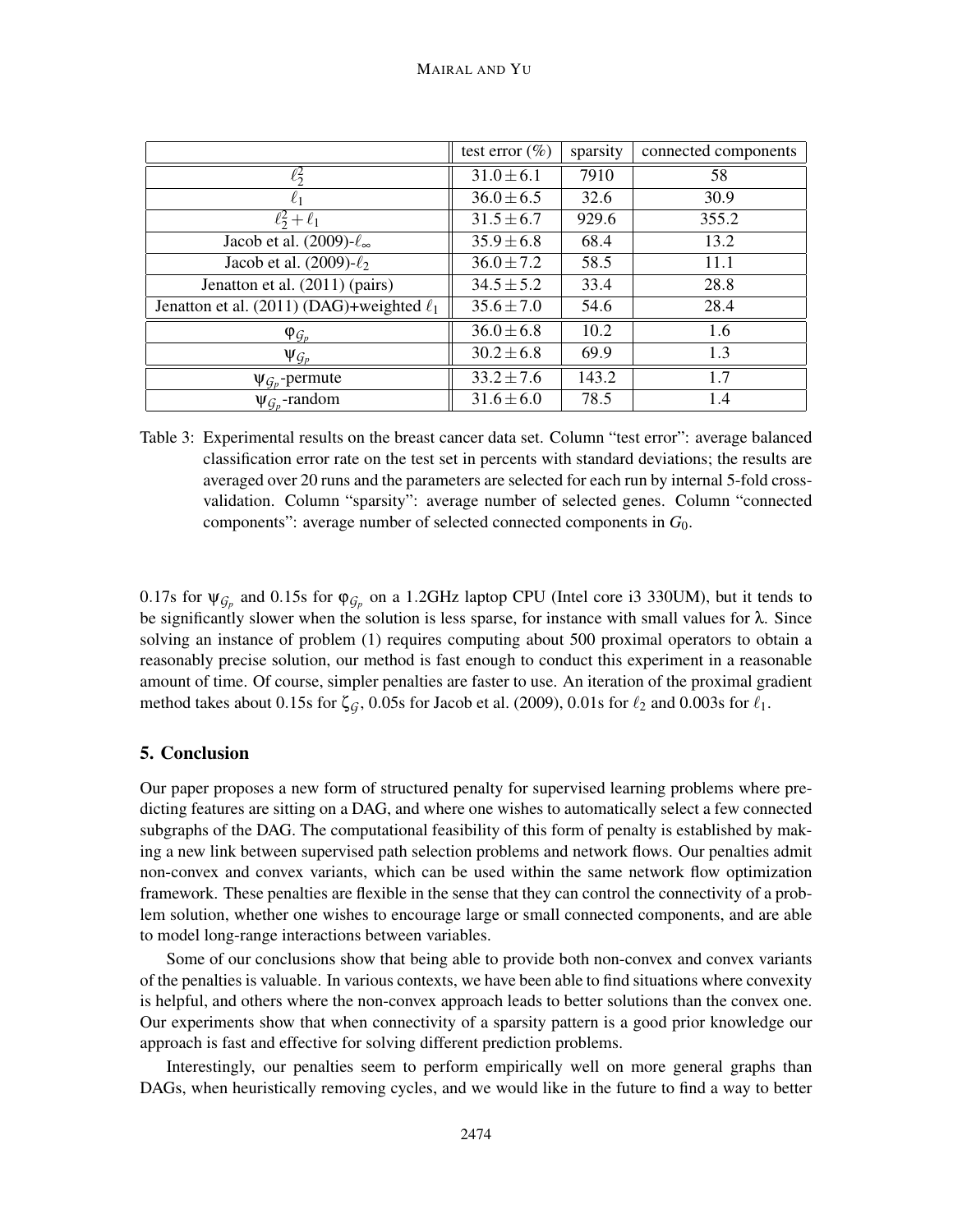handle them. We also would like to make further connections with image segmentation techniques, which exploit different but related optimization techniques (see Boykov et al., 2001; Couprie et al., 2011), and kernel methods, where other types of feature selection in DAGs occur (Bach, 2008).

Finally, we are also interested in applying our techniques to sparse estimation problems where the sparsity pattern is expected to be exactly a combination of a few paths in a DAG. While the first version of this manuscript was under review, the first author started a collaboration with computational biologists to address the problem of isoform detection in RNA-Seq data. In a nutshell, a mixture of small fragments of mRNA is observed and the goal is to find a few mRNA molecules that explain the observed mixture. In mathematical terms, it corresponds to selecting a few paths in a directed acyclic graph in a penalized maximum likelihood formulation. Preliminary results obtained by Bernard et al. (2013) confirm that one could achieve state-of-the-art results for this task by adapting part of the methodology we have developed in this paper.

## Acknowledgments

This paper was supported in part by NSF grants SES-0835531, CCF-0939370, DMS-1107000, DMS-0907632, and by ARO-W911NF-11-1-0114. Julien Mairal would like to thank Laurent Jacob, Rodolphe Jenatton, Francis Bach, Guillaume Obozinski and Guillermo Sapiro for interesting discussions and suggestions leading to improvements of this manuscript, and his former research lab, the INRIA WILLOW and SIERRA project-teams, for letting him use computational resources funded by the European Research Council (VideoWorld and Sierra projects). He would also like to thank Junzhou Huang for providing the source code of his StructOMP software.

## Appendix A. The Penalty of Jenatton et al. (2011) for DAGs

The penalty of Jenatton et al. (2011) requires a pre-defined set of possibly overlapping groups *G* and is defined as follows:

$$
\zeta_{\mathcal{G}}(\mathbf{w}) \triangleq \sum_{g \in \mathcal{G}} \eta_g \|\mathbf{w}_g\|_{\mathbf{v}},\tag{15}
$$

where the vector  $w_g$  in  $\mathbb{R}^{|g|}$  records the coefficients of w indexed by *g* in *G*, the scalars  $\eta_g$  are positive weights, and v typically equals 2 or  $\infty$ . This penalty can be interpreted as the  $\ell_1$ -norm of the vector  $\eta_g \|\mathbf{w}_g\|_{\mathbf{y}}_{g \in G}$ , therefore inducing sparsity at the group level. It extends the Group Lasso (Turlach et al., 2005; Yuan and Lin, 2006; Zhao et al., 2009) by allowing the groups to overlap.

Whereas the penalty  $\psi_G$  of Jacob et al. (2009) encourages solutions whose set of non-zero coefficients is a *union* of a few groups, the penalty  $\zeta$ <sup>*G*</sup> promotes solutions whose sparsity pattern is in the *intersection* of some selected groups. This subtlety makes these two lines of work significantly different. It is for example unnatural to use the penalty  $\zeta_G$  to encourage connectivity in a graph. When the groups are defined as the pairs of vertices linked by an arc, it is indeed not clear that sparsity patterns defined as the intersection of such groups would lead to a well-connected subgraph. As shown experimentally in Section 4, this setting indeed performs poorly for this task.

However, when the graph is a DAG, there exists an appropriate group setting *G when the sparsity pattern of the solution is expected to be a single connected component of the DAG*. Let us indeed define the groups to be the sets of ancestors, and sets of descendents for every vertex; the set of descendents of a vertex *u* in a DAG are defined as all vertices *v* such that there exists a path from *u*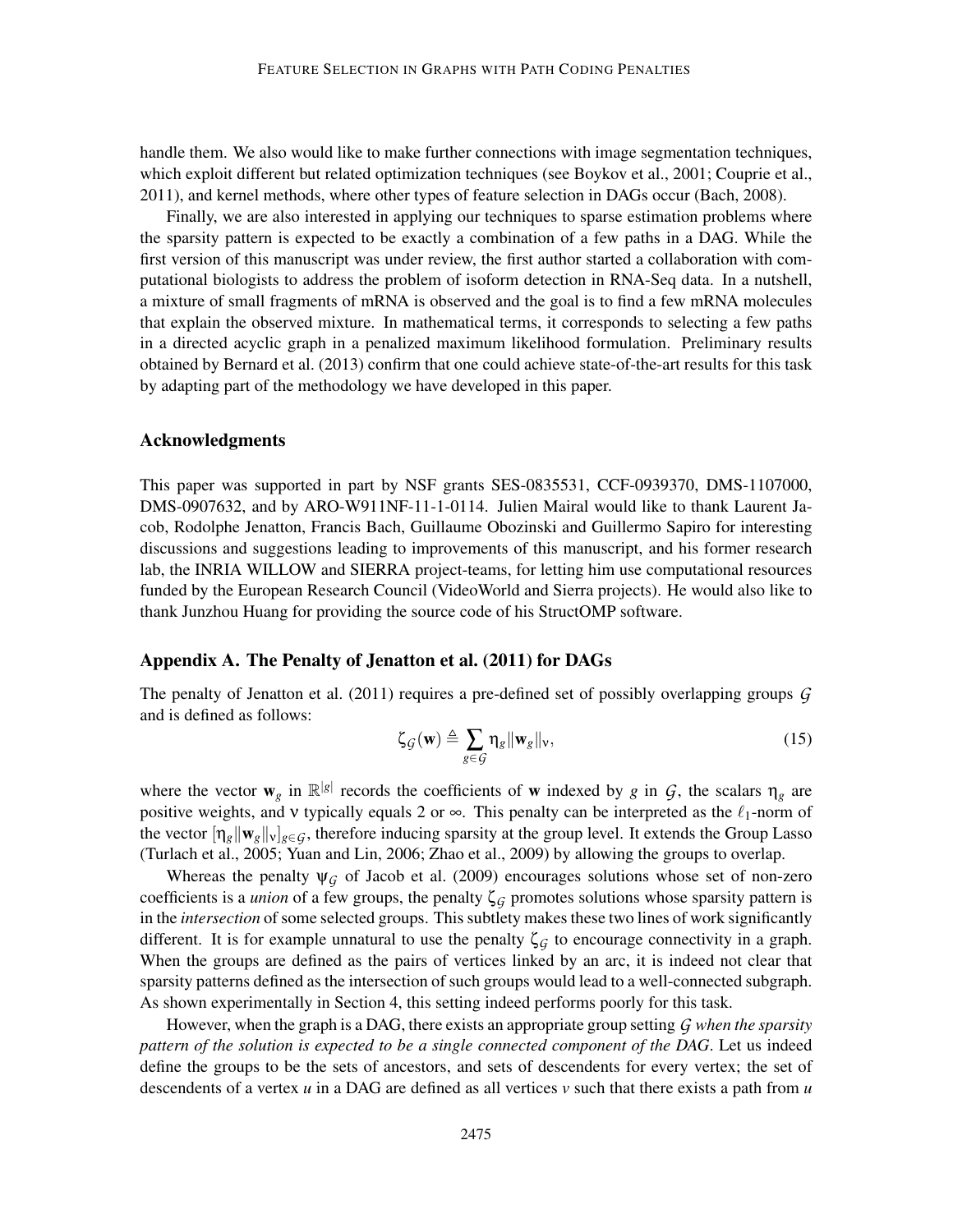to *v*. Similarly the set of ancestors contains all vertices such that there is a path from *v* to *u*. The corresponding penalty  $\zeta_G$  encourages sparsity patterns which are intersections of groups in  $G$ , which can be shown to be exactly the connected subgraphs of the DAG.<sup>10</sup> This penalty is tractable since the number of groups is linear in the number of vertices, but as soon as the sparsity pattern of the solution is not connex (contains more than one connected component), it is unable to recover it, making it useful to seek for a more flexible approach. For this group structure  $G$ , the penalty  $\zeta_G$ also suffers from other practical issues concerning the overpenalization of variables belonging to many different groups. These issues are empirically discussed in Section 4 on concrete examples.

Interestingly, Mairal et al. (2011) have shown that the penalty  $\zeta_G$  with  $v = \infty$  and any arbitrary group structure *G* is related to network flows, but for different reasons than the penalties  $\varphi_{G_p}$ and  $\psi_{\mathcal{G}_p}$ . The penalty  $\zeta_{\mathcal{G}}$  is indeed unrelated to the concept of graph sparsity since it does not require the features to have any graph structure. Solving regularized problems with  $\zeta_G$  is however challenging, and Mairal et al. (2011) have shown that the proximal operator of  $\zeta$ <sup>G</sup> could be computed by means of a parametric maximum flow formulation. It involves a bipartite graph where the nodes represent variables and groups, and arcs represent inclusion relations between a variable and a group. Mairal et al. (2011) address thus a significantly different problem than ours, even though there is a common terminology between their work and ours.

## Appendix B. Links Between Huang et al. (2011) and Jacob et al. (2009)

Similarly as the penalty of  $\varphi_G$  of Huang et al. (2011), the penalty of Jacob et al. (2009) encourages the sparsity pattern of a solution to be the union of a small number of predefined groups *G*. Unlike the function  $\varphi_G$ , it is convex (it can be shown to be a norm), and is defined as follows:

$$
\Psi'_{\mathcal{G}}(\mathbf{w}) \triangleq \min_{(\xi^g \in \mathbb{R}^p)_{g \in \mathcal{G}}} \left\{ \sum_{g \in \mathcal{G}} \eta_g \|\xi^g\|_{\mathbf{v}} \text{ s.t. } \mathbf{w} = \sum_{g \in \mathcal{G}} \xi^g \text{ and } \forall g \in \mathcal{G}, \text{Supp}(\xi^g) \subseteq g \right\},\qquad(16)
$$

where  $\|.\|_{\nu}$  typically denotes the  $\ell_2$ -norm ( $\nu=2$ ) or  $\ell_{\infty}$ -norm ( $\nu=\infty$ ). In this equation, the vector w is decomposed into a sum of latent vectors  $\xi^g$ , one for every group *g* in *G*, with the constraint that the support of ξ<sup>g</sup> is itself in *g*. The objective function is a group Lasso penalty (Yuan and Lin, 2006; Turlach et al., 2005) as presented in Equation (15) which encourages the vectors  $\xi^g$  to be zero. As a consequence, the support of w is contained in the union of a few groups *g* corresponding to nonzero vectors ξ *g* , which is exactly the desired regularization effect. We now give a proof of Lemma 2 relating this penalty to the convex relaxation of  $\varphi_G$  given in Equation (6) when  $v = \infty$ .

**Proof** We start by showing that  $\psi_{\mathcal{G}}'$  is equal to the penalty  $\psi_{\mathcal{G}}$  defined in Equation (6) on  $\mathbb{R}^p_+$ . We consider a vector **w** in  $\mathbb{R}^p_+$  and introduce for all groups *g* in *G* appropriate variables  $\xi^g$  in  $\mathbb{R}^p$ . The linear program defining  $\psi_G$  can be equivalently rewritten

$$
\psi_{\mathcal{G}}(\mathbf{w}) = \min_{\substack{\mathbf{x} \in \mathbb{R}^{|{\mathcal{G}}|}\\ (\xi^g \in \mathbb{R}^p)_{g \in \mathcal{G}}}} \left\{ \boldsymbol{\eta}^\top \mathbf{x} \text{ s.t. } \sum_{g \in \mathcal{G}} \xi^g = \mathbf{w}, \, \mathbf{N} \mathbf{x} \ge \sum_{g \in \mathcal{G}} \xi^g \text{ and } \forall \, g \in \mathcal{G}, \, \text{Supp}(\xi^g) \subseteq g \right\},
$$

where we use the assumption that for all vector **w** in  $\mathbb{R}^p_+$ , there exist vectors  $\xi^g$  such that  $\sum_{g \in \mathcal{G}} \xi^g =$ w. Let us consider an optimal pair  $(x, (\xi^g)_{g \in G})$ . For all indices *j* in  $\{1, \ldots, p\}$ , the constraint  $Nx \ge$ 

<sup>10.</sup> This setting was suggested to us by Francis Bach, Rodolphe Jenatton and Guillaume Obozinski in a private discussion. Note that we have assumed here for simplicity that the DAG is connected—that is, has a single connected component.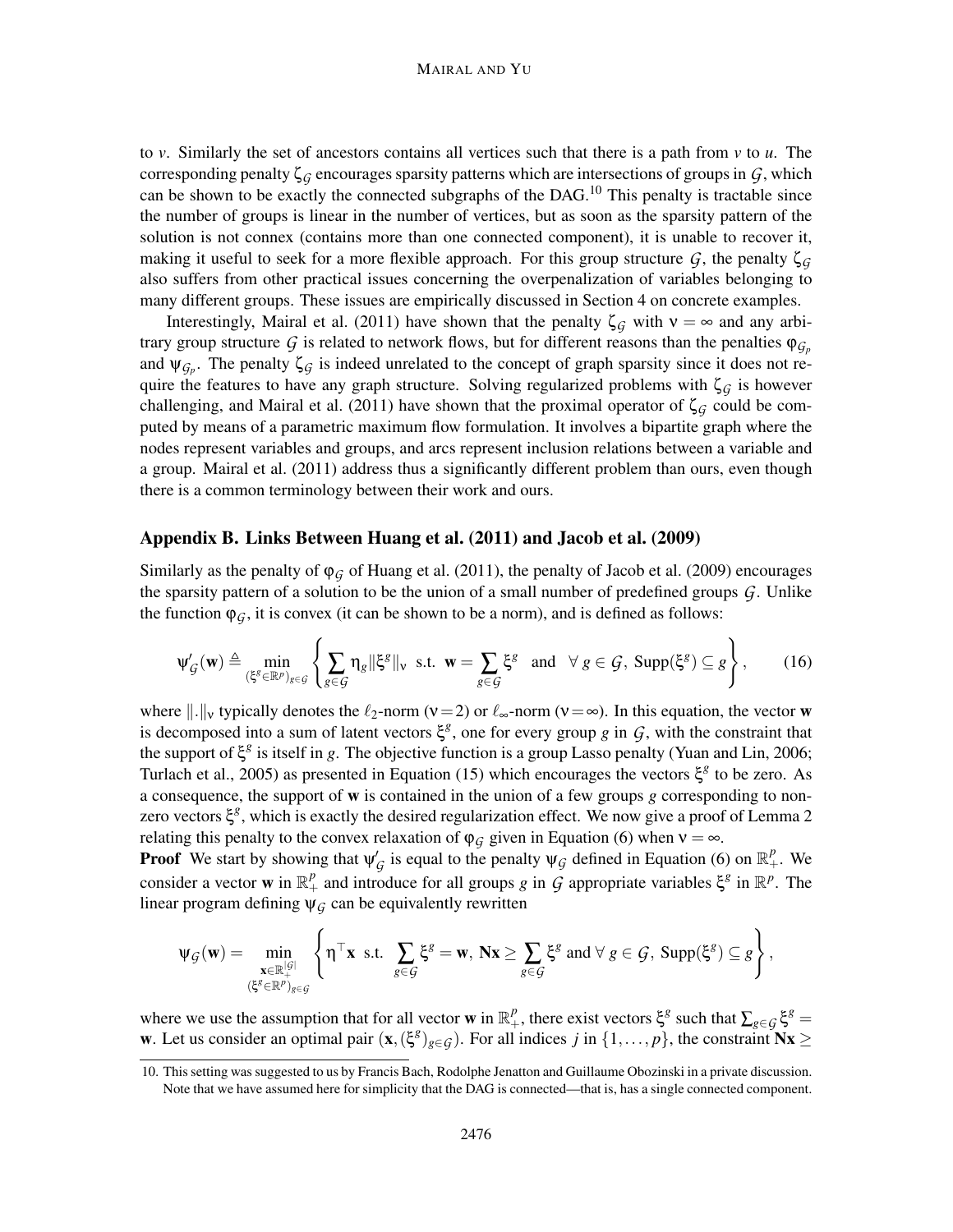$\sum_{g \in \mathcal{G}} \xi^g$  leads to the following inequality

$$
\underbrace{\sum_{g \ni j: x_g \geq \xi_j^g} x_g - \xi_j^g}_{\tau_j^+ \geq 0} + \underbrace{\sum_{g \ni j: x_g < \xi_j^g} x_g - \xi_j^g}_{\tau_j^- \leq 0} \geq 0,
$$

where  $x_g$  denotes the entry of **x** corresponding to the group *g*, and two new quantities  $\tau_j^+$  and  $\tau_j^-$  are defined. For all *g* in *G*, we define a new vector  $\xi'^g$  such that for every pair  $(g, j)$  in  $G \times \{1, \ldots, p\}$ :

- 1. if  $j \notin g$ ,  $\xi_j^{\prime g} \triangleq 0$ ;
- 2. if  $j \in g$  and  $x_g \geq \xi_j^g$  $\zeta_j^g$ , then  $\xi_j^{'g} \triangleq x_g$ ; 3. if  $j \in g$  and  $x_g < \xi_j^g$  $\zeta_j^g$ , then  $\xi_j^g \triangleq \xi_j^g - (x_g - \xi_j^g)$  $\left(\frac{g}{j}\right) \frac{\tau_j^+}{\tau_j^-}$ .

Note that if there exists *j* and *g* such that  $x_g < \xi_j^g$ *f*<sub>*j*</sub>, then  $\tau_j^-$  is nonzero and the quantity  $\tau_j^+ / \tau_j^-$  is well defined. Simple verifications show that for all indices *j* in  $\{1,\ldots,p\}$ , we have  $\sum_{g \ni j} x_g - \xi_j^{i\bar{g}} = \tau_j^+ + \bar{g}_j^{i\bar{g}} = \tau_j^ \tau_j^+ = \sum_{g \ni j} x_g - \xi_j^g$ *f*<sub>*s*</sub>, and therefore  $\sum_{g \in \mathcal{G}} \xi^{g} = \sum_{g \in \mathcal{G}} \xi^{g} = \mathbf{w}$ . The pair  $(\mathbf{x}, (\xi^{g})_{g \in \mathcal{G}})$  is therefore also optimal. In addition, for all groups *g* in *G* and index *j* in {1,..., *p*}, it is easy to show that  $x_g - \xi_j^2 \ge 0$ and that we have at optimality sign( $\xi_i^g$  $g_j^g$ ) = sign(**w**<sub>j</sub>) = 1 for any nonzero  $\xi_j^g$  $j<sup>g</sup>$ . Therefore, the condition  $\|\xi^{g}\|_{\infty} \leq x_{g}$  is satisfied, which is stronger than the original constraint  $N\mathbf{x} \geq \sum_{g \in \mathcal{G}} \xi^{g}$ . Moreover, it is easy to show that  $\|\xi'^g\|_{\infty}$  is necessary equal to  $x_g$  at optimality (otherwise, one could decrease the value of  $x_g$  to decrease the value of the objective function). We can now rewrite  $\psi_G(w)$  as

$$
\psi_{\mathcal{G}}(\mathbf{w}) = \left\{ \min_{(\xi^g \in \mathbb{R}^p)_{g \in \mathcal{G}}} \sum_{g \in \mathcal{G}} \eta_g \|\xi^g\|_{\infty} \text{ s.t. } \sum_{g \in \mathcal{G}} \xi^g = \mathbf{w}, \text{ and } \forall g \in \mathcal{G}, \text{ Supp}(\xi^g) \subseteq g \right\},\
$$

and we have shown that  $\psi'_{\mathcal{G}} = \psi_{\mathcal{G}}$  on  $\mathbb{R}^p_+$ . By noticing that in Equation (6) a solution  $(\xi^g)_{g \in \mathcal{G}}$  necessary satisfies sign(ξ *g*  $g_j^g$  = sign(**w**<sub>j</sub>) for every group *g* and index *j* such that  $\xi_j^g$  $\frac{g}{j} \neq 0$ , we can extend the proof from  $\mathbb{R}^p_+$  to  $\mathbb{R}^p$ .

# Appendix C. Interpretation of the Weights η*<sup>g</sup>* with Coding Lengths

Huang et al. (2011) have given an interpretation of the penalty  $\varphi_G$  defined in Equation (4) in terms of coding length. We use similar arguments to interpret the path-coding penalty  $\varphi_{\mathcal{G}_p}$  from an information-theoretic point of view. For appropriate weights  $\eta_g$ , the quantity  $\varphi_{\mathcal{G}_p}(\mathbf{w})$  for a vector w in  $\mathbb{R}^p$  can be seen as a coding length for the sparsity pattern of w—that is, the following Kraft-MacMillan inequality (see Cover and Thomas, 2006; MacKay, 2003) is satisfied:

$$
\sum_{S \in \{0,1\}^p} 2^{-\varphi_{\mathcal{G}_p}(S)} \le 1.
$$

It is indeed well known in the information theory literature that there exists a binary uniquely decodeable code over  $\{0,1\}^p$  with code length  $\varphi_{\mathcal{G}_p}(S)$  for every pattern *S* in  $\{0,1\}^p$  if and only if the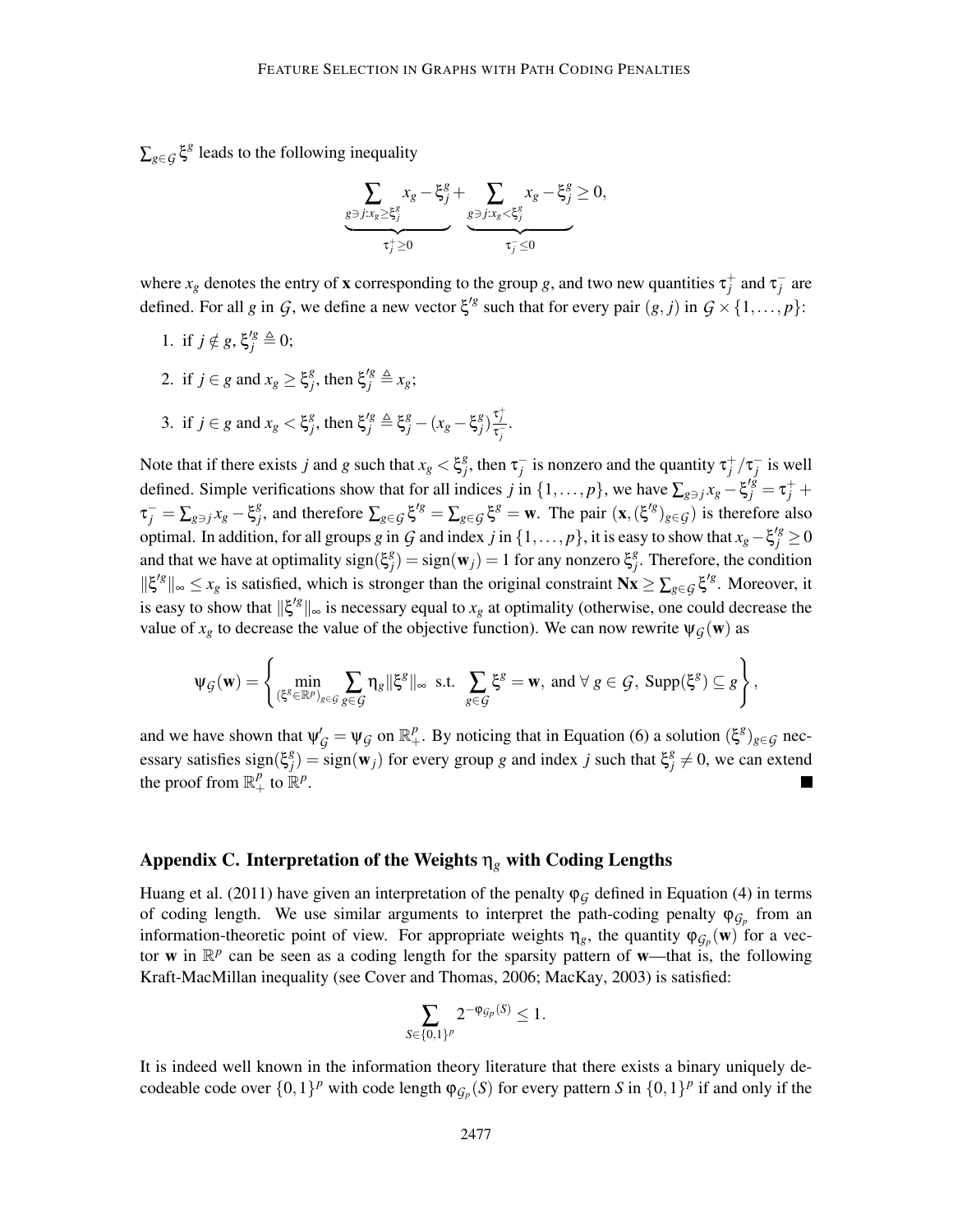above inequality is satisfied (see Cover and Thomas, 2006). We now show that a particular choice for the weights  $\eta_g$  leads to an interesting interpretation.

Let us consider the graph  $G'$  with source and sink vertices  $s$  and  $t$  defined in Section 3. We assume that a probability matrix transition  $\pi(u, v)$  for all  $(u, v)$  in E' is given. With such a matrix transition, it is easy to obtain a coding length for the set of paths  $G_p$ :

#### Lemma 11 (Coding Length for Paths.)

*Let cl<sub>g</sub> for a path*  $g = (v_1, \ldots, v_k)$  *in*  $G_p$  *be defined as* 

$$
cl_g \triangleq -\log_2 \pi(s, v_1) - \Big(\sum_{i=1}^{k-1} \log_2 \pi(v_i, v_{i+1})\Big) - \log_2 \pi(v_k, t).
$$

*Then cl<sub>g</sub> is a coding length on*  $G_p$ *.* 

**Proof** We observe that for every path  $(v_1, \ldots, v_k)$  in  $G_p$  corresponds a unique walk of length  $|V'|$  of the form  $(s, v_1, \ldots, v_b, t, t, \ldots, t)$ , and vice versa. Denoting by  $\pi^t(s, t)$  the probability that a Markov chain associated to the probability transition matrix  $\pi$  starting at the vertex *u* is at the vertex *v* at time *t*, it is easy to show that

$$
\sum_{g \in \mathcal{G}_p} 2^{-\mathrm{cl}_g} = \pi^{|V'|}(s,t) = 1,
$$

and therefore  $cl_g$  is a coding length on  $G_p$ .

the term  $-\log_2 \pi(s, v_1)$  represents the number of bits used to indicate that a path *g* starts with the vertex  $v_1$ , whereas the bits corresponding to the terms  $-\log_2 \pi(v_i, v_{i+1})$  indicate that the vertex following  $v_i$  is  $v_{i+1}$ . The bits corresponding to last term  $-\log_2 \pi(v_k, t)$  indicate the end of the path. To define the weights  $\eta_g$ , we now define the following costs:

$$
c_{uv} \triangleq \left\{ \begin{array}{ll} 1 - \log_2 \pi(u, v) & \text{if } u = s \\ -\log_2 \pi(u, v) & \text{otherwise.} \end{array} \right.
$$

The weight  $\eta_g$  therefore satisfies  $\eta_g = \sum_{(u,v)\in E'} c_{uv} = c l_g + 1$ , and as shown by Huang et al. (2011), this is a sufficient condition for  $\varphi_{\mathcal{G}_p}(\mathbf{w})$  to be a coding length for  $\{0,1\}^p$ .

We have therefore shown that (i) the different terms composing the weights  $\eta_g$  can be interpreted as the number of bits used to encode the paths in the graph; (ii) it is possible to use probability transition matrices (or random walks) on the graph to design the weights η*g*.

#### Appendix D. Proofs of the Propositions

In this section, we provide the proofs of our main results.

#### D.1 Proofs of Propositions 3 and 4

**Proof** We start by proving Proposition 3. Let us consider the alternative definition of  $\varphi_{\mathcal{G}_p}$  given in Equation (5). This is an optimization problem over all paths in  $G$ , or equivalently all  $(s,t)$ -paths in *G*<sup> $\prime$ </sup> (since these two sets are in bijection). We associate to a vector **x** in  $\{0,1\}^p$  a flow *f* on *G*<sup> $\prime$ </sup>, obtained by sending one unit of flow on every  $(s,t)$ -path *g* satisfying  $x^g = 1$  ( $x^g$  denotes the entry of **x** associated to the group/path *g*). Each of these  $(s, t)$ -path flow has a cost  $\eta_g$  and the total cost of *f* is exactly  $\eta$ <sup> $\top$ </sup>**x**.

 $\blacksquare$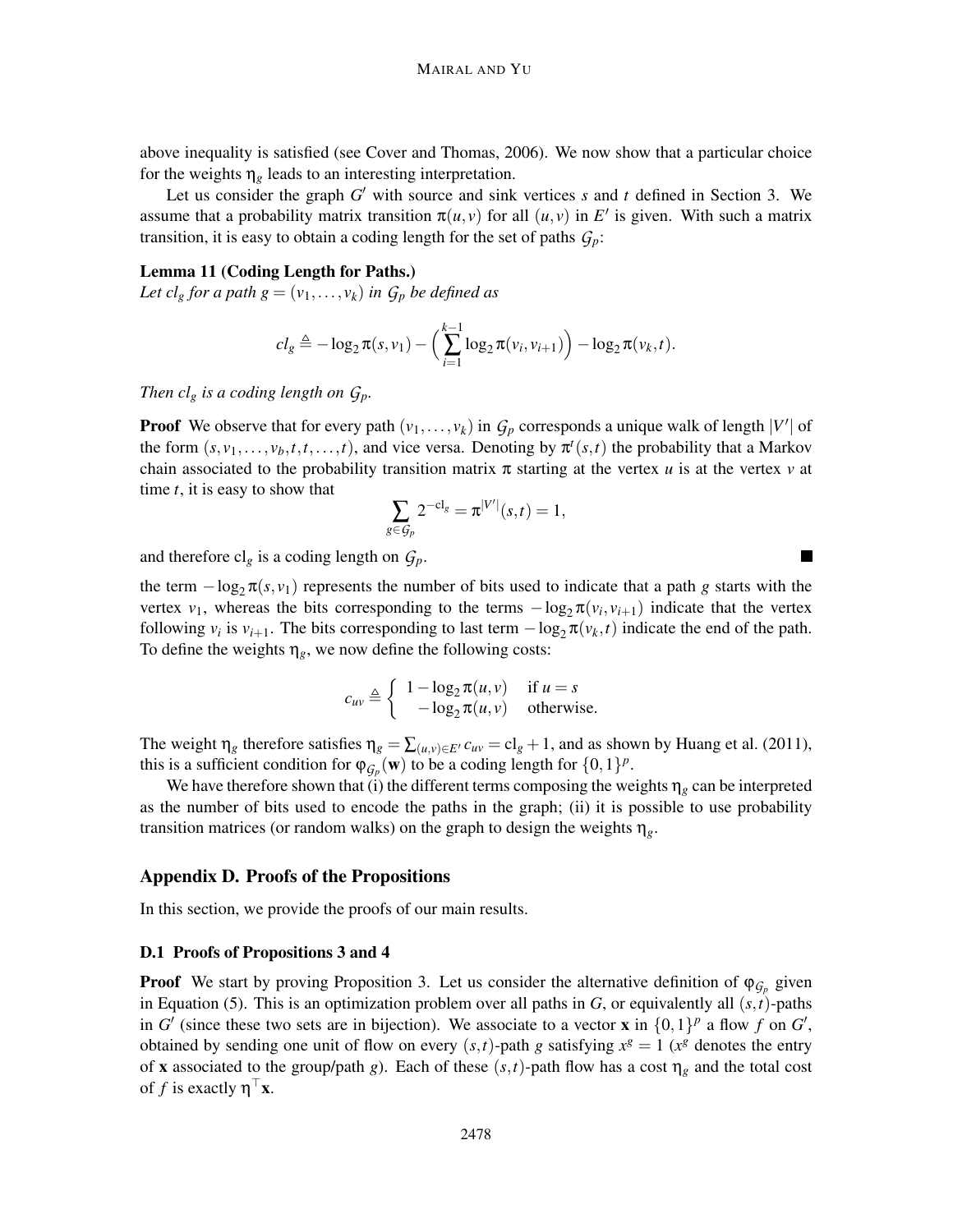We also observe that within this network flow framework, the constraint  $Nx \geq \text{Supp}(w)$  in Equation (5) is equivalent to saying that for all *j* in  $\{1,\ldots,p\}$  the amount of flow going through the vertex *j* (denoted by  $s_j(f)$ ) is greater than one if  $w_j \neq 0$ . We have therefore shown that  $\varphi_{\mathcal{G}_p}(\mathbf{w})$  is the minimum cost achievable by a flow *f* such that the constraint  $s_j(f) \geq 1$  is satisfied for all *j* in Supp(w) and such that  $f$  can be decomposed into binary  $(s, t)$ -path flows.

To conclude the proof of Proposition 3, we show that there exists an optimal flow that admits a decomposition into binary  $(s,t)$ -path flows. We notice that all arc capacities in Equation (9) are integers. A classical result (Ahuja et al., 1993, Theorem 9.10) says that there exists an optimal integer minimum-cost flow (a flow whose values on arcs are integers). We denote by *f* such a solution. Then, the flow decomposition theorem (Bertsekas, 1998, Proposition 1.1) tells us that *f* can be decomposed into  $(s,t)$ -path flows, but it also says that if f is integer, then f can be decomposed into integer  $(s, t)$ -path flows. We conclude the proof by noticing that sending more than one unit of flow on a path is not optimal (one can reduce the cost by sending only one unit of flow, while keeping the capacity constraints satisfied), and therefore there exists in fact a decomposition of *f* into binary (*s*,*t*)-path flows. The quantity presented in Equation (9) is therefore equal to  $\varphi_{G_p}(\mathbf{w})$ .

The proof of Proposition 4 builds upon the definition of  $\psi_G$  given in Equation (6) and is similar to the one of Proposition 3.

## D.2 Proof of Proposition 5

**Proof** Using the definition of the proximal operator in Equation (3) and the definition of  $\varphi$ <sup>*G*</sup> in Equation (5), there exists a pattern *S* in  $\{0,1\}^p$  such that the solution  $w^*$  of the proximal problem satisfies for all *j*,  $w_j^* = u_j$  if *j* is in *S*, and  $w_j^* = 0$  otherwise. We therefore rewrite Equation (3) by using the result of Proposition 3

$$
\min_{S \in \{0,1\}^p, f \in \mathcal{F}} \left\{ \frac{1}{2} \sum_{j \notin S} \mathbf{u}_j^2 + \sum_{(u,v) \in E'} f_{uv} c_{uv} \text{ s.t. } s_j(f) \ge 1, \forall j \in S \right\}.
$$

When *S* is fixed, the above expression is a minimum cost flow problem with integer capacity constraints. Thus, there exists an integer flow solution, and we can, without loss of generality, constrain *f* to be integer, and replace the constraints  $s_j(f) \ge 1$  by  $s_j(f) > 0$ . After this modification, for *f* is fixed, minimizing with respect to *S* gives us the following closed form: for all *j* in  $\{1,\ldots,p\}$ ,  $S_j = 1$  if  $s_j(f) > 0$  and 0 otherwise. With this choice for *S*, we have in addition  $\sum_{j \notin S} \mathbf{u}_j^2 = \sum_{j=1}^p \max(\mathbf{u}_j^2(1-s_j(f)),0)$ , and denoting by  $\mathcal{F}_{\text{int}}$  the set of integer flows, we can equivalently rewrite the optimization problem

$$
\min_{f \in \mathcal{F}_{int}} \left\{ \sum_{(u,v) \in E'} f_{uv} c_{uv} + \sum_{j=1}^p \frac{1}{2} \max \left( \mathbf{u}_j^2 (1 - s_j(f)), 0 \right) \right\}.
$$

It is easy to transform this minimum cost flow problem with piecewise linear costs to a classical minimum cost flow problem (see Bertsekas, 1998, Exercise 1.19) with integral constraints. Therefore, it is possible to remove the constraint  $f \in \mathcal{F}_{int}$  and replace it by  $f \in \mathcal{F}$  without changing the optimal value of the cost function, leading to the formulation proposed in Equation (11).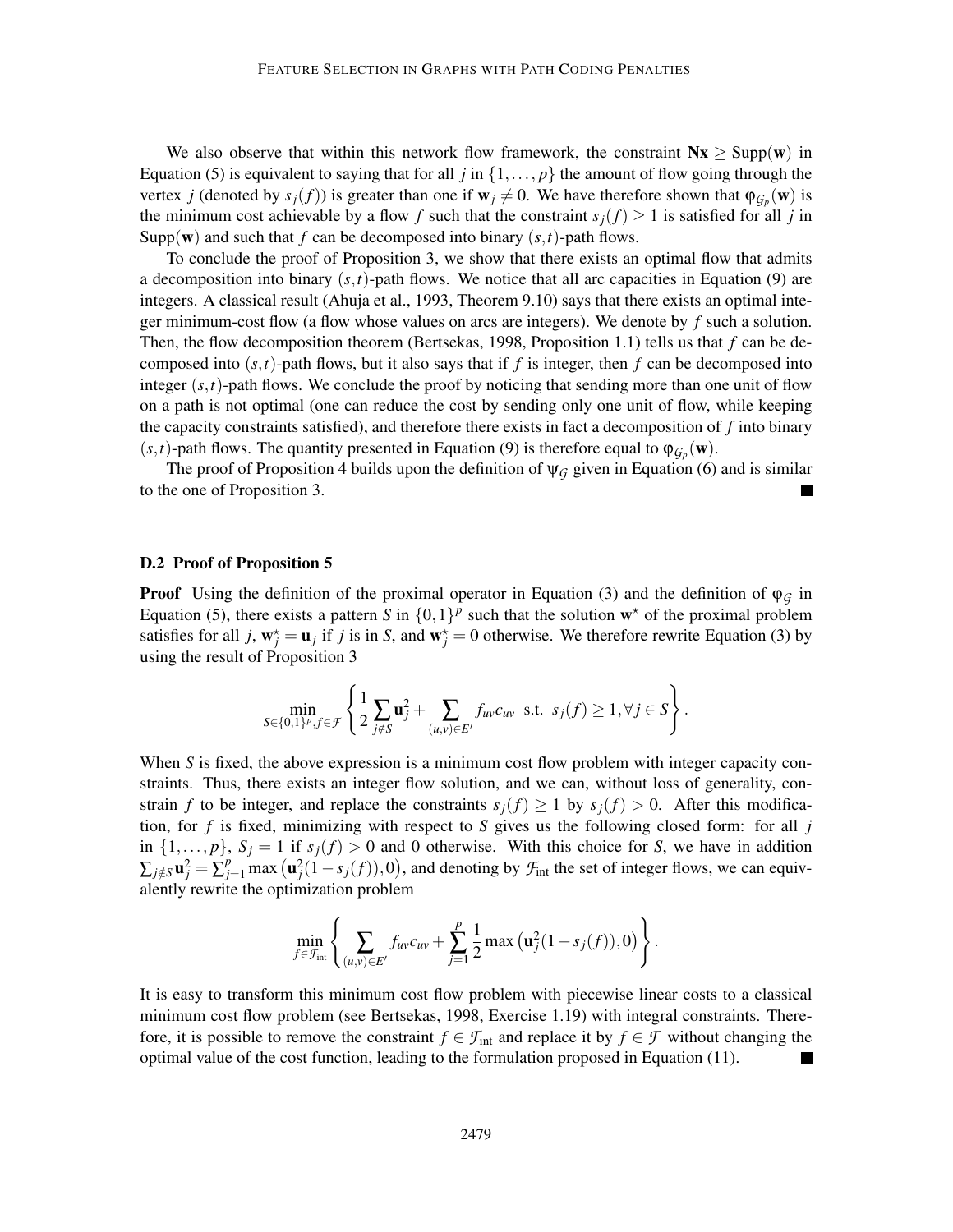### D.3 Proof of Proposition 6

**Proof** Without loss of generality, let us suppose that **u** is in  $\mathbb{R}^p_+$ . Let us indeed denote by  $\mathbf{w}^* \triangleq$ Prox<sub> $\psi_{\mathcal{G}_p}$  [**u**]. It is indeed easy to see that the signs of the entries of  $w^*$  are necessary the same as those</sub> of u, and flipping the signs of some entries of u results in flipping the signs of the corresponding entries in w<sup>\*</sup>. According to Proposition 4, we can write the proximal problem as

$$
\min_{\mathbf{w}\in\mathbb{R}^p_+,f\in\mathcal{F}}\left\{\frac{1}{2}\sum_{j=1}^p(\mathbf{u}_j-\mathbf{w}_j)^2+\sum_{(u,v)\in E'}f_{uv}c_{uv}\text{ s.t. }s_j(f)\geq\mathbf{w}_j,\forall j\in\{1,\ldots,p\}\right\}.
$$

When *f* is fixed, minimizing with respect to **w** yields for all *j*,  $\mathbf{w}_j^* = \min(\mathbf{u}_j, s_j(f^*))$ . Plugging this closed form in the above equation yields the desired formulation.

#### D.4 Proof of Proposition 7

**Proof** We recall that according to Lemma 2 we have for all **w** in  $\mathbb{R}^p_+$ +

$$
\psi_{\mathcal{G}_p}(\mathbf{w}) = \min_{\mathbf{x} \in \mathbb{R}^{|\mathcal{G}_p|}_+} \left\{ \boldsymbol{\eta}^\top \mathbf{x} \text{ s.t. } \mathbf{N} \mathbf{x} \geq \mathbf{w} \right\}.
$$

This is a linear program, whose dual (see Nocedal and Wright, 2006) gives us another definition for  $\psi_{\mathcal{G}_p}$  on  $\mathbb{R}^p_+$ . Since strong duality holds here, we have

$$
\psi_{\mathcal{G}_p}(\mathbf{w}) = \max_{\mathbf{\kappa} \in \mathbb{R}_+^p} \left\{ \mathbf{w}^\top \mathbf{\kappa} \text{ s.t. } \mathbf{N}^\top \mathbf{\kappa} \leq \eta \right\}.
$$

It is easy to show that one can extend this definition on  $\mathbb{R}^p$  such that we have

$$
\Psi_{\mathcal{G}_p}(\mathbf{w}) = \max_{\mathbf{x} \in \mathbb{R}^p} \left\{ \mathbf{w}^\top \mathbf{x} \text{ s.t. } \max_{g \in \mathcal{G}_p} \frac{\|\mathbf{x}_g\|_1}{\eta_g} \le 1 \right\},\tag{17}
$$

where  $\kappa_g$  denotes the vector of size |*g*| containing the entries of  $\kappa$  corresponding to the indices in the group *g*. Note that a similar formula appears in Jacob et al. (2009, Lemma 2), when the  $\ell_2$ -norm is used in place of the  $\ell_{\infty}$ . We now define for a vector  $\kappa$  in  $\mathbb{R}^p$ ,

$$
\psi_{\mathcal{G}_p}^*(\kappa) \triangleq \max_{g \in \mathcal{G}_p} \frac{\|\kappa_g\|_1}{\eta_g}.
$$

It is easy to see that it is a norm, and by Equation (17), this is in fact the dual norm of the norm  $\psi_{\mathcal{G}_p}$ . We can now rewrite it as

$$
\begin{split} \Psi_{\mathcal{G}_p}^*(\kappa) &= \min_{\tau \in \mathbb{R}_+} \left\{ \tau \text{ s.t. } \max_{g \in \mathcal{G}_p} \frac{\|\kappa_g\|_1}{\eta_g} \le \tau \right\}, \\ &= \min_{\tau \in \mathbb{R}_+} \left\{ \tau \text{ s.t. } \max_{g \in \mathcal{G}_p} \frac{\|\kappa_g\|_1}{\tau} - \eta_g \le 0 \right\}, \\ &= \min_{\tau \in \mathbb{R}_+} \left\{ \tau \text{ s.t. } \min_{g \in \mathcal{G}_p} l_\tau(g) \ge 0 \right\}, \end{split}
$$

where we have identified the groups in  $G_p$  to their corresponding  $(s,t)$ -paths in  $G'$ .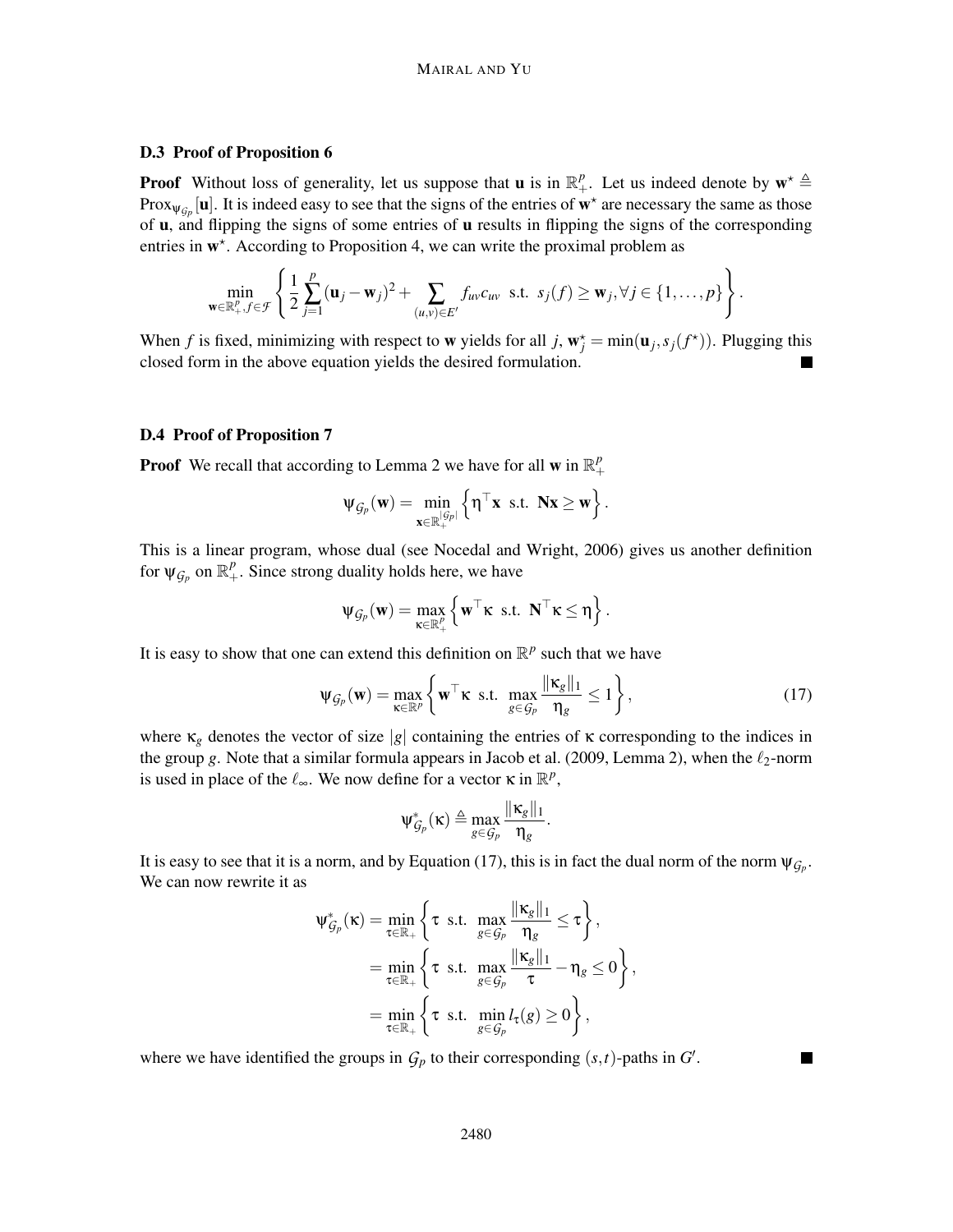## D.5 Proof of Proposition 8

#### Proof

### Correctness:

We start by showing that when the algorithm converges, it returns the correct solution. We remark that the choice of  $\tau$  in the algorithm ensures that there always exists a group *h* in  $G_p$  such that  $l_{\tau}(h)$  = 0 and therefore we always have  $\delta \leq 0$ . Thus, when the algorithm converges,  $\delta$  is equal to zero. Moreover, the function  $G : \tau \to \min_{h \in \mathcal{G}_p} l_\tau(h)$  is non-increasing with  $\tau$  since the functions  $\tau \to l_\tau(h)$ are themselves non-increasing for all *h* in  $G_p$ . It is also easy to show that there exists a unique  $\tau$ such that  $G(\tau) = 0$ , which is the desired solution. We conclude by noticing that at convergence, we have  $G(\tau) = \delta = 0$ .

#### Convergence and complexity:

We now show that the algorithm converges and give a worst-case complexity. We denote by  $\tau_k$ ,  $g_k$ and  $\delta_k$  the respective values of  $\tau$ , *g* and  $\delta$  at the iteration *k* of the algorithm. The definition of  $\tau_{k+1}$ implies that

$$
l_{\tau_{k+1}}(g_k) = 0 = \underbrace{l_{\tau_k}(g_k)}_{\delta_k \leq 0} + \underbrace{\|\kappa_{g_k}\|_1 \Big(\frac{1}{\tau_k} - \frac{1}{\tau_{k+1}}\Big)}_{-\delta_k \geq 0}.
$$

Moreover,

$$
\delta_{k+1} = l_{\tau_{k+1}}(g_{k+1}) = l_{\tau_k}(g_{k+1}) + ||\kappa_{g_{k+1}}||_1 \Big(\frac{1}{\tau_k} - \frac{1}{\tau_{k+1}}\Big).
$$

Since  $l_{\tau_k}(g_{k+1}) \geq \delta_k$  ( $\delta_k$  is the length of the shortest path), we can show that

$$
\delta_{k+1} \geq \delta_k \Big(1 - \frac{\|\kappa_{g_{k+1}}\|_1}{\|\kappa_{g_k}\|_1}\Big).
$$

Since  $\delta_{k+1} \leq 0$ , we remark that necessarily  $\|\mathbf{x}_{g_{k+1}}\|_1 \leq \|\mathbf{x}_{g_k}\|_1$ , and we have two possibilities

- 1. either  $\|\mathbf{k}_{g_{k+1}}\|_1 = \|\mathbf{k}_{g_k}\|_1$  and  $\delta_{k+1} = 0$ , meaning that the algorithm has converged.
- 2. either  $\|\mathbf{k}_{g_{k+1}}\|_1 < \|\mathbf{k}_{g_k}\|_1$  and it is easy to show that is implies that  $\eta_{g_{k+1}} < \eta_{g_k}$ .

Since  $\eta_h = \gamma + |h|$ , we obtain that  $\eta_{g_k}$  is strictly decreasing with *k* before the convergence of the algorithm. Since it can have at most *p* different values, the algorithm converges in at most *p* iterations. Updating the path *g* in the algorithm can be done by solving a shortest path problem in the graph  $G'$ , which can be done in  $O(|E|)$  operations since the graph is acyclic (Ahuja et al., 1993), and the total worst-case complexity is  $O(p|E|)$ , which concludes the proof.

## D.6 Proof of Proposition 10

**Proof** We denote by  $\kappa$  the quantity  $\kappa \triangleq \nabla L(\mathbf{w})$ , and respectively by  $\tilde{\kappa}$  and  $\tilde{\mathbf{w}}$  the vectors recording the entries of  $\kappa$  and **w** that are in  $\tilde{V}$ .

#### Convergence of the algorithm:

Convergence of the algorithm is easy to show and consists of observing that  $\tilde{G}$  is strictly increasing. After solving subproblem (13), we have from the optimality conditions of Lemma 9 that  $\psi_{\tilde{G}_p}^*(\tilde{\kappa}) \leq \lambda$ . By definition of the dual-norm given in Proposition 7, and using the same notation, we have that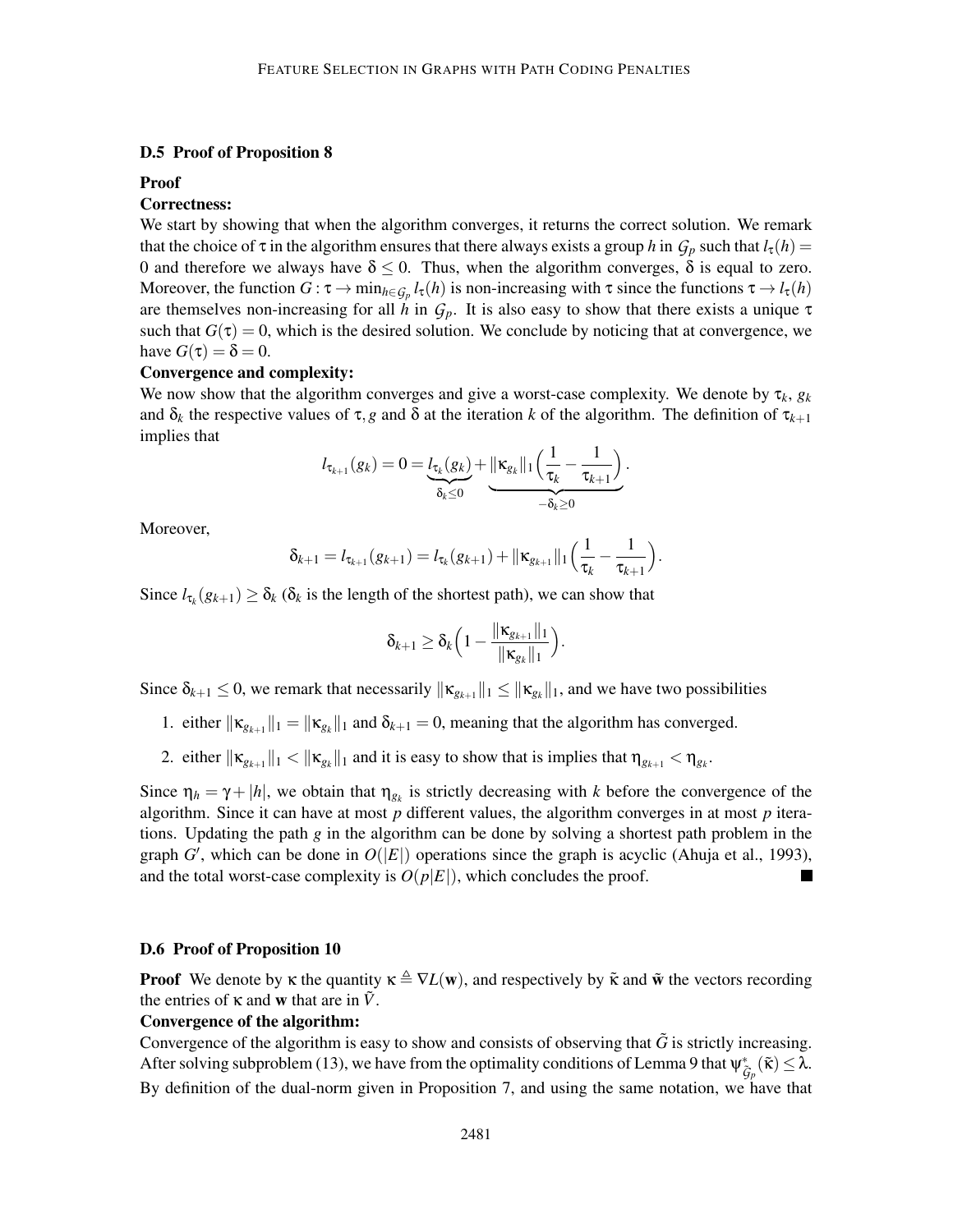for all *g* in  $\tilde{G}_p$ ,  $l_\lambda(g) \ge 0$ . We now denote by  $\tau$  the quantity  $\tau = \psi_{\mathcal{G}_p}^*(\kappa)$ ; if  $\tau \le \lambda$ , the algorithm stops. If not, we have that for all *g* in  $\tilde{G}_p$ ,  $l_\tau(g) > 0$  (since  $\tau > \lambda$  and  $l_\lambda(g) \ge 0$  for all *g* in  $\tilde{G}_p$ ). The step  $g \leftarrow \arg \min_{g \in \mathcal{G}_p} l_\tau(g)$  then selects a group *g* such that  $l_\tau(g) = 0$  (which is easy to check given the definition of  $\psi_{\mathcal{G}_p}^*$  in Proposition 7. Therefore, the selected path *g* is not in  $\tilde{G}$ , and the size of  $\tilde{G}$ strictly increases, which guarantees the convergence of the algorithm.

#### Correctness:

We want to show that when the algorithm stops, it returns the correct solution. First, if we have  $\dot{G} =$ *G*, it is trivially correct. If it stops with  $\tilde{G} \neq G$ , we have that  $\psi_{\mathcal{G}_p}^*(\kappa) \leq \lambda$ , and according to Lemma 9, we only need to check that  $-\kappa^{\top}w = \lambda \psi_{\mathcal{G}_p}(w)$ . We remark that we have  $\lambda \psi_{\mathcal{G}_p}(w) \leq$  $\lambda \psi_{\tilde{G}_p}(\mathbf{w}) = -\tilde{\mathbf{\kappa}}^\top \tilde{\mathbf{w}} = -\mathbf{\kappa}^\top \mathbf{w} \leq \psi_{\mathcal{G}_p}^*(\mathbf{x}) \psi_{\mathcal{G}_p}(\mathbf{w})$ , where the first inequality is easy to show when observing that  $\tilde{G}_p \subseteq G_p$ , and the last inequality is the generalized Hölder inequality for a norm and its dual-norm. Since  $\psi^*_{\mathcal{G}_p}(\kappa)\psi_{\mathcal{G}_p}(\mathbf{w}) \leq \lambda \psi_{\mathcal{G}_p}(\mathbf{w})$  we have in fact equality, and we conclude the proof.

## References

- N. Ahmed, T. Natarajan, and K.R. Rao. Discrete cosine transform. *IEEE Transactions on Computers*, C-23(1):90–93, 1974.
- R.K. Ahuja, T.L. Magnanti, and J.B. Orlin. *Network Flows*. Prentice Hall, 1993.
- H. Akaike. Information theory and an extension of the maximum likelihood principle. In *Second International Symposium on Information Theory*, volume 1, pages 267–281, 1973.
- F. Bach. Exploring large feature spaces with hierarchical multiple kernel learning. In *Advances in Neural Information Processing Systems (NIPS)*, 2008.
- F. Bach, R. Jenatton, J. Mairal, and G. Obozinski. Optimization with sparsity-inducing penalties. *Foundation and Trends in Machine Learning*, 4:1–106, 2012.
- A. Barron, J. Rissanen, and B. Yu. The minimum description length principle in coding and modeling. *IEEE Transactions on Information Theory*, 44(6):2743–2760, 1998.
- A. Beck and M. Teboulle. A fast iterative shrinkage-thresholding algorithm for linear inverse problems. *SIAM Journal on Imaging Sciences*, 2(1):183–202, 2009.
- E. Bernard, L. Jacob, J. Mairal, and J.-P. Vert. Efficient RNA isoform identification and quantification from RNA-Seq data with network flows. Technical Report hal-00803134, 2013.
- D.P. Bertsekas. *Network Optimization: Continuous and Discrete Models*. Athena Scientific, 1998.
- T. Blumensath and M.E. Davies. Iterative hard thresholding for compressed sensing. *Applied and Computational Harmonic Analysis*, 27(3):265–274, 2009.
- M. Boguñá, R. Pastor-Satorras, A. Díaz-Guilera, and A. Arenas. Models of social networks based on social distance attachment. *Physical Review E*, 70(5):056122, 2004.
- S. P. Boyd and L. Vandenberghe. *Convex Optimization*. Cambridge University Press, 2004.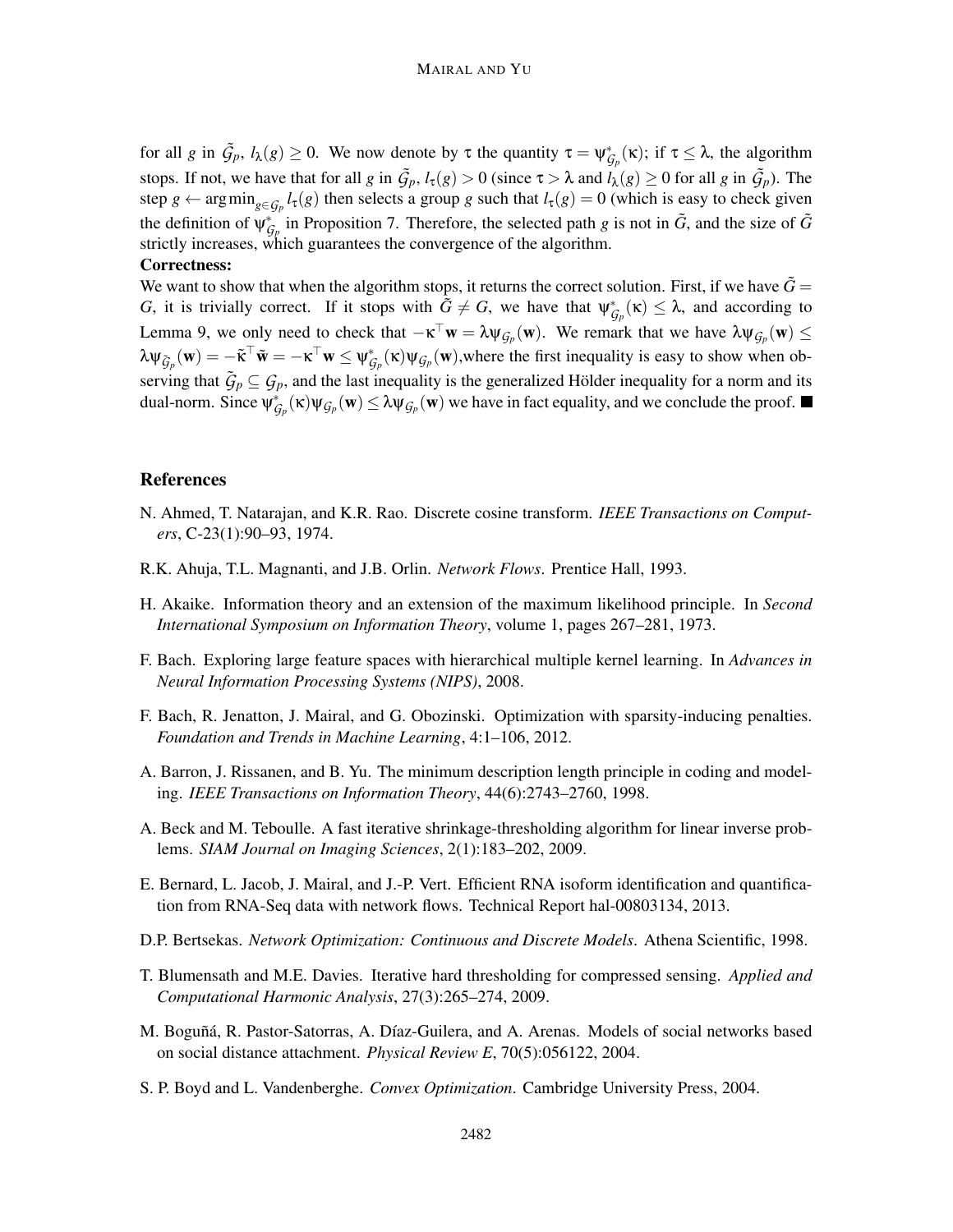- Y. Boykov, O. Veksler, and R. Zabih. Fast approximate energy minimization via graph cuts. *IEEE Transactions on Pattern Analysis and Machine Intelligence*, 23(11):1222–1239, 2001.
- A. Buades, B. Coll, and J.M. Morel. A review of image denoising algorithms, with a new one. *SIAM Multiscale Modelling and Simulation*, 4(2):490, 2005.
- V. Cehver, M. Duarte, C. Hedge, and R. G. Baraniuk. Sparse signal recovery using Markov random fields. In *Advances in Neural Information Processing Systems (NIPS)*, 2008.
- A. Chambolle and J. Darbon. On total variation minimization and surface evolution using parametric maximal flows. *International Journal of Computer Vision*, 84(3):288–307, 2009.
- S.S. Chen, D.L. Donoho, and M.A. Saunders. Atomic decomposition by basis pursuit. *SIAM Journal on Scientific Computing*, 20(1):33–61, 1999.
- X. Chen, Q. Lin, S. Kim, J. Pena, J.G. Carbonell, and E.P. Xing. Smoothing proximal gradient method for general structured sparse learning. In *Proceedings of the Twenty-Seven Conference on Uncertainty in Artificial Intelligence (UAI)*, 2011.
- H.Y. Chuang, E. Lee, Y.T. Liu, D. Lee, and T. Ideker. Network-based classification of breast cancer metastasis. *Molecular Systems Biology*, 3(140), 2007.
- T.H. Cormen, C.E. Leiserson, R.L. Rivest, and C. Stein. *Introduction to Algorithms*. MIT Press, 2001.
- C. Couprie, L. Grady, H. Talbot, and L. Najman. Combinatorial continuous maximum flow. *SIAM Journal on Imaging Sciences*, 4:905–930, 2011.
- T.M. Cover and J.A Thomas. *Elements of Information Theory*. Wiley, 2006. 2nd edition.
- K. Dabov, A. Foi, V. Katkovnik, and K. Egiazarian. Image denoising by sparse 3D transformdomain collaborative filtering. *IEEE Transactions on Image Processing*, 16(8):2080–2095, 2007.
- I. Daubechies, M. Defrise, and C. De Mol. An iterative thresholding algorithm for linear inverse problems with a sparsity constraint. *Communications on Pure and Applied Mathematics*, 57(11): 1413–1457, 2004.
- M. Elad and M. Aharon. Image denoising via sparse and redundant representations over learned dictionaries. *IEEE Transactions on Image Processing*, 54(12):3736–3745, 2006.
- J. Fan and R. Li. Variable selection via nonconcave penalized likelihood and its oracle properties. *Journal of the American Statistical Association*, 96(456):1348–1360, 2001.
- L.R. Ford and D.R. Fulkerson. Maximal flow through a network. *Canadian Journal of Mathematics*, 8(3):399–404, 1956.
- P. Gleiser and L. Danon. Community structure in jazz. *Advances in Complex Systems*, 6(4):565– 573, 2003.
- A.V. Goldberg. An Efficient Implementation of a Scaling Minimum-Cost Flow Algorithm. *Journal of Algorithms*, 22(1):1–29, 1997.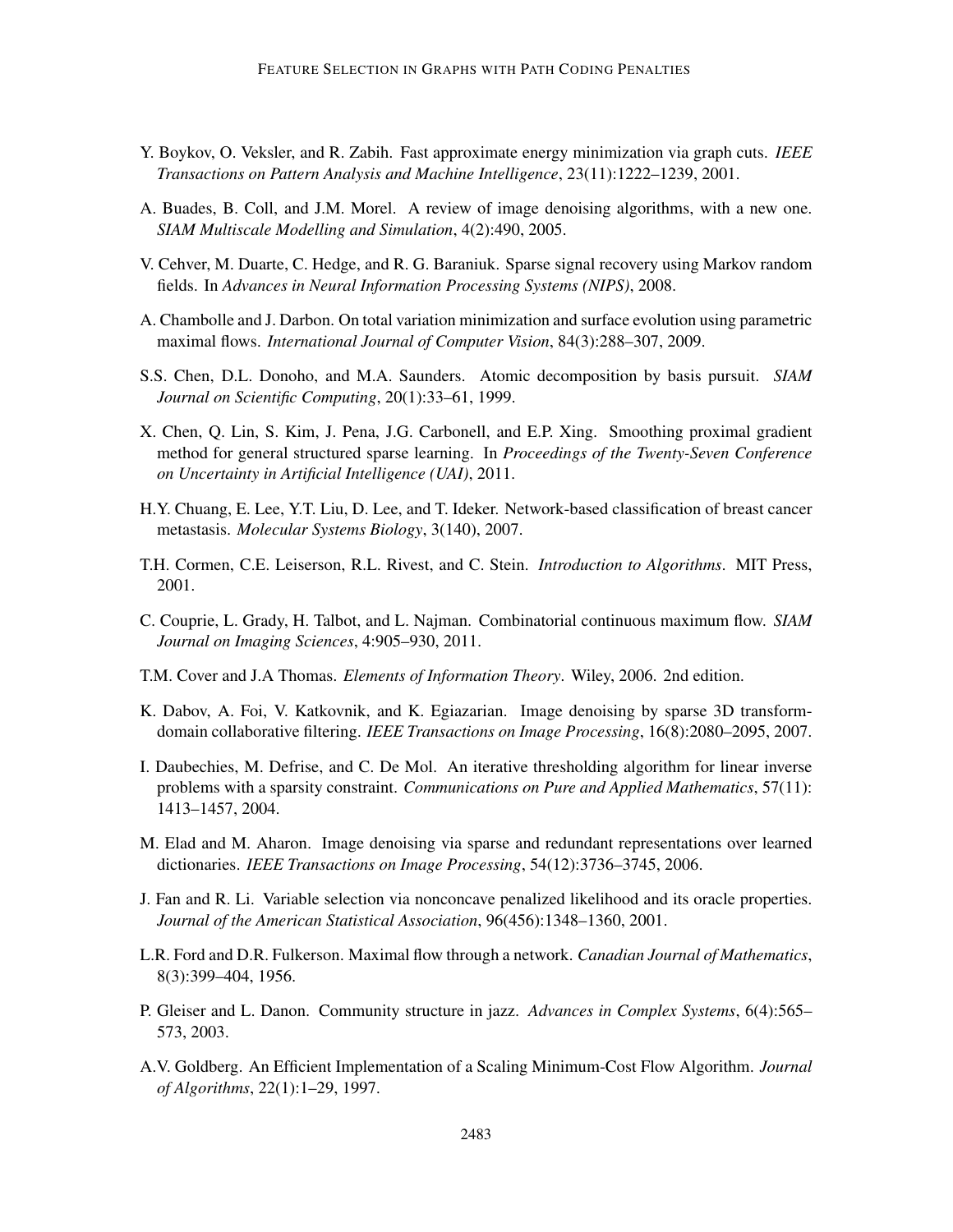- A.V. Goldberg and R.E. Tarjan. A new approach to the maximum flow problem. In *Proceedings of the ACM Symposium on Theory of Computing*, 1986.
- R. Guimerà, L. Danon, A. Díaz Guilera, F. Giralt, and A. Arenas. Self-similar community structure in a network of human interactions. *Physical Review E*, 68(6):065103, 2003.
- D.S. Hochbaum. Complexity and algorithms for nonlinear optimization problems. *Annals of Operations Research*, 153(1):257–296, 2007.
- H. Hoefling. A path algorithm for the fused lasso signal approximator. *Journal of Computational and Graphical Statistics*, 19(4):984–1006, 2010.
- J. Huang, T. Zhang, and D. Metaxas. Learning with structured sparsity. *Journal of Machine Learning Research*, 12:3371–3412, 2011.
- D.R. Hunter and K. Lange. A tutorial on MM algorithms. *The American Statistician*, 58(1):30–37, 2004.
- L. Jacob, G. Obozinski, and J.-P. Vert. Group Lasso with overlap and graph Lasso. In *Proceedings of the International Conference on Machine Learning (ICML)*, 2009.
- R. Jenatton, J-Y. Audibert, and F. Bach. Structured variable selection with sparsity-inducing norms. *Journal of Machine Learning Research*, 12:2777–2824, 2011.
- D.J.C. MacKay. *Information Theory, Inference, and Learning Algorithms*. Cambridge University Press, 2003.
- J. Mairal. *Sparse Coding for Machine Learning, Image Processing and Computer Vision*. PhD thesis, Ecole Normale Supérieure de Cachan, 2010.  $http://tel.archive-ouverts.fr/$ tel-00595312.
- J. Mairal. Optimization with first-order surrogate functions. In *Proceedings of the International Conference on Machine Learning (ICML)*, 2013.
- J. Mairal, F. Bach, J. Ponce, G. Sapiro, and A. Zisserman. Non-local sparse models for image restoration. In *Proceedings of the IEEE International Conference on Computer Vision (ICCV)*, 2009.
- J. Mairal, F. Bach, J. Ponce, and G. Sapiro. Online learning for matrix factorization and sparse coding. *Journal of Machine Learning Research*, 11:19–60, 2010.
- J. Mairal, R. Jenatton, G. Obozinski, and F. Bach. Convex and network flow optimization for structured sparsity. *Journal of Machine Learning Research*, 12:2649–2689, 2011.
- S. Mallat and Z. Zhang. Matching pursuit in a time-frequency dictionary. *IEEE Transactions on Signal Processing*, 41(12):3397–3415, 1993.
- N. Meinshausen and P. Bühlmann. Stability selection. *Journal of the Royal Statistical Society*: *Series B (Statistical Methodology)*, 72(4):417–473, 2010.